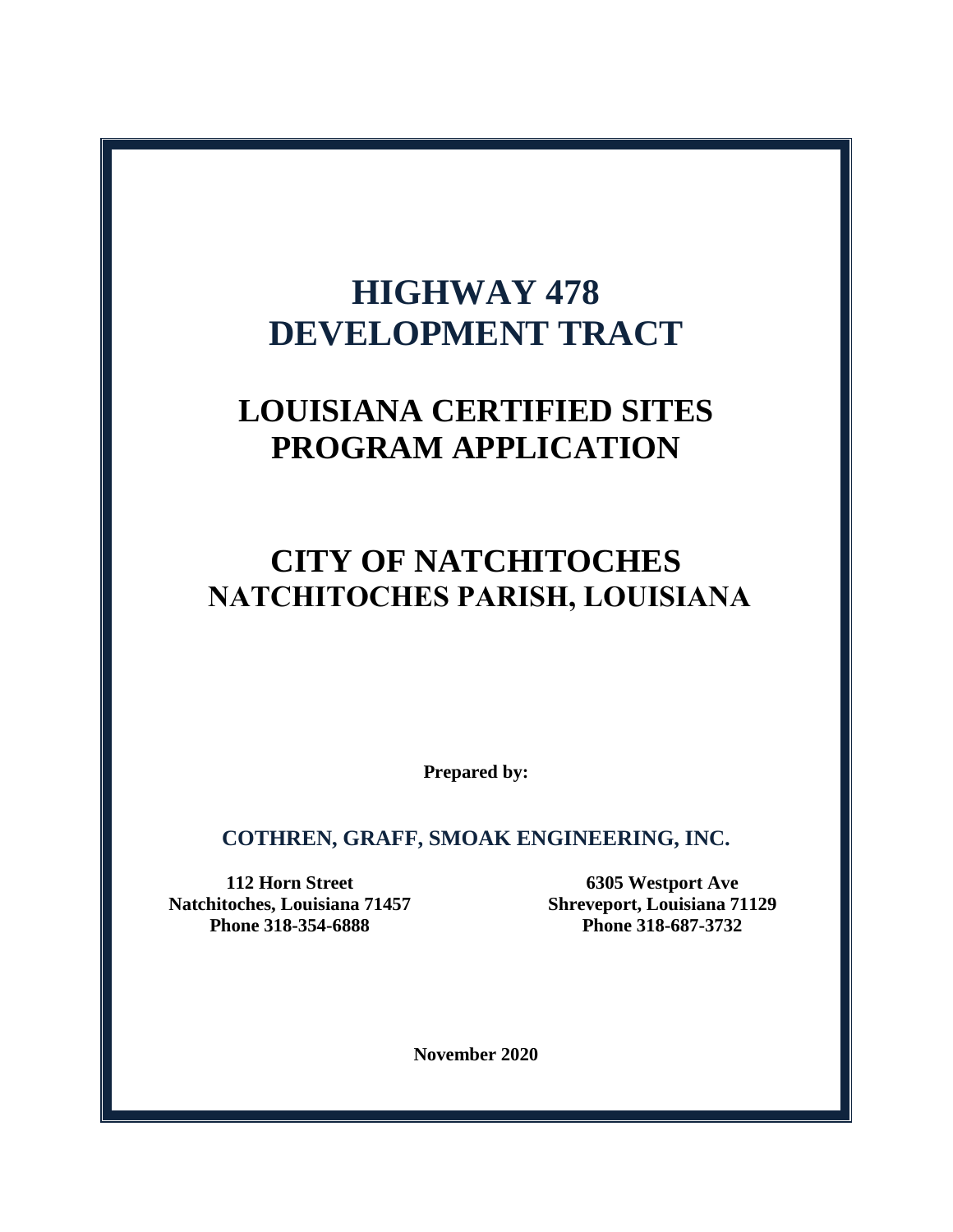

**DATE:** 10/29/2020

## **Louisiana Certified Sites Program Application**

| <b>Site Name</b>                                                                                                                                                  | Highway 478 Development Tract                        |
|-------------------------------------------------------------------------------------------------------------------------------------------------------------------|------------------------------------------------------|
| <b>Street Address or</b><br><b>Other Physical Location</b><br>Additionally, please include<br>accurate latitude/longitude<br>in decimal form (not<br>Deg/Min/Sec) | Parish Rd 618 at LA Hwy 478<br>31.662615, -93.106203 |
| City/Town (nearest),<br><b>State, and Zip</b>                                                                                                                     | Natchitoches, LA 71457                               |
| <b>Parish</b>                                                                                                                                                     | <b>Natchitoches</b>                                  |

| <b>Contact person and title</b><br>(Owner, Director, etc.) | <b>Paul Ferrell</b>                                  |  |  |  |  |  |
|------------------------------------------------------------|------------------------------------------------------|--|--|--|--|--|
| <b>Organization</b>                                        | Mossy Oak Properties                                 |  |  |  |  |  |
| <b>Street/P.O. Box Address</b>                             | 5152 Highway 84                                      |  |  |  |  |  |
| City, State, Zip                                           | Vidalia, LA 71373                                    |  |  |  |  |  |
| <b>Telephone</b>                                           | Office:<br>Cell:<br>(318) 792-1893<br>(318) 795-2490 |  |  |  |  |  |
| <b>Email</b>                                               | pferrell@mossyoakproperties.com                      |  |  |  |  |  |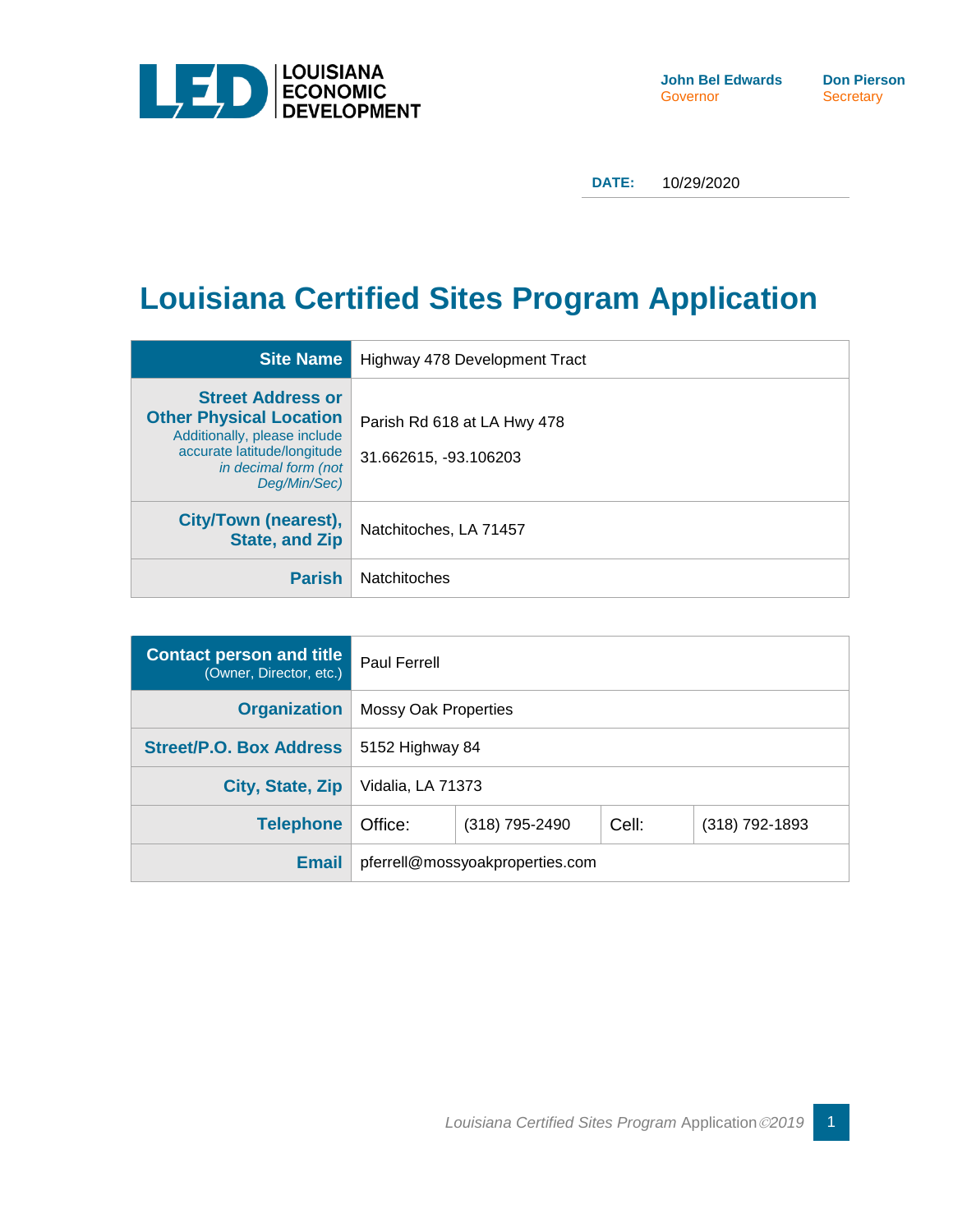#### **Statement of Affirmation**

I have examined this application and all accompanying materials, and to the best of my knowledge, the information provided herein is correct and complete. I will notify Louisiana Economic Department in writing of any subsequently discovered errors in the information provided and will clarify, amend or supplement any information, as requested by the department.

In submitting this application, I do freely participate in the Louisiana Certified Sites Program. I acknowledge that certification of the site by Louisiana Economic Development is made at its sole discretion and its decision is not appealable.

I therefore request certification pursuant to this application.

| <b>SIGNATURE:</b> | <b>TITLE:</b> | <b>DATE:</b> |
|-------------------|---------------|--------------|
|                   |               |              |
|                   |               |              |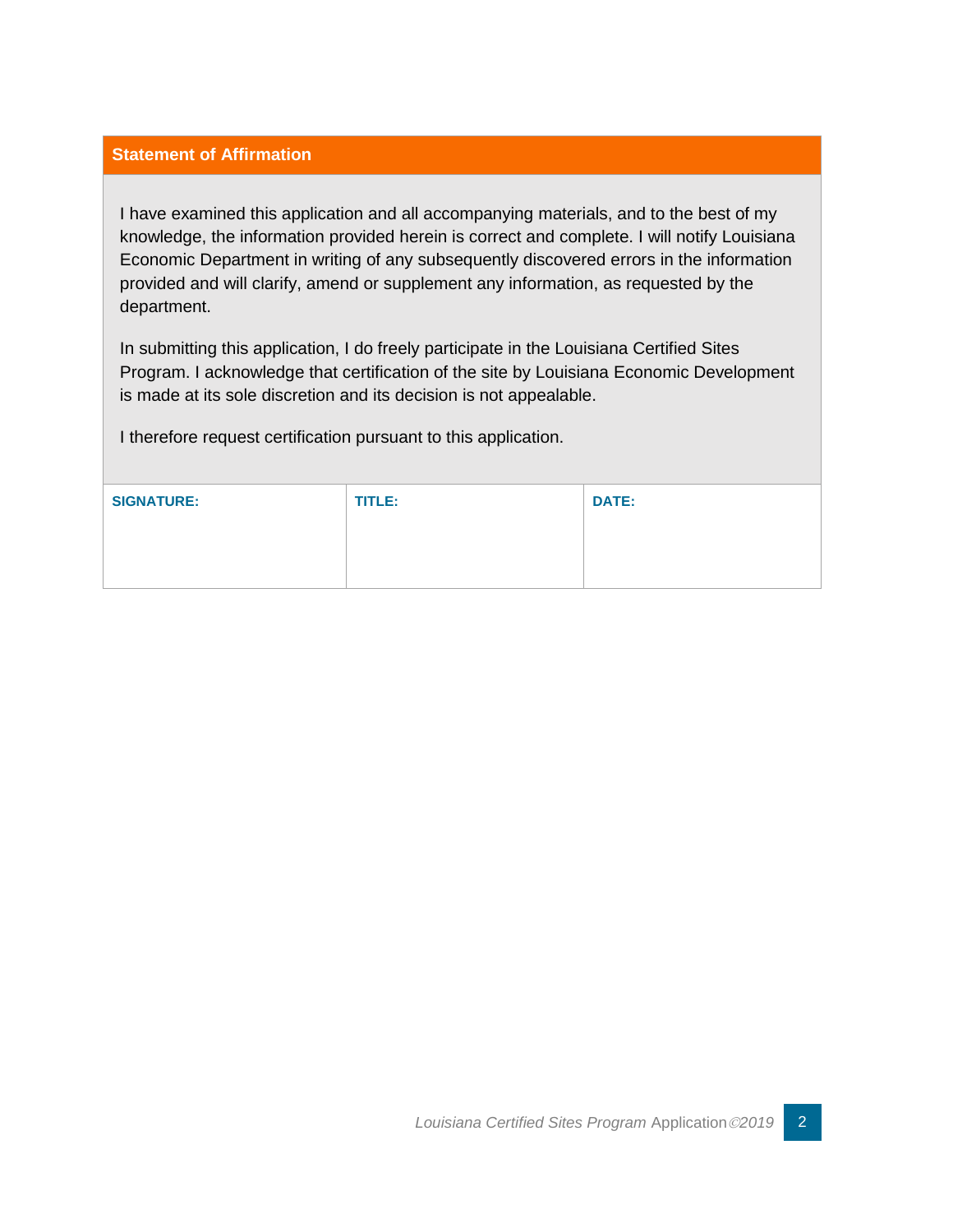#### **Table of Contents**

| C. Site Zoning, Tax Assessment, and Special Economic Development Districts 12 |  |
|-------------------------------------------------------------------------------|--|
|                                                                               |  |
|                                                                               |  |
| F. Fire Protection Rating and Proximity to Emergency Medical Care 18          |  |
|                                                                               |  |
|                                                                               |  |
|                                                                               |  |
|                                                                               |  |
|                                                                               |  |
|                                                                               |  |
|                                                                               |  |
|                                                                               |  |
|                                                                               |  |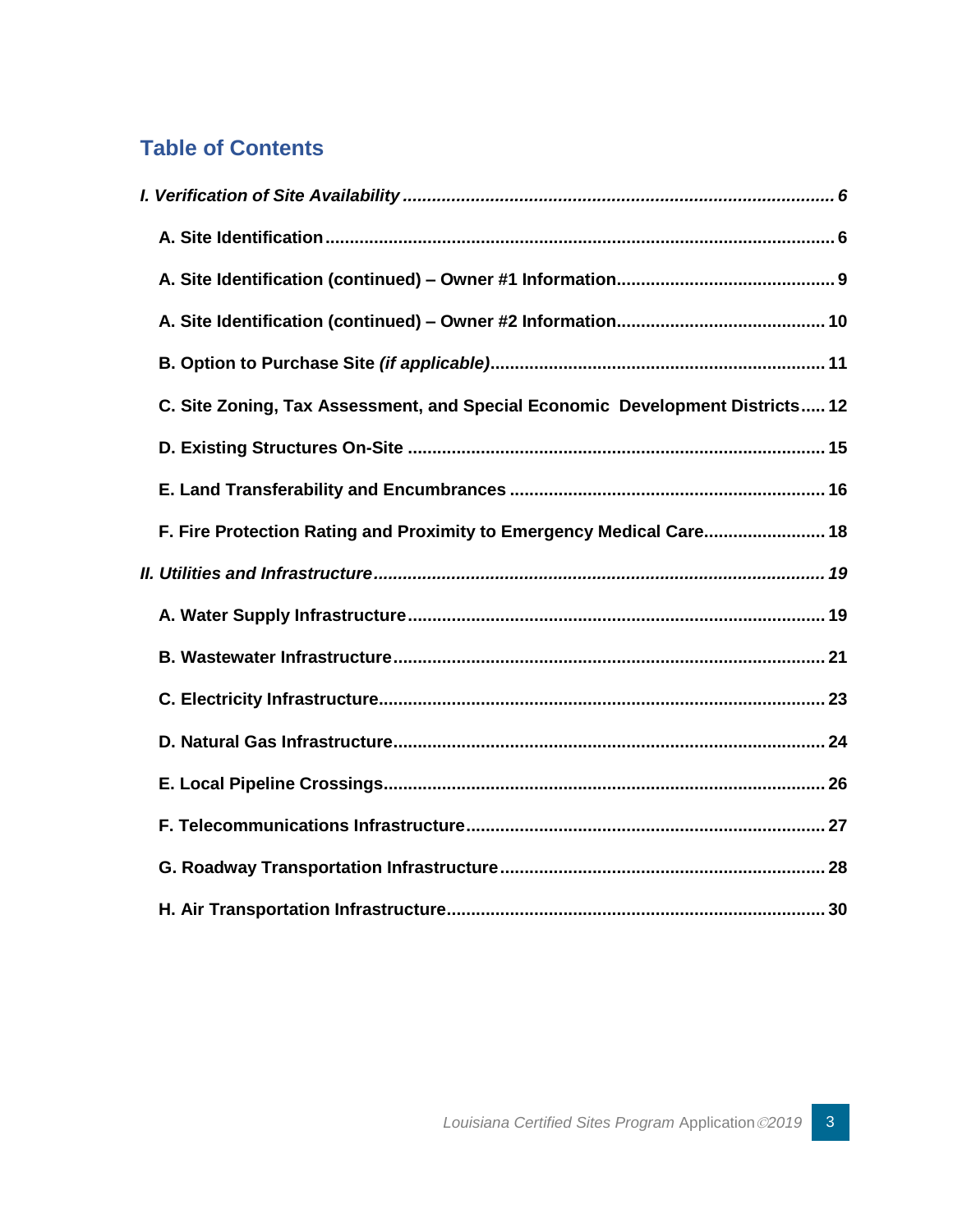## **Minimum Criteria Check List**

| <b>CRITERIA</b>                                             | <b>MINIMUM REQUIREMENT</b>                                                                                                                                                                                                                                                                                                                                                                                                                                                                                                                                                      | <b>YES/NO</b> |
|-------------------------------------------------------------|---------------------------------------------------------------------------------------------------------------------------------------------------------------------------------------------------------------------------------------------------------------------------------------------------------------------------------------------------------------------------------------------------------------------------------------------------------------------------------------------------------------------------------------------------------------------------------|---------------|
| Acres above 100-yr<br>floodplain using<br>latest DFIRM maps | 25 acres or greater                                                                                                                                                                                                                                                                                                                                                                                                                                                                                                                                                             | Yes           |
| Price per acre                                              | Clearly stated numerical Price/Lease Amount<br>quoted in writing                                                                                                                                                                                                                                                                                                                                                                                                                                                                                                                | Yes           |
| Control of property                                         | Ownership/Option/Other clearly stated.                                                                                                                                                                                                                                                                                                                                                                                                                                                                                                                                          | Yes           |
| Use classification<br>(zoning)                              | If the site is in an area with zoning, the site must be zoned<br>for industrial use (or capable of being rezoned for industrial<br>use within a reasonable timetable) and, if zoned, a zoning<br>map and zoning regulations attached.<br>If the site is not in an area with zoning, the site must be<br>appropriate for medium to heavy industrial use with 24-hr<br>noise, lights and truck traffic with no significant residential<br>areas nearby.<br>If the parish has a land-use plan or similar document, the<br>site must comport with the uses designated in that plan. | Yes           |
| Potable water supply                                        | A minimum of a 4" water line and a capacity of 50,000<br>gal/day for sites less than 250-ac. For sites larger than<br>250-ac, the water system must provide service equal to<br>200gal * acreage (200 gallons times acres). If the water<br>source is not available at the property boundary, a<br>construction plan, schedule, funding source, and cost<br>estimate is attached.                                                                                                                                                                                               | Yes           |
| Wastewater service                                          | 50,000 gal/day wastewater service is required for sites less<br>than 250-ac. For sites larger than 250-ac, the wastewater<br>system must provide service equal to 200gal * acreage<br>(200 gallons times acres). If existing capacity is not<br>available at the property boundary, a construction plan,<br>schedule, funding source, and cost estimate is attached.                                                                                                                                                                                                            | Yes           |
| <b>Electrical supply</b>                                    | Reliable 3-phase electrical power is on-site or a<br>construction plan, schedule, and cost estimate is attached.                                                                                                                                                                                                                                                                                                                                                                                                                                                                | Yes           |
| Natural gas<br>availability                                 | 4" minimum sized distribution line must be available at the<br>property boundary or a construction estimate, schedule,<br>and plan for bringing natural gas to the site attached.                                                                                                                                                                                                                                                                                                                                                                                               | No.           |
| Environmental<br>clearance                                  | Phase I Environmental Site Assessment (less than 5 years<br>old) indicates the site has no issues (RECs). Phase 2 may                                                                                                                                                                                                                                                                                                                                                                                                                                                           | <b>Yes</b>    |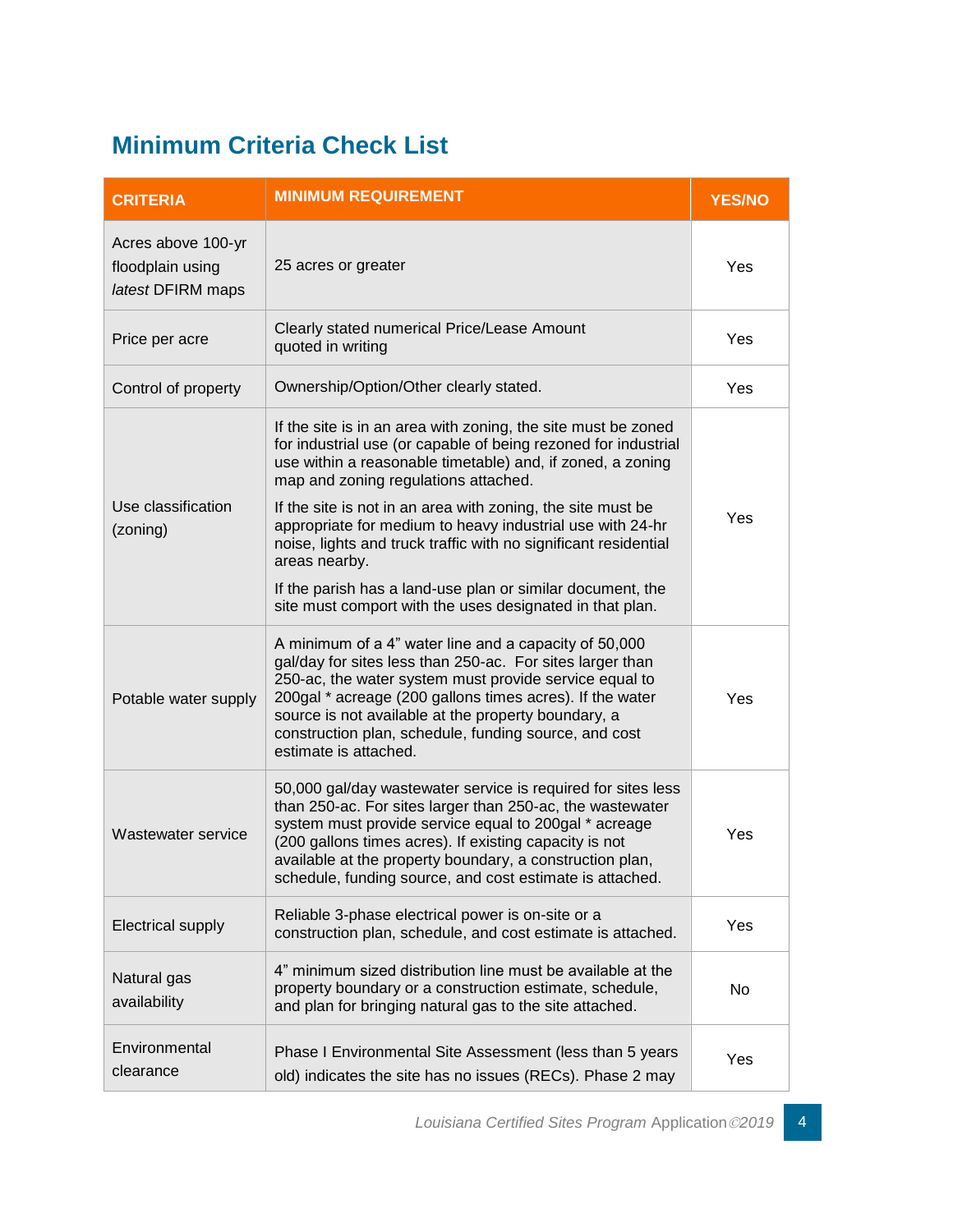|                                           | be required if Phase 1 indicates issues exist on the<br>property.                                                                                                                                                 |     |
|-------------------------------------------|-------------------------------------------------------------------------------------------------------------------------------------------------------------------------------------------------------------------|-----|
|                                           | Brownfield sites that processed/used any chemicals<br>whatsoever must include a Letter of No Further Action from<br>LDEQ or similar clearance document acceptable to LED.                                         |     |
|                                           | SHPO's letter or stamp clears the entire site for<br>development.                                                                                                                                                 |     |
| <b>Cultural resources</b>                 | A Phase I Cultural Resources study may be requested by<br>the SHPO to get the site cleared. If required, a copy of<br>the study must be attached as an exhibit.                                                   | Yes |
| <b>Endangered species</b><br>clearance    | A clearance letter from the Louisiana Department of<br>Wildlife and Fisheries (LDWF) is attached indicating that<br>development on the site will not impact<br>threatened/endangered species.                     | Yes |
|                                           | A Wetlands Delineation has been completed and the report<br>is included in the application.                                                                                                                       |     |
| Wetlands delineation                      | Note that a Jurisdictional Determination from the Corps of<br>Engineers is NOT required.                                                                                                                          | Yes |
| Geotechnical testing                      | A geotechnical firm was hired and the required minimum<br>number of geotechnical borings to appropriate depths (see<br>previous guidance) were made on the site and the report is<br>included in the application. | Yes |
| Highway                                   | The site is adjacent to an existing paved roadway or has<br>legal title/ownership of a R-O-W in perpetuity from the<br>nearest roadway to the site.                                                               |     |
| accessibility                             | All highways required to access the site from the nearest<br>Interstate highway are paved and capable of supporting<br>83,400 pounds gross weight.                                                                | Yes |
|                                           | Two copies of the application and all exhibits (in 1st<br>generation copies) are submitted in a 3-ring or similar<br>binder with tabs separating each exhibit.                                                    |     |
| Bound and tabbed<br>copies of application | Submittal includes a flashdrive of all documents with each<br>exhibit being a separate file.                                                                                                                      | Yes |
| and all exhibits                          | The site is outlined in a wide, bold contrasting color on<br>EVERY map.                                                                                                                                           |     |
|                                           | All exhibit names match the filenames exactly.                                                                                                                                                                    |     |
| Maps and<br>attachments                   | All REQUIRED Maps and attachments, as a minimum,<br>been included with this submittal. (See list of REQUIRED<br>Exhibits near the end of the application.)                                                        | Yes |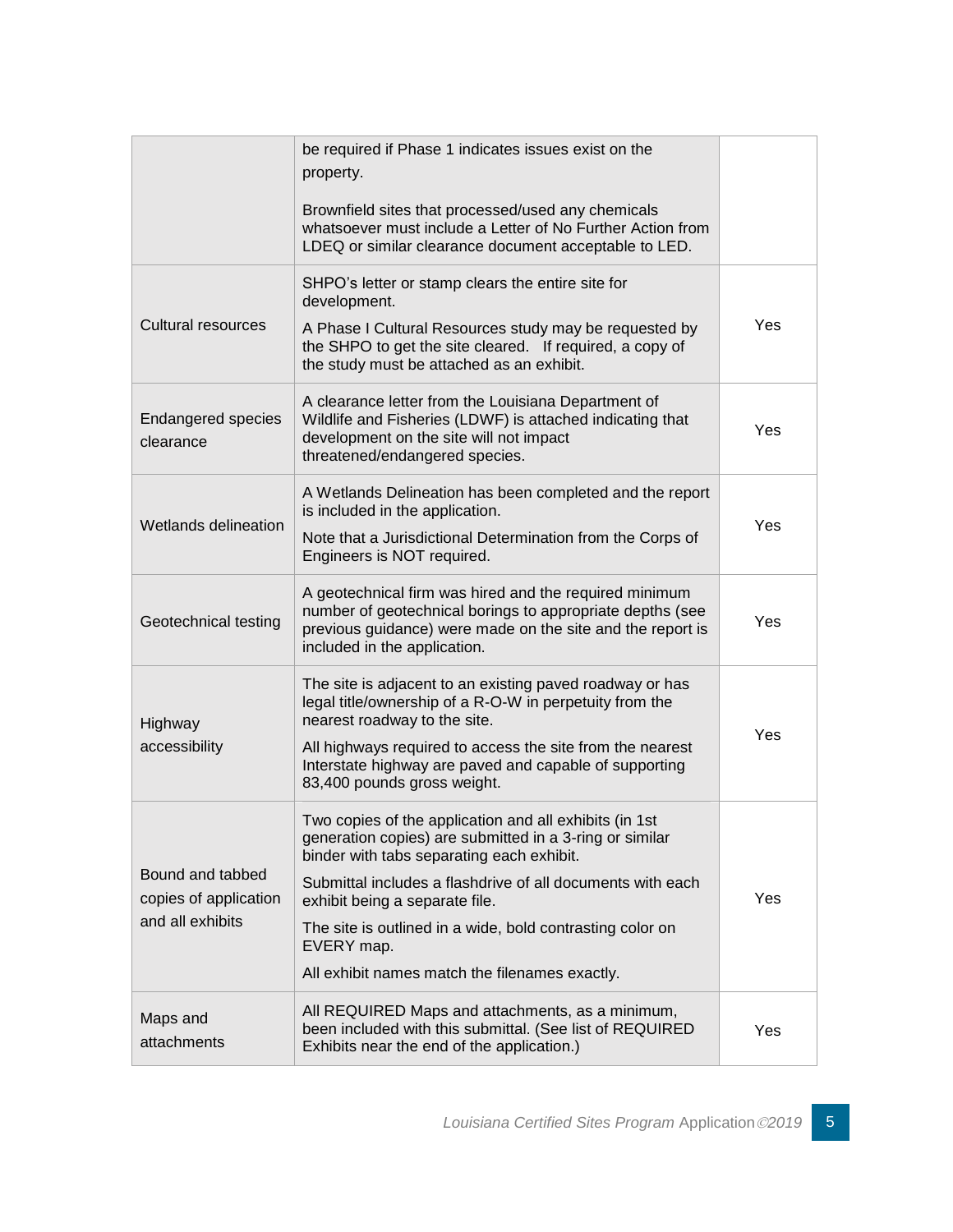## <span id="page-6-0"></span>**I. Verification of Site Availability**

#### <span id="page-6-1"></span>**A. Site Identification**

|                  | <b>Site Name:</b>                                                                                                                                                                                                                                                                                                         | Highway 478 Development Tract                                                                                                                                                                                                                                                                                                                                                                                                                                                                                                            |  |  |
|------------------|---------------------------------------------------------------------------------------------------------------------------------------------------------------------------------------------------------------------------------------------------------------------------------------------------------------------------|------------------------------------------------------------------------------------------------------------------------------------------------------------------------------------------------------------------------------------------------------------------------------------------------------------------------------------------------------------------------------------------------------------------------------------------------------------------------------------------------------------------------------------------|--|--|
|                  | If a brochure, pictures of the site,<br>or other special exhibits are<br>available, please list them here<br>(one exhibit name per line)<br>As a minimum, please cite the<br>Exhibit# and title for both the aerial<br>photo and the boundary survey here.                                                                | Exhibit 1 - Highway 478 Development Tract - Aerial<br>Photos<br>Exhibit 2 - Highway 478 Development Tract - Street-<br><b>Level Photos</b><br>Exhibit 7 - Highway 478 Development Tract -<br><b>Boundary Survey</b>                                                                                                                                                                                                                                                                                                                      |  |  |
| 1.               | Special comments about the site.<br>Please use this space to mention the<br>site's best attributes and/or issues<br>that need an explanation.<br>Comments can be used to describe<br>interesting features, logistical<br>advantages, explain special site<br>situations, etc. or discuss any other<br>aspect of the site. | This site has easy access to I-49, accessible<br>immediately off of an exit, as well as two points of<br>access to Hwy 478.<br>Located within a short drive is Northwestern State<br>University, a regional airport, a golf course, and the<br>conveniences of the City of Natchitoches.<br>As the surrounding land is undeveloped, there are no<br>conflicts from surrounding land use. The corridor of<br>property along Hwy 478 has recently been rezoned to<br>encourage development.<br>The size and situation of the property lend |  |  |
|                  | <b>Louisiana Site Selection web</b>                                                                                                                                                                                                                                                                                       | themselves to great flexibility of use.<br>This site is eligible for New Market tax credits.                                                                                                                                                                                                                                                                                                                                                                                                                                             |  |  |
|                  | address:                                                                                                                                                                                                                                                                                                                  | Site has not yet been added.                                                                                                                                                                                                                                                                                                                                                                                                                                                                                                             |  |  |
| $\overline{2}$ . | <b>Address or physical location</b><br>(Additionally, include accurate<br>latitude/ longitude in decimal notation<br>(not Deg/Min/Sec))                                                                                                                                                                                   | 31.662615, -93.106203                                                                                                                                                                                                                                                                                                                                                                                                                                                                                                                    |  |  |
| 3.               | City/Town (nearest), State/Zip                                                                                                                                                                                                                                                                                            | Natchitoches, LA 71475                                                                                                                                                                                                                                                                                                                                                                                                                                                                                                                   |  |  |
| 4.               | <b>Parish</b>                                                                                                                                                                                                                                                                                                             | Natchitoches                                                                                                                                                                                                                                                                                                                                                                                                                                                                                                                             |  |  |
| 5.               | <b>Google Maps Address</b><br>(See Instructions. Please enter the<br>EXACT text of a complete address<br>that users world-wide can enter into<br>Google Maps to find the site.)                                                                                                                                           | MV7V+26 Natchitoches, LA                                                                                                                                                                                                                                                                                                                                                                                                                                                                                                                 |  |  |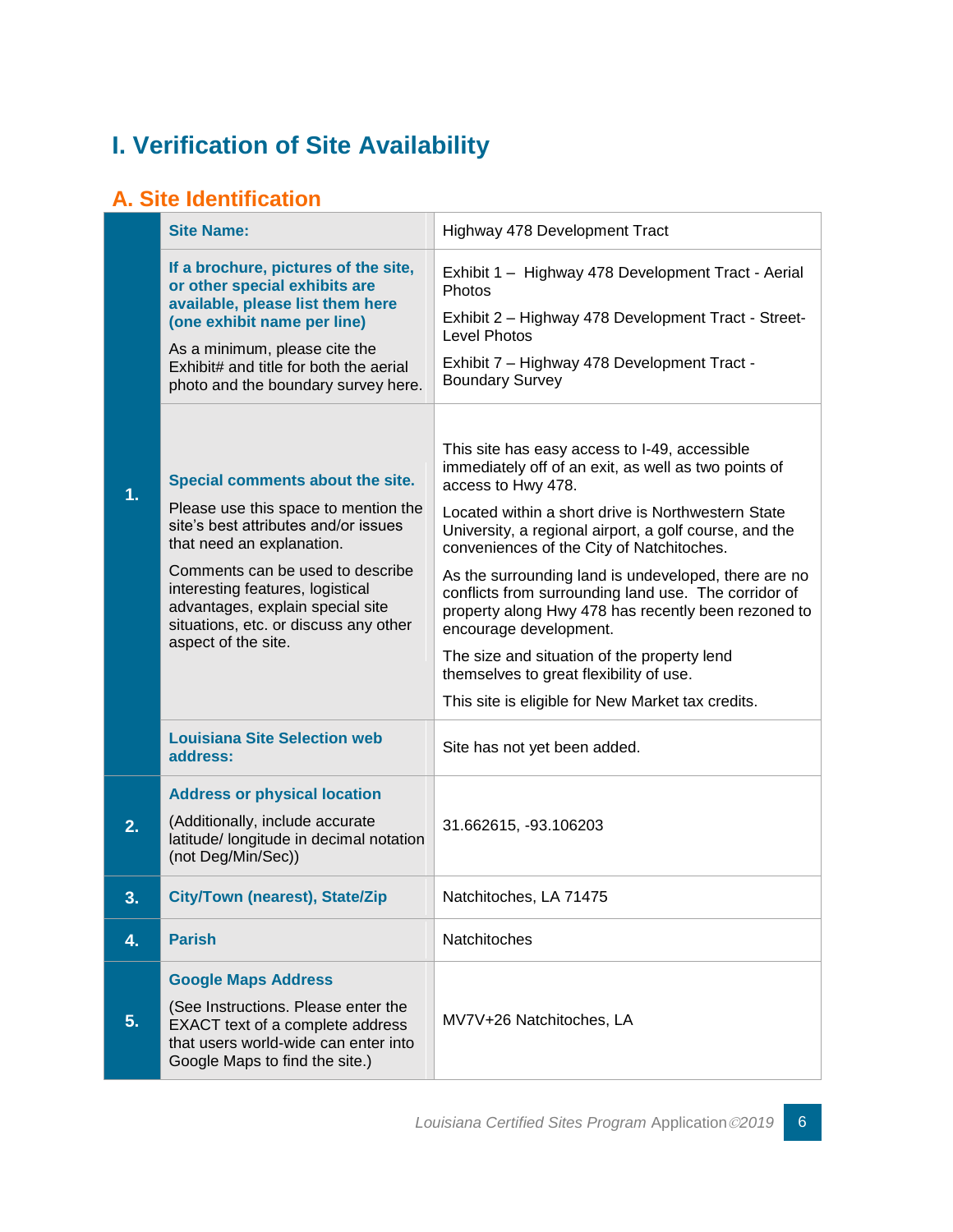| 6.  | <b>Contact Person and Title</b>                                                                                                                                                                             | <b>Paul Ferrell</b> |                 |                                                                                   |          |                  |  |
|-----|-------------------------------------------------------------------------------------------------------------------------------------------------------------------------------------------------------------|---------------------|-----------------|-----------------------------------------------------------------------------------|----------|------------------|--|
| 7.  | <b>Street Address for Contact</b>                                                                                                                                                                           |                     | 5152 Highway 84 |                                                                                   |          |                  |  |
| 8.  | <b>City/State/Zip for Contact</b>                                                                                                                                                                           | Vidalia, LA 71373   |                 |                                                                                   |          |                  |  |
| 9.  | <b>Telephone:</b>                                                                                                                                                                                           | Office:             |                 | (318) 795-2490                                                                    | Cell:    | $(318)$ 792-1893 |  |
| 10. | <b>Email for Key Contact(s)</b>                                                                                                                                                                             |                     |                 | pferrell@mossyoakproperties.com                                                   |          |                  |  |
|     | Total acres for lease/sale? (acres)                                                                                                                                                                         |                     |                 | 155                                                                               |          |                  |  |
| 11. | Total contiguous developable acreage above the<br>100-year floodplain(when assessed using the latest<br>floodplain maps, even if the maps are preliminary<br>and are being protested by local authorities.) |                     |                 | 149.724 acres of non-wetlands,<br>developable land.<br>FIRM Panel ID: 22069C0515D |          |                  |  |
| 12. | Number of parcels making up acreage                                                                                                                                                                         |                     |                 | $\overline{2}$                                                                    |          |                  |  |
| 13. | Number of owners of the separate parcels                                                                                                                                                                    |                     |                 | $\overline{2}$                                                                    |          |                  |  |
|     | Total selling price for all acres (\$)                                                                                                                                                                      |                     |                 | \$6,200,000                                                                       |          |                  |  |
| 14. | Total selling price per acre (\$)<br>Note: "Total selling price" divided by "Total acres for sale."                                                                                                         |                     |                 |                                                                                   | \$40,000 |                  |  |
| 15. | Total acreage annual lease (\$)                                                                                                                                                                             |                     |                 | <b>NA</b>                                                                         |          |                  |  |
|     | Is there a lease-purchase option? (YES/NO)                                                                                                                                                                  |                     |                 | No                                                                                |          |                  |  |
| 16. | If yes, description/comment on lease-purchase<br>option:                                                                                                                                                    |                     |                 | <b>NA</b>                                                                         |          |                  |  |
|     | Is there a right-of-refusal option? (YES/NO)                                                                                                                                                                |                     |                 | No.                                                                               |          |                  |  |
| 17. | If yes, description/comment on right-of-refusal<br>option:                                                                                                                                                  |                     |                 |                                                                                   |          |                  |  |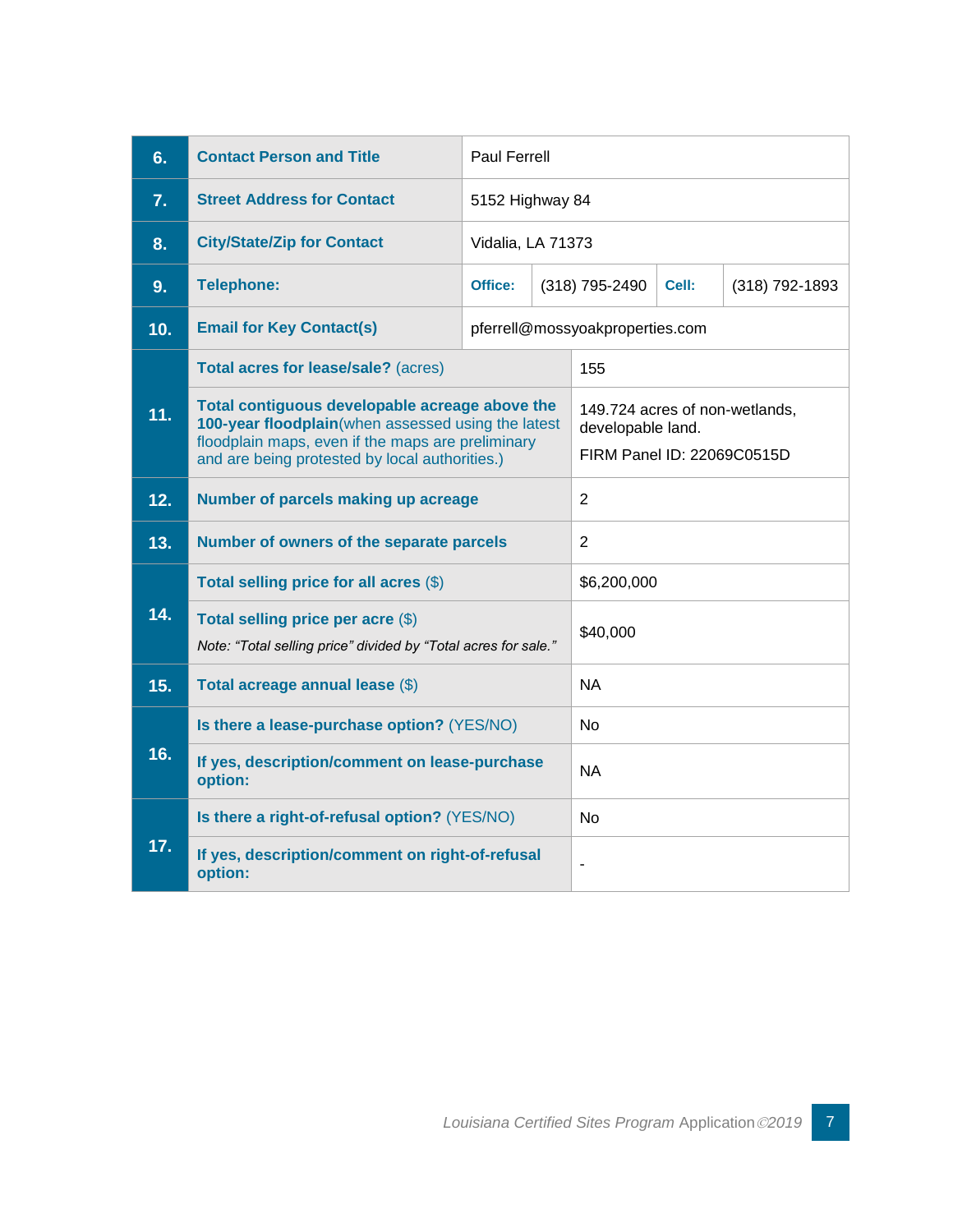| 18.  | Has a title abstract been submitted with this<br>application? (YES/NO)<br>Note: A title abstract is REQUIRED for sites designated as<br>future LED mega-sites. | Yes                                                             |                                                             |                                                   |
|------|----------------------------------------------------------------------------------------------------------------------------------------------------------------|-----------------------------------------------------------------|-------------------------------------------------------------|---------------------------------------------------|
|      | If YES, Exhibit# and title of document?                                                                                                                        | Exhibit 3a - Highway 478<br>Development Tract - Title Documents |                                                             |                                                   |
| 19.  | Is the acreage sub-divisible? If yes, complete box 19a. (YES/NO)                                                                                               |                                                                 | N <sub>0</sub>                                              |                                                   |
|      | <b>Parcel description</b>                                                                                                                                      | <b>Acres</b>                                                    | <b>Lease or Selling</b><br><b>Price Per Acre</b><br>$($ \$) | <b>Total Lease or</b><br><b>Selling Price(\$)</b> |
|      | ٠                                                                                                                                                              |                                                                 | ۰                                                           | ۰                                                 |
| 19a. |                                                                                                                                                                |                                                                 |                                                             |                                                   |
|      |                                                                                                                                                                |                                                                 |                                                             |                                                   |
|      |                                                                                                                                                                |                                                                 |                                                             |                                                   |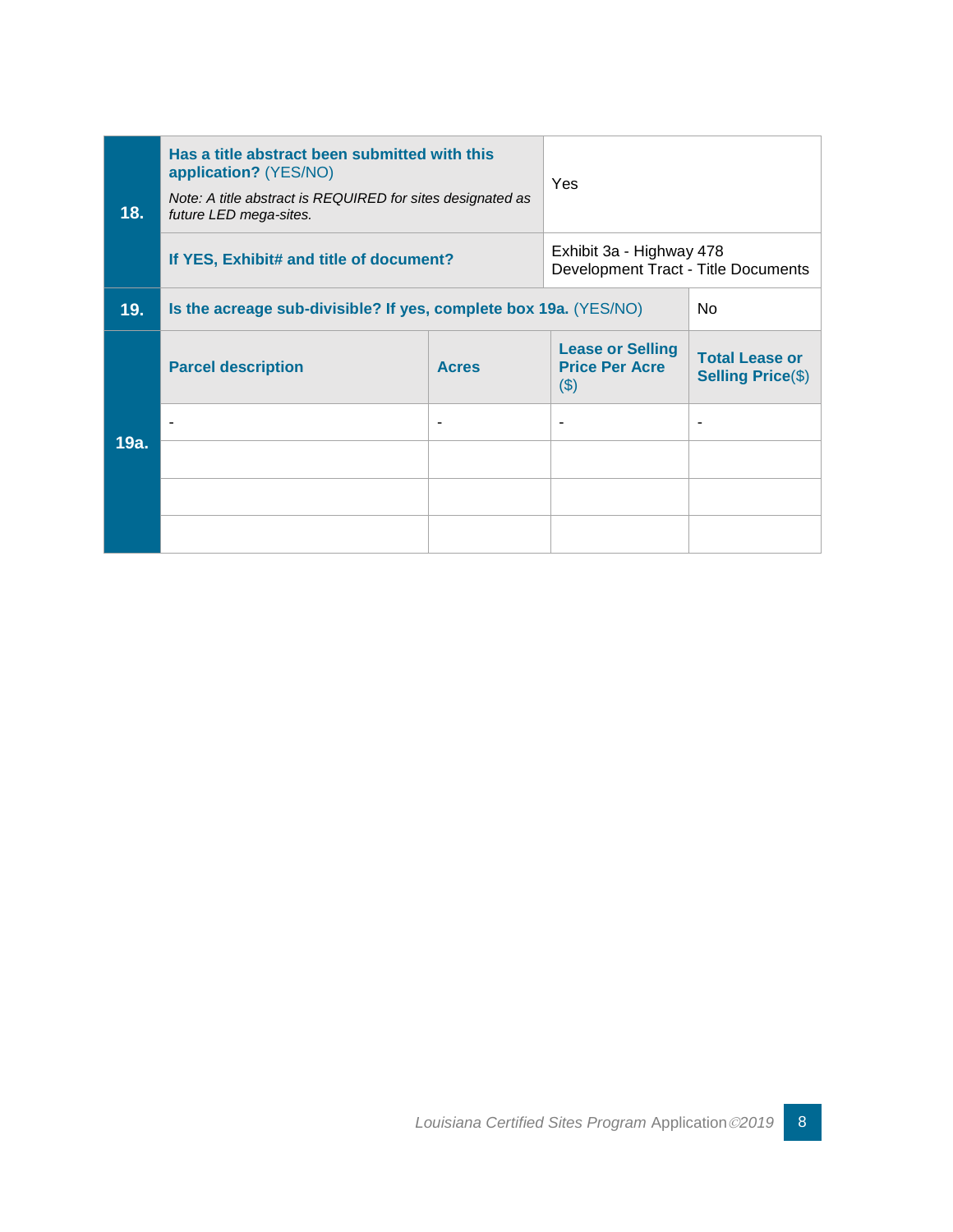| 1.  | <b>Site Name</b>                                                                                                                                                                                                                                                                                                                                    |                         | Highway 478 Development Tract |       |  |  |  |
|-----|-----------------------------------------------------------------------------------------------------------------------------------------------------------------------------------------------------------------------------------------------------------------------------------------------------------------------------------------------------|-------------------------|-------------------------------|-------|--|--|--|
| 2.  | <b>Owner Name</b>                                                                                                                                                                                                                                                                                                                                   | The Hawley Group        |                               |       |  |  |  |
| 3.  | <b>Contact Person</b>                                                                                                                                                                                                                                                                                                                               | <b>Burton Smallwood</b> |                               |       |  |  |  |
| 4.  | <b>Street Address</b>                                                                                                                                                                                                                                                                                                                               | 3949 Liz Circle         |                               |       |  |  |  |
| 5.  | <b>City/State/Zip</b>                                                                                                                                                                                                                                                                                                                               |                         | Doylestown, PA 18902          |       |  |  |  |
| 6.  | <b>Telephone</b>                                                                                                                                                                                                                                                                                                                                    | Office:                 | (973) 879-2706                | Cell: |  |  |  |
| 7.  | Email(s)                                                                                                                                                                                                                                                                                                                                            | bsmall93@hotmail.com    |                               |       |  |  |  |
| 8.  | Total acres, or percent ownership, of the site owned by<br>75%<br>this owner (acres or %, or both)                                                                                                                                                                                                                                                  |                         |                               |       |  |  |  |
| 9.  | Total selling price for this owner's proportional share<br>\$4,650,000<br>$($ \$)                                                                                                                                                                                                                                                                   |                         |                               |       |  |  |  |
| 10. | Total annual lease price of this owner's share (\$)<br>$\overline{\phantom{a}}$                                                                                                                                                                                                                                                                     |                         |                               |       |  |  |  |
| 11. | <b>No</b><br>A MOU has been signed by<br>Has an "intent to sell" letter from this owner regarding<br>all parties has been included<br>their share been included with this application?<br>as Exhibit 4 - Highway 478<br>(YES/NO)<br>Development Tract -<br>If YES, please include Exhibit# and title of document.<br>Memorandum of<br>Understanding |                         |                               |       |  |  |  |
| 12. | Comments regarding the immediate availability of this parcel:                                                                                                                                                                                                                                                                                       |                         |                               |       |  |  |  |
|     | This property is available immediately.                                                                                                                                                                                                                                                                                                             |                         |                               |       |  |  |  |

#### <span id="page-9-0"></span>**A. Site Identification (continued) – Owner#1 Information**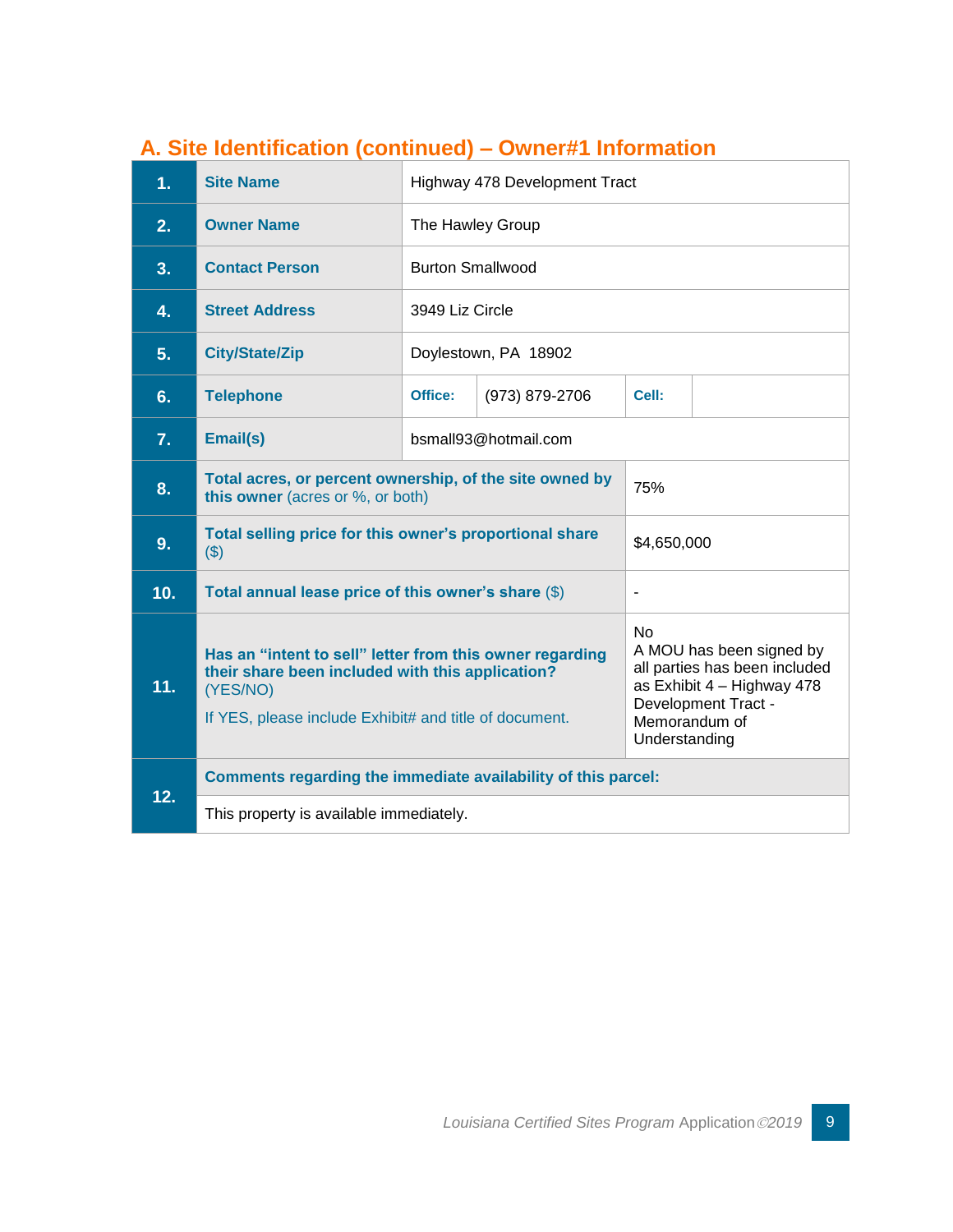| 1.  | <b>Site Name</b>                                                                                                                                                                                                                                                                                                                                    | Highway 478 Development Tract                                          |                                    |       |                  |  |  |
|-----|-----------------------------------------------------------------------------------------------------------------------------------------------------------------------------------------------------------------------------------------------------------------------------------------------------------------------------------------------------|------------------------------------------------------------------------|------------------------------------|-------|------------------|--|--|
| 2.  | <b>Owner Name</b>                                                                                                                                                                                                                                                                                                                                   |                                                                        | <b>Tabletop Properties</b>         |       |                  |  |  |
| 3.  | <b>Contact Person</b>                                                                                                                                                                                                                                                                                                                               |                                                                        | Paul Ferrell, Mossy Oak Properties |       |                  |  |  |
| 4.  | <b>Street Address</b>                                                                                                                                                                                                                                                                                                                               | 5152 Hwy 84                                                            |                                    |       |                  |  |  |
| 5.  | <b>City/State/Zip</b>                                                                                                                                                                                                                                                                                                                               | Vidalia, LA 71313                                                      |                                    |       |                  |  |  |
| 6.  | <b>Telephone</b>                                                                                                                                                                                                                                                                                                                                    | Office:                                                                | (318) 794-2490                     | Cell: | $(318)$ 792-1893 |  |  |
| 7.  | Email(s)                                                                                                                                                                                                                                                                                                                                            |                                                                        | pferrell@mossyoakproperties.com    |       |                  |  |  |
| 8.  | Total acres, or percent ownership, of the site owned by<br>25%<br>this owner (acres or %, or both)                                                                                                                                                                                                                                                  |                                                                        |                                    |       |                  |  |  |
| 9.  | (3)                                                                                                                                                                                                                                                                                                                                                 | Total selling price for this owner's proportional share<br>\$1,550,000 |                                    |       |                  |  |  |
| 10. | Total annual lease price of this owner's share (\$)<br>$\overline{a}$                                                                                                                                                                                                                                                                               |                                                                        |                                    |       |                  |  |  |
| 11. | <b>No</b><br>A MOU has been signed by<br>Has an "intent to sell" letter from this owner regarding<br>all parties has been included<br>their share been included with this application?<br>as Exhibit 4 - Highway 478<br>(YES/NO)<br>Development Tract -<br>If YES, please include Exhibit# and title of document.<br>Memorandum of<br>Understanding |                                                                        |                                    |       |                  |  |  |
| 12. | Comments regarding the immediate availability of this parcel:                                                                                                                                                                                                                                                                                       |                                                                        |                                    |       |                  |  |  |
|     | This property is available immediately.                                                                                                                                                                                                                                                                                                             |                                                                        |                                    |       |                  |  |  |

#### <span id="page-10-0"></span>**A. Site Identification (continued) – Owner#2 Information**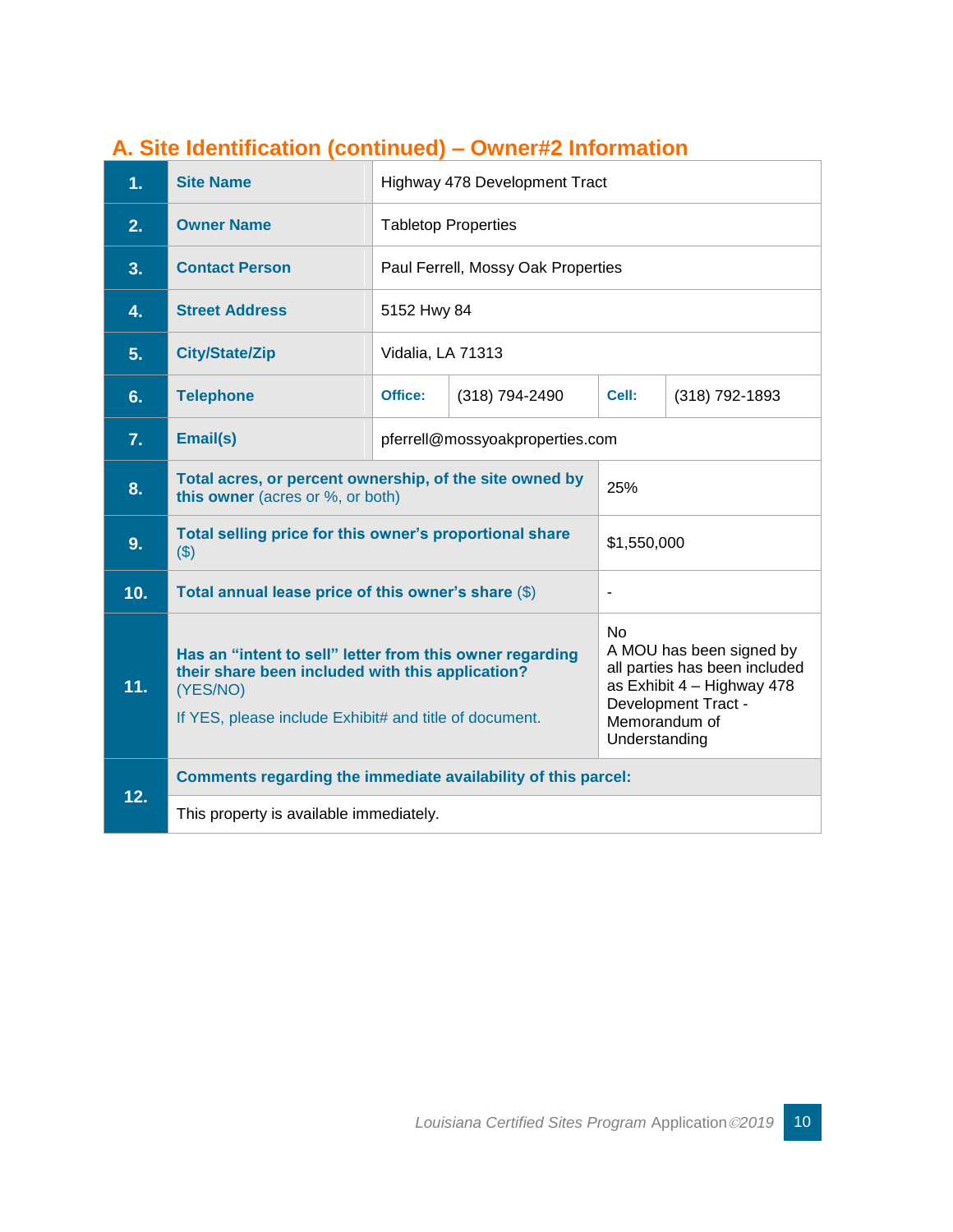### <span id="page-11-0"></span>**B. Option to Purchase Site** *(if applicable)*

| 1 <sub>1</sub> | <b>Option Holder</b>                                                                                                                                       | <b>NA</b>                    |  |                          |  |  |  |
|----------------|------------------------------------------------------------------------------------------------------------------------------------------------------------|------------------------------|--|--------------------------|--|--|--|
| 2.             | <b>Contact Person and</b><br><b>Organization (as</b><br>appropriate)                                                                                       | ä,                           |  |                          |  |  |  |
| 3.             | <b>Street Address</b>                                                                                                                                      |                              |  |                          |  |  |  |
| 4.             | <b>City/State/Zip</b>                                                                                                                                      | $\qquad \qquad \blacksquare$ |  |                          |  |  |  |
| 5.             | <b>Telephone</b>                                                                                                                                           | Office:                      |  | Cell:                    |  |  |  |
| 6.             | Email(s)                                                                                                                                                   | $\overline{\phantom{a}}$     |  |                          |  |  |  |
| 7.             | Total number of acres under option to purchase(acres)                                                                                                      |                              |  | $\overline{\phantom{a}}$ |  |  |  |
| 8.             | <b>Option expiration date(MM/DD/YYYY)</b>                                                                                                                  |                              |  |                          |  |  |  |
| 9.             | Is the option assignable? (YES/NO)                                                                                                                         |                              |  |                          |  |  |  |
| 10.            | Is there a mechanism to renew the option upon<br>expiration? (YES/NO)                                                                                      |                              |  |                          |  |  |  |
| 11.            | Has a copy of the option to purchase been included<br>with this application? (YES/NO)<br>$\blacksquare$<br>If YES, include Exhibit# and title of document. |                              |  |                          |  |  |  |
|                | Special comments, if any, relative to option to purchase:                                                                                                  |                              |  |                          |  |  |  |
| 12.            |                                                                                                                                                            |                              |  |                          |  |  |  |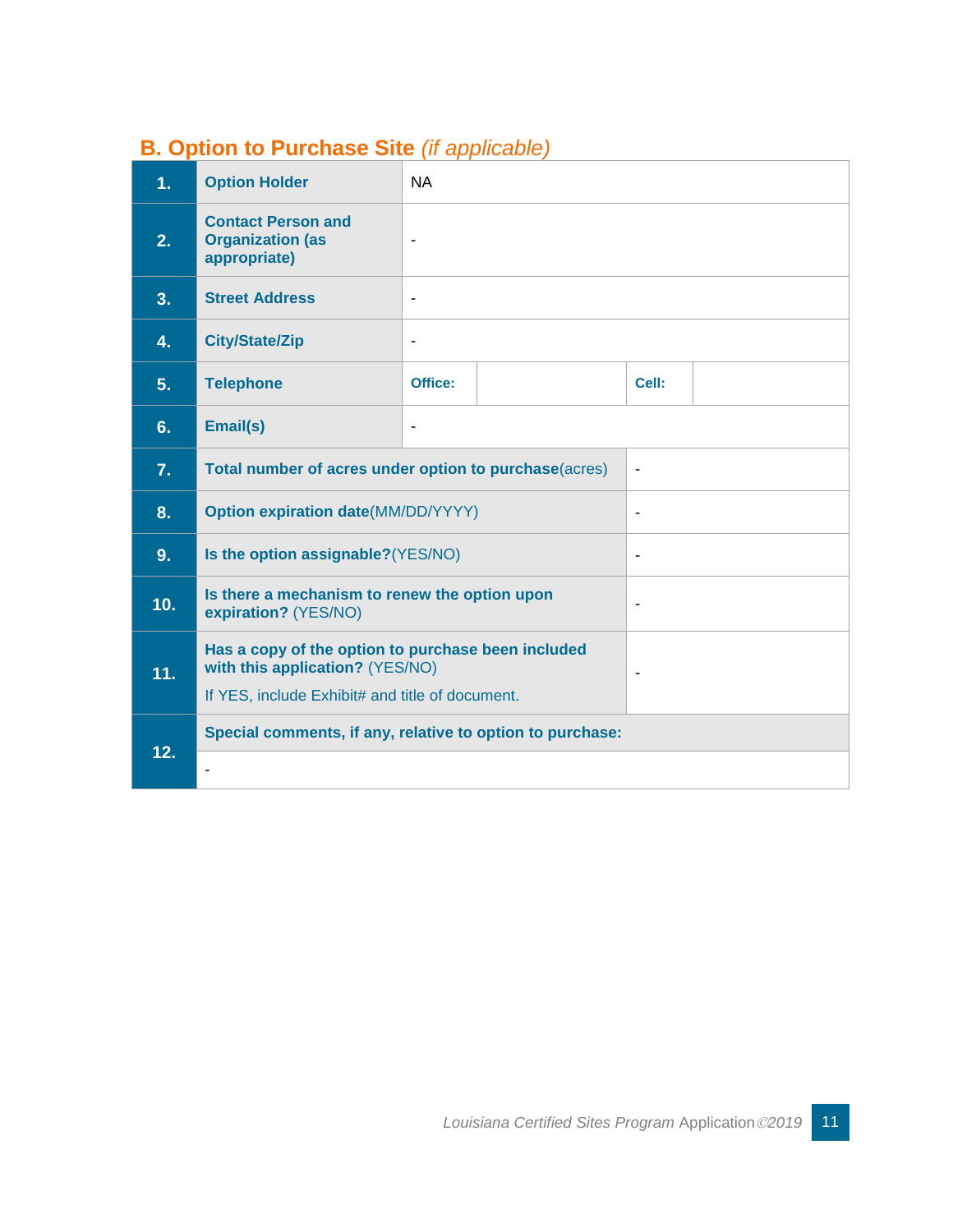#### <span id="page-12-0"></span>**C. Site Zoning, Tax Assessment, and Special Economic Development Districts**

|    | Is site within incorporated municipal limits?<br>(YES/NO)                                                                                                                                                                                                                     | Yes                                                                                                                                                                             |
|----|-------------------------------------------------------------------------------------------------------------------------------------------------------------------------------------------------------------------------------------------------------------------------------|---------------------------------------------------------------------------------------------------------------------------------------------------------------------------------|
|    | If YES, what municipality?                                                                                                                                                                                                                                                    | <b>City of Natchitoches</b>                                                                                                                                                     |
| 1. | If the site is NOT within an incorporated<br>municipality, what is the distance to the<br>boundary line of the nearest incorporated<br>area (miles)?                                                                                                                          | $\blacksquare$                                                                                                                                                                  |
|    | What is the name of the incorporated<br>municipality/city/town?                                                                                                                                                                                                               |                                                                                                                                                                                 |
|    | Is the site within a zoning district?<br>(YES/NO)                                                                                                                                                                                                                             | Yes                                                                                                                                                                             |
| 2. | If YES, contact name (including title and email<br>address), agency name, address and phone<br>number of zoning authority.                                                                                                                                                    | <b>Shontrell Roque</b><br>Director of Planning & Zoning<br><b>City of Natchitoches</b><br>700 Second St.<br>Natchitoches, LA 71457<br>318-357-3840<br>sroque@natchitochesla.gov |
|    | If the site is zoned, briefly describe the<br>property's current zoning classification.                                                                                                                                                                                       | I-1 Light Industrial                                                                                                                                                            |
|    | If the site is zoned, has a copy of the<br>required zoning map (with the site clearly<br>outlined in a bold, contrasting color) and<br>zoning regulation for that zoning<br>classification been included?<br>If the site is zoned, include Exhibit# and title of<br>document. | Exhibit 5 - Highway 478 Development Tract -<br>Area Zoning Map<br>Exhibit 6 - Highway 478 Development Tract -<br>Zoning Ordinance                                               |
|    | If the site is not in a zoned area, is the site<br>within the bounds of a parish or local land<br>use plan or similar construct? (YES/NO)<br>If YES, include Exhibit# and title of land use<br>plan document.                                                                 | $\blacksquare$                                                                                                                                                                  |
|    | If YES, does industrial use of the site fit well<br>within the planned uses outlined within the<br>land use plan?<br>If industrial use does not comport with the<br>land use plan, what will be done to remedy<br>the situation prior to certification?                       | $\overline{\phantom{a}}$                                                                                                                                                        |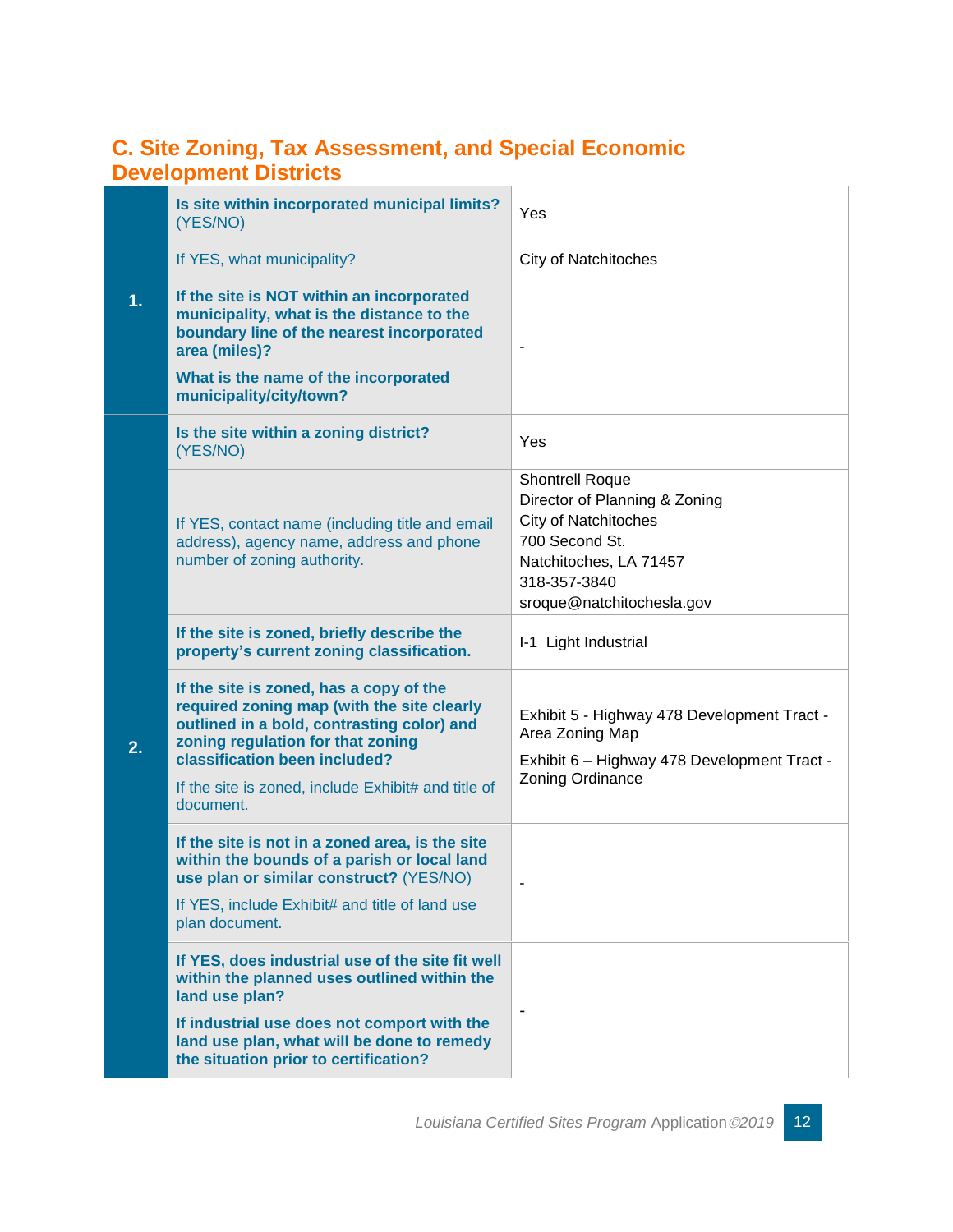| 3.  | Are there any zoning restrictions, land use restrictions, or other<br>Yes<br>ordinances that limit noise levels? (YES/NO)                                                                                   |                                                                                                                                    |                                                                   |                                                                                                                                       |                |
|-----|-------------------------------------------------------------------------------------------------------------------------------------------------------------------------------------------------------------|------------------------------------------------------------------------------------------------------------------------------------|-------------------------------------------------------------------|---------------------------------------------------------------------------------------------------------------------------------------|----------------|
|     |                                                                                                                                                                                                             | Additional information may be found in Exhibit 6 - Highway 478<br>If YES, please describe:<br>Development Tract - Zoning Ordinance |                                                                   |                                                                                                                                       |                |
| 4.  | Are there any height restrictions due to zoning regulations,<br>aviation restrictions, etc.? (YES/NO)                                                                                                       |                                                                                                                                    | Yes                                                               |                                                                                                                                       |                |
|     | If YES, please describe:                                                                                                                                                                                    |                                                                                                                                    | 45 feet, with exceptions                                          |                                                                                                                                       |                |
| 5.  |                                                                                                                                                                                                             | <b>Describe any other land use</b><br>restrictions (e.g., hours of operation;<br>lighting ordinances, etc.)                        |                                                                   | None                                                                                                                                  |                |
| 6.  |                                                                                                                                                                                                             | required permits to be issued? (months)                                                                                            |                                                                   | If the site must be rezoned to attain an Industrial classification,<br>how long will it take for required re-zoning permits or other  | $\blacksquare$ |
|     | site? (YES/NO)                                                                                                                                                                                              |                                                                                                                                    |                                                                   | If the site is zoned, are adjacent properties zoned the same as the                                                                   | Yes            |
| 7.  | If NO, what zoning applies to adjacent<br>properties?                                                                                                                                                       |                                                                                                                                    | <b>B-1 Transitional Business District</b><br>I-1 Light Industrial |                                                                                                                                       |                |
|     | If NO, a zoning map of the area<br>zoomed in to within a mile of the site<br>must be included with the submittal.<br>Please include Exhibit# and Title.                                                     |                                                                                                                                    |                                                                   | There are also unzoned properties nearby that fall<br>outside of the limits of the City of Natchitoches.                              |                |
|     |                                                                                                                                                                                                             | within a 2-mile radius of the centroid of the site.                                                                                |                                                                   | Please describe previous and current uses of the adjacent sites and planned projects                                                  |                |
|     | Please note any nearby schools, churches, daycare, or residential developments. Be sure to specifically<br>reference any schools, hospitals, or other major government or residential developments by name. |                                                                                                                                    |                                                                   |                                                                                                                                       |                |
|     | Also, please note, by name, any bodies of water, highways, railroads, other transportation arteries, or other<br>entities of potential interest adjacent to the site in your response.                      |                                                                                                                                    |                                                                   |                                                                                                                                       |                |
| 8   | North:                                                                                                                                                                                                      | I-49, Hwy 478, forested land, Parish Rd 618                                                                                        |                                                                   |                                                                                                                                       |                |
|     | East:                                                                                                                                                                                                       |                                                                                                                                    |                                                                   | I-49, Hwy 478, scattered residential, Flora Natchez Rd, potable water utility<br>pumping station, potable water elevated storage tank |                |
|     | South:                                                                                                                                                                                                      |                                                                                                                                    |                                                                   | I-49, Hwy 478, forested land, scattered residential                                                                                   |                |
|     | West:                                                                                                                                                                                                       | Forested land                                                                                                                      |                                                                   |                                                                                                                                       |                |
| 9.  |                                                                                                                                                                                                             | Include units (per acre, etc.) (mills)                                                                                             |                                                                   | What is the current property tax millage applied to the site?                                                                         | 146.99         |
| 10. |                                                                                                                                                                                                             | (Total assessed value in \$\$)                                                                                                     |                                                                   | What is the current assessed valuation of the whole site?                                                                             | \$152,570      |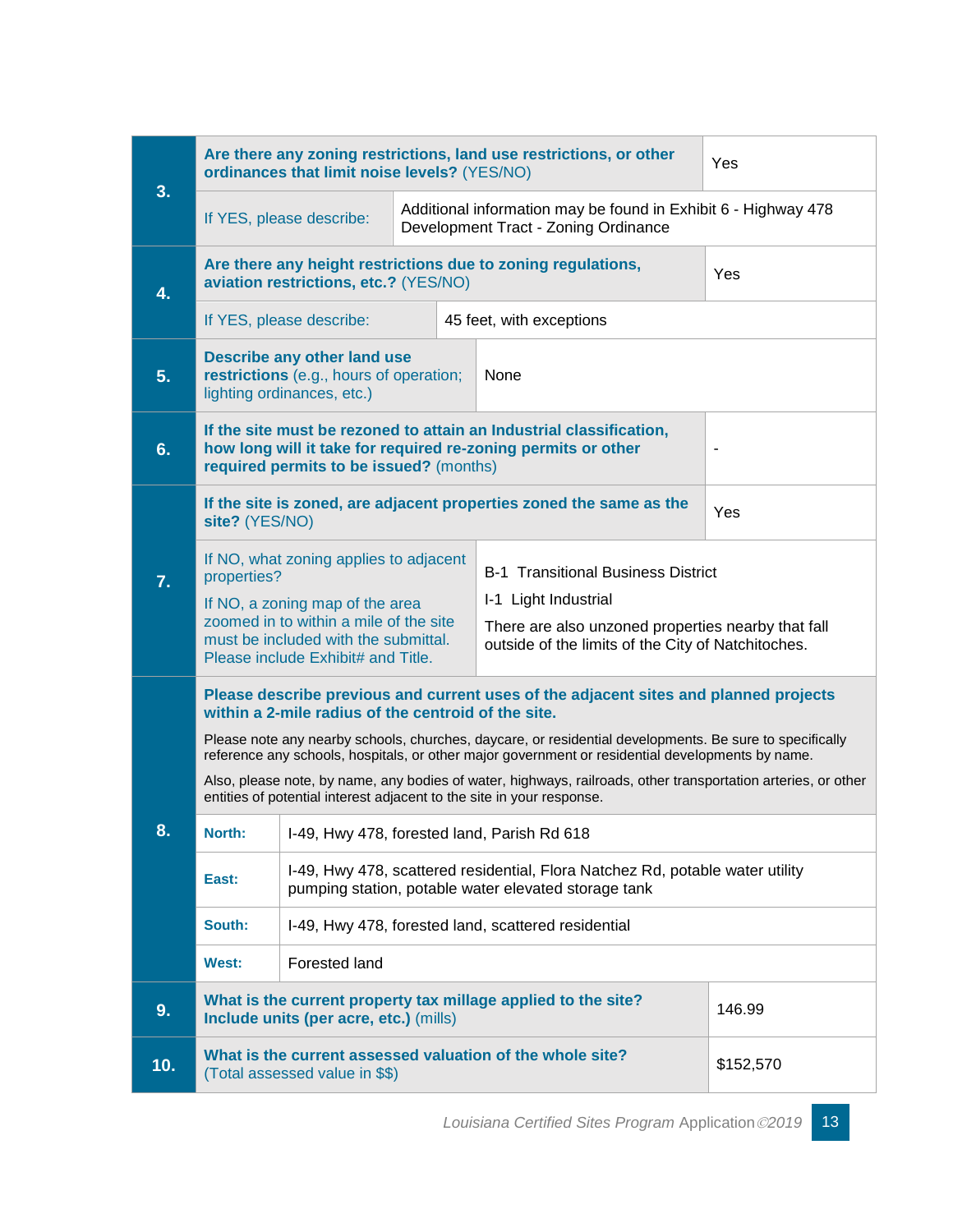| 11.                                                                                                                                                                                                                                                                         | Has a copy of the latest assessment been provided with this<br>application? (YES/NO) |                                                                                 | Yes |  |
|-----------------------------------------------------------------------------------------------------------------------------------------------------------------------------------------------------------------------------------------------------------------------------|--------------------------------------------------------------------------------------|---------------------------------------------------------------------------------|-----|--|
|                                                                                                                                                                                                                                                                             | If YES, include Exhibit# and title<br>of document.                                   | Exhibit 3b - Highway 478 Development Tract - Tax<br><b>Assessment Documents</b> |     |  |
| <b>SPECIAL ECONOMIC ZONES</b> – Confirm eligibility for Foreign Trade Zones, Renewal Zones,<br>Opportunity Zones, New Market Tax Credits, Quality Jobs Parishes, and Enterprise Zones<br>Read the DIRECTIONS carefully and view the linked maps to address these questions. |                                                                                      |                                                                                 |     |  |
| 12.                                                                                                                                                                                                                                                                         | Is the site located within a Foreign Trade Zone? (YES/NO)<br>N <sub>0</sub>          |                                                                                 |     |  |
| 13.                                                                                                                                                                                                                                                                         | Is the site located within a Renewal Community? (YES/NO)                             |                                                                                 |     |  |
| 14.                                                                                                                                                                                                                                                                         | Is the site located within a Louisiana Opportunity Zone?<br>(YES/NO)                 |                                                                                 |     |  |
| 15.                                                                                                                                                                                                                                                                         | Is the site located within a New Market Tax Credit Zone?<br>(YES/NO)                 |                                                                                 | Yes |  |
| 16.                                                                                                                                                                                                                                                                         | Is the site located within one of the designated Quality Jobs<br>Parishes? (YES/NO)  |                                                                                 |     |  |
| 17.                                                                                                                                                                                                                                                                         | Is the site located within an Enterprise Zone? (YES/NO)                              |                                                                                 | Nο  |  |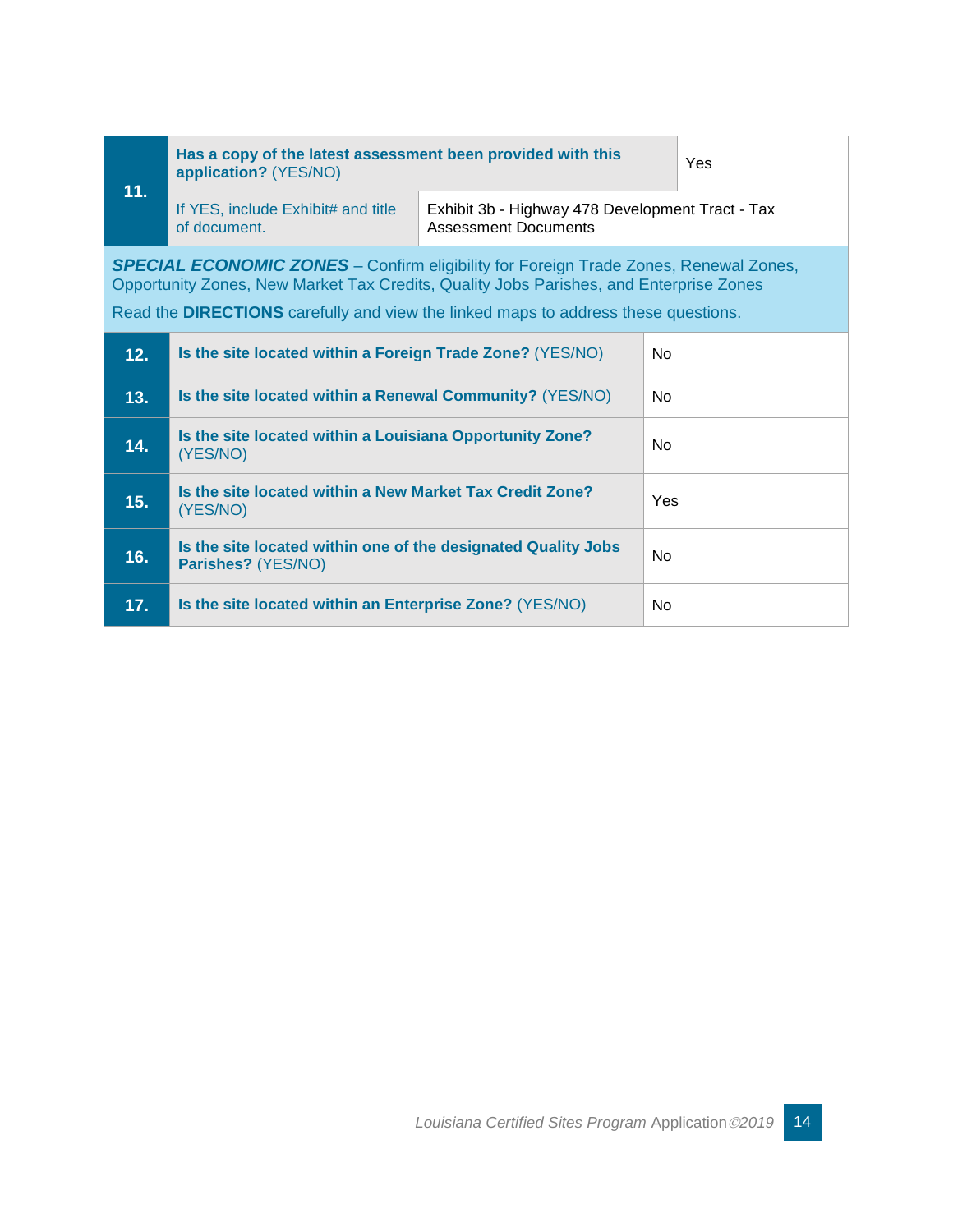### <span id="page-15-0"></span>**D. Existing Structures On-Site**

|    | <b>Buildings</b><br>(within the bounds of the<br>site)                                                                        | <b>Size</b><br>(sq.fr.)  | Year<br><b>Built</b>     | <b>Latest Use</b>        | <b>Included</b><br>in Sale<br>(YES/NO) |
|----|-------------------------------------------------------------------------------------------------------------------------------|--------------------------|--------------------------|--------------------------|----------------------------------------|
|    | None                                                                                                                          |                          |                          | $\overline{\phantom{a}}$ |                                        |
| 1. |                                                                                                                               |                          |                          |                          |                                        |
|    |                                                                                                                               |                          |                          |                          |                                        |
|    |                                                                                                                               |                          |                          |                          |                                        |
|    |                                                                                                                               |                          |                          |                          |                                        |
|    | Paved surfaces (including roadways, driveways, parking areas, etc.)                                                           |                          |                          |                          |                                        |
| 2. | Gravel access road                                                                                                            | 12'                      |                          |                          |                                        |
|    |                                                                                                                               |                          |                          |                          |                                        |
|    |                                                                                                                               |                          |                          |                          |                                        |
|    | <b>Fences</b>                                                                                                                 |                          |                          |                          |                                        |
| 3. | None                                                                                                                          | $\blacksquare$           | $\overline{\phantom{a}}$ |                          |                                        |
|    |                                                                                                                               |                          |                          |                          |                                        |
|    |                                                                                                                               |                          |                          |                          |                                        |
| 4. | Are there any cemeteries located on the site?<br>(YES/NO)                                                                     |                          |                          | No                       |                                        |
|    | If YES, please describe.                                                                                                      | $\overline{\phantom{a}}$ |                          |                          |                                        |
|    | Can any structures not included in the sale be<br>removed within a reasonable timetable such as<br>180 days or less? (YES/NO) |                          |                          | $\mid$ NA                |                                        |
| 5. | If current and existing<br>structures will be removed,<br>does a work plan exist to<br>remove structures?<br>(YES/NO)         | <b>NA</b>                |                          |                          |                                        |
|    | If YES, include Exhibit# and<br>title of document.                                                                            |                          |                          |                          |                                        |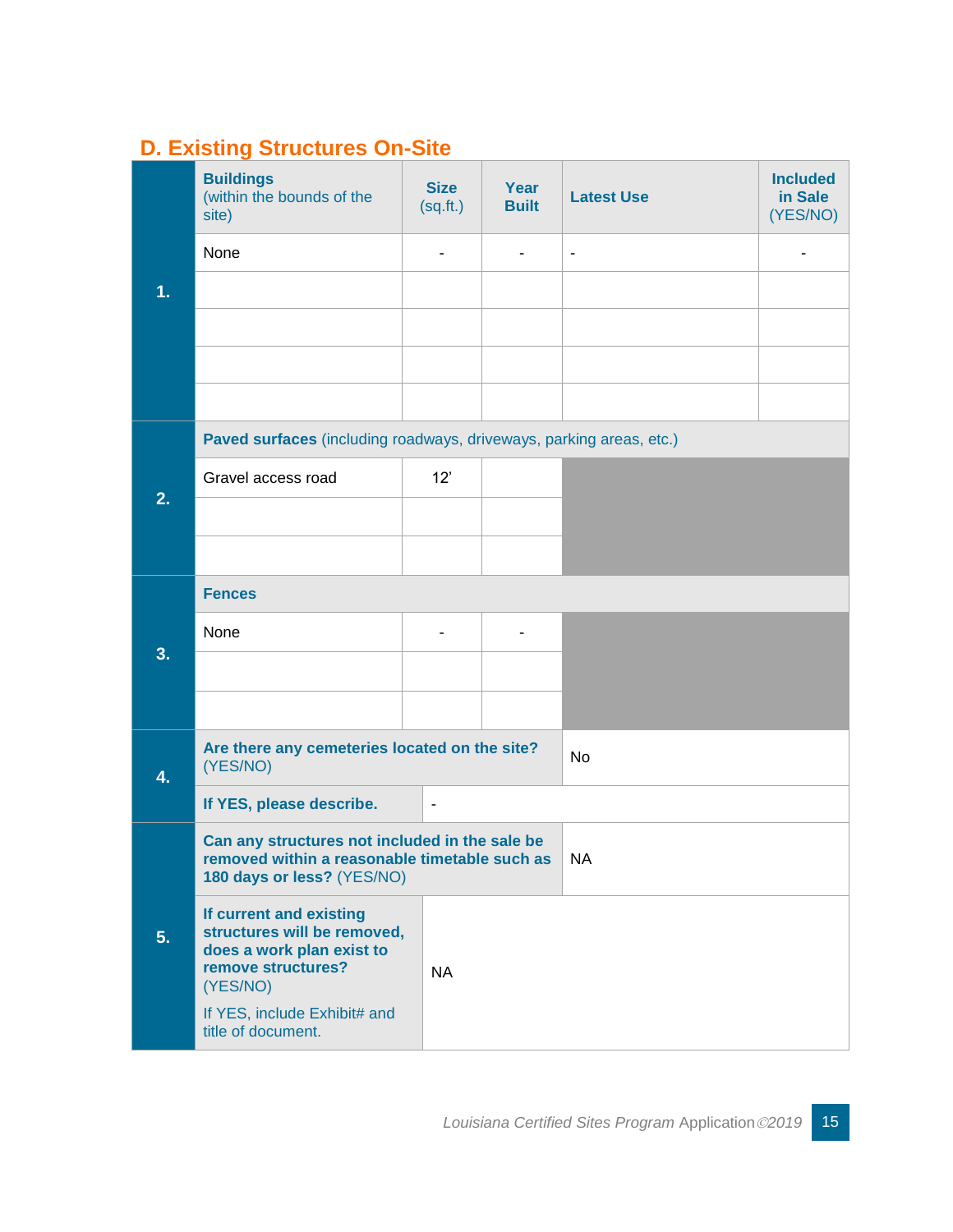### <span id="page-16-0"></span>**E. Land Transferability and Encumbrances**

| 1. | Has a copy of the deed been included with this application?<br>(YES/NO)<br>No.<br>NOTE: Deeds that have no deed restrictions are not required documents;<br>deeds with any form of easements, right-of-ways, limitations of use, or other<br>encumbrances MUST BE attached as an exhibit.                                                                                                                                                                                                                                                                        |                                                                |  |  |  |
|----|------------------------------------------------------------------------------------------------------------------------------------------------------------------------------------------------------------------------------------------------------------------------------------------------------------------------------------------------------------------------------------------------------------------------------------------------------------------------------------------------------------------------------------------------------------------|----------------------------------------------------------------|--|--|--|
|    | If YES, please include Exhibit#<br>and title of document:                                                                                                                                                                                                                                                                                                                                                                                                                                                                                                        |                                                                |  |  |  |
| 2. | Has the required boundary/property survey been included with<br>this application? (YES/NO)<br>Yes<br>Note: The boundary survey must be on a white background. A boundary<br>survey using an aerial photo for the background is also appreciated, as a<br>second survey exhibit, if available.                                                                                                                                                                                                                                                                    |                                                                |  |  |  |
|    | If YES, include Exhibit# and title<br>of document.                                                                                                                                                                                                                                                                                                                                                                                                                                                                                                               | Exhibit 7 - Highway 478 Development Tract - Boundary<br>Survey |  |  |  |
| 3. | List and describe rights-of-way (include property survey indicating rights-of-way).<br>Feel free to attach as a separate Exhibit, if lengthy.<br>Note: Each encumbrance of any type must be listed here. List each one on a separate line. List the<br>acres encumbered for each separate encumbrance. If there is a utility right-of-way, a drainage right-of-<br>way, wetlands, cultural resource sites, etc., list each of them on a separate line.<br>Include Exhibit# and title of document if attached as a separate document.<br>No rights-of-ways exist. |                                                                |  |  |  |
| 4. | Existing road is used for timber access.<br>List and describe other easements (include property survey indicating easements.)<br>Each easement must be listed on a separate line. Include approximate acreage for<br>each easement.<br>Include Exhibit# and title of document if attached as a separate document.<br>None                                                                                                                                                                                                                                        |                                                                |  |  |  |
| 5. | List and describe any liens against the property.<br>Include Exhibit# and title of document if attached as a separate document.<br>None                                                                                                                                                                                                                                                                                                                                                                                                                          |                                                                |  |  |  |
| 6. | List and describe any judgments impacting development of the site.<br>Include Exhibit# and title of document if attached as a separate document.                                                                                                                                                                                                                                                                                                                                                                                                                 |                                                                |  |  |  |
|    | None                                                                                                                                                                                                                                                                                                                                                                                                                                                                                                                                                             |                                                                |  |  |  |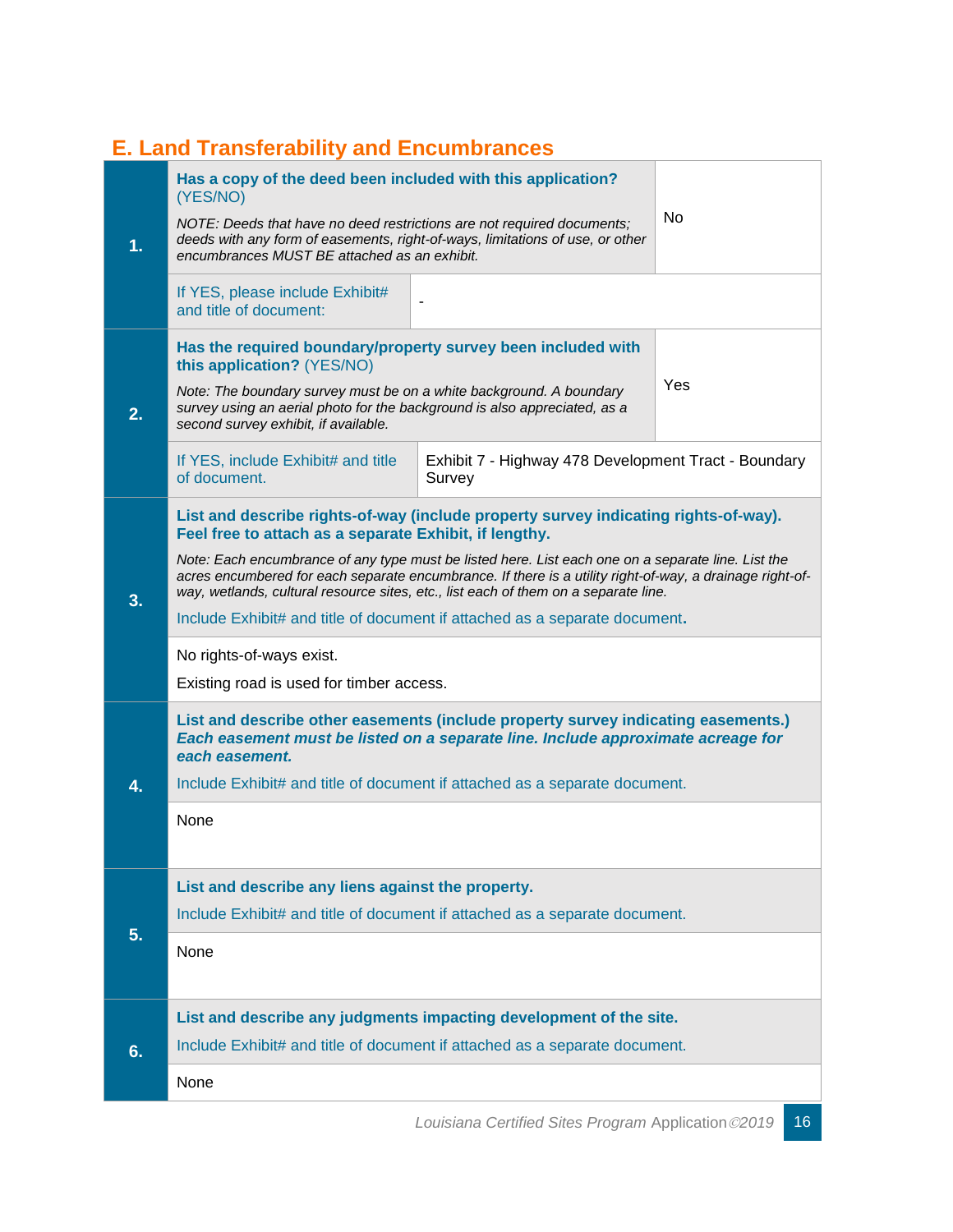|    | List and describe any restrictive covenants associated with the site, each on a                                                                                                                                                                                |  |  |
|----|----------------------------------------------------------------------------------------------------------------------------------------------------------------------------------------------------------------------------------------------------------------|--|--|
| 7. | separate line.<br>Include Exhibit# and title of document if attached as a separate document.                                                                                                                                                                   |  |  |
|    | None                                                                                                                                                                                                                                                           |  |  |
|    | List and describe other encumbrances, each on a separate line.                                                                                                                                                                                                 |  |  |
|    | If wetlands, waters of the US, or cultural resources remain on the site and have not been<br>listed in the previous questions about encumbrances, list them here on separate lines.<br>Include the number of encumbered acres.                                 |  |  |
|    | Include Exhibit# and title of document if attached as a separate document.                                                                                                                                                                                     |  |  |
|    | Exhibit 8 - Highway 478 Development Tract - Wetlands Delineation Study                                                                                                                                                                                         |  |  |
|    |                                                                                                                                                                                                                                                                |  |  |
| 8. | 5.276 Total acres of collected wetlands                                                                                                                                                                                                                        |  |  |
|    | 4.579 acres – Located in the southeast quadrant, encompassing the stream identified as<br>Stream 1 in the Wetlands Report.                                                                                                                                     |  |  |
|    | Three additional small areas are identified as Wetland 2 (0.454 acres) and Wetlands 3<br>(0.120 acres) located on Stream 2. Stream 2 runs south on the east side of the property.<br>Wetland 4 (0.123 acres) is located on Stream 9 in the northeast quadrant. |  |  |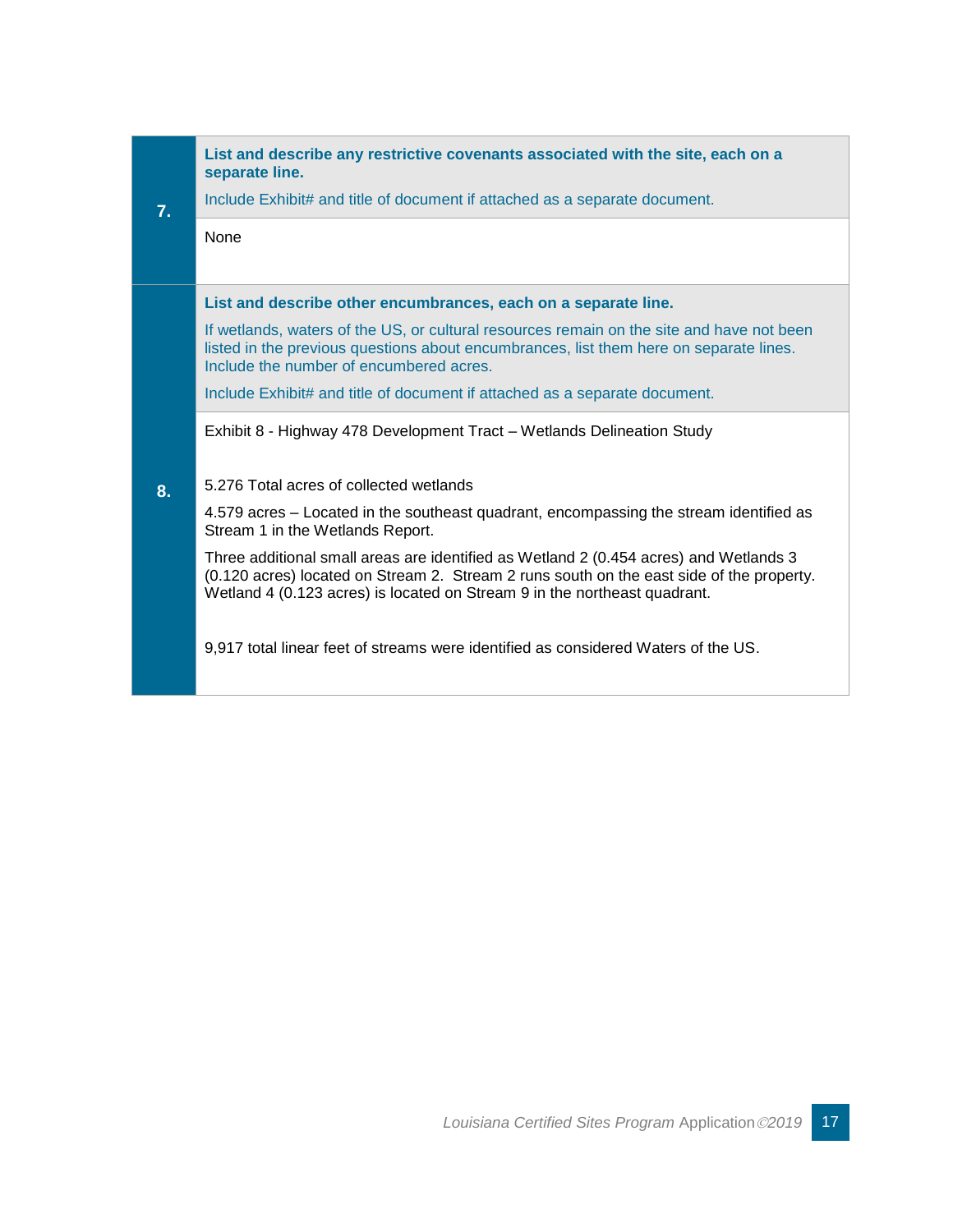### <span id="page-18-0"></span>**F. Fire Protection Rating and Proximity to Emergency Medical Care**

| 1. | Is the site within the coverage area of a fire department?<br>(YES/NO)                                                                                                                                                              |                                                                                                                                                                                                                                                                                                                                                               | Yes            |
|----|-------------------------------------------------------------------------------------------------------------------------------------------------------------------------------------------------------------------------------------|---------------------------------------------------------------------------------------------------------------------------------------------------------------------------------------------------------------------------------------------------------------------------------------------------------------------------------------------------------------|----------------|
| 2. | Natchitoches Parish Fire District 6<br>Name, address and phone of<br>114 Magnolia Ave<br>agency (or other provider)<br>responsible for fire protection<br>Natchitoches, LA 71457<br>services at the site.<br>(318) 352-8755         |                                                                                                                                                                                                                                                                                                                                                               |                |
| 3. | Rating of fire service provider (ISO PPC rating)                                                                                                                                                                                    |                                                                                                                                                                                                                                                                                                                                                               | $\overline{2}$ |
|    | Distance to fire station that will be serving the site (road miles)                                                                                                                                                                 |                                                                                                                                                                                                                                                                                                                                                               | 8.7 miles      |
| 4. | Natchitoches Fire Department<br>Name, address and phone of<br>578 Second St<br>the Fire Station providing<br>Natchitoches, LA 71457<br>services to the site.<br>$(318)$ 357-3860                                                    |                                                                                                                                                                                                                                                                                                                                                               |                |
|    | Distance to local emergency medical care facility (road miles)                                                                                                                                                                      |                                                                                                                                                                                                                                                                                                                                                               | 8.1 miles      |
| 5. | Name, address, phone and<br>brief description of nearest<br>emergency medical care<br>facility.<br>If the facility is a hospital, be sure<br>to include, as a minimum, the<br>number of beds and the types of<br>services rendered. | Natchitoches Regional Medical Center<br>501 Keyser Ave<br>Natchitoches, LA 71457<br>(318) 214-4200<br>NRMC offers an extensive scope of care from primary<br>care services offered through their rural health clinic to<br>specialty clinics, rehabilitation, emergency, and acute<br>care services, as well as assisted living and nursing<br>home services. |                |
|    |                                                                                                                                                                                                                                     | The primary facility hosts 96 beds.                                                                                                                                                                                                                                                                                                                           |                |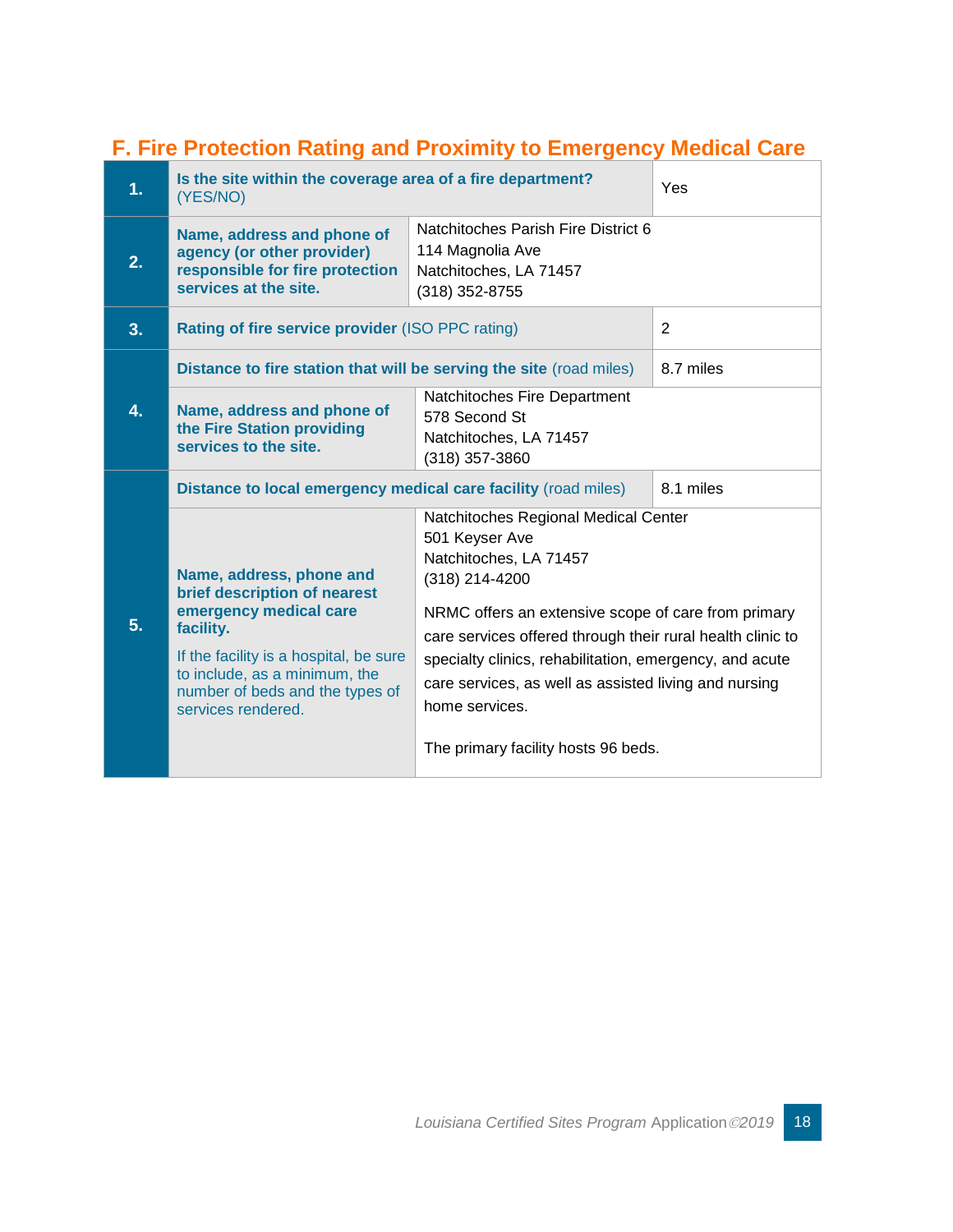## <span id="page-19-0"></span>**II. Utilities and Infrastructure**

### <span id="page-19-1"></span>**A. Water Supply Infrastructure**

| 1.               | Has a site map, with the site clearly<br>outlined, indicating the location of all<br>existing water utilities been provided with<br>Yes<br>this application? (YES/NO)<br>Exhibit 9 - Highway 478 Development Tract<br>If YES, please include Exhibit# and title of<br>- Water Supply Map<br>document.                                                                                |           |                          |                                                                                    |  |
|------------------|--------------------------------------------------------------------------------------------------------------------------------------------------------------------------------------------------------------------------------------------------------------------------------------------------------------------------------------------------------------------------------------|-----------|--------------------------|------------------------------------------------------------------------------------|--|
| 2.               | City of Natchitoches Utility Department<br>Matt Anderson<br><b>Company/agency name, contact name</b><br><b>Utility Director</b><br>including title and email address, address,<br>1100 Power Plant Dr<br>and phone of provider of potable or<br>Natchitoches, LA 71457<br>process water to the site<br>(318) 357-3850<br>manderson@natchitochesla.gov                                |           |                          |                                                                                    |  |
| 3.               | Distance to the closest potable/process<br>water line to service the site (feet)<br>16,896 feet<br>Note: The line must be available at the property<br>boundary or a construction plan, schedule, and<br>Tract - Water Supply Extension Plan<br>cost estimate must be attached to this application.<br>If a construction plan is attached, include<br>Exhibit# and title of document |           |                          | Exhibit 10 - Highway 478 Development<br>City to Extend to Old River Rd - 3.2 miles |  |
| 4.               | Size of potable/process water line closest to the site<br>(inches in diameter)                                                                                                                                                                                                                                                                                                       |           |                          | Existing 12"                                                                       |  |
| 5.               | Static and residual pressures of the potable/process water<br>line closest to the site                                                                                                                                                                                                                                                                                               |           | <b>Static:</b><br>65 psi | <b>Residual:</b><br>45 psi                                                         |  |
| 6.               | Source of potable or process water (lake, well, or another<br>source)                                                                                                                                                                                                                                                                                                                | Municipal |                          |                                                                                    |  |
| $\overline{7}$ . | Total potable/process water system capacity<br>(millions of gallons per day)                                                                                                                                                                                                                                                                                                         | 8.2 mgd   |                          |                                                                                    |  |
| 8.               | Current average daily use of the water system<br>(millions of gallons per day)                                                                                                                                                                                                                                                                                                       | $6.5$ mgd |                          |                                                                                    |  |
| 9.               | Peak demand (millions of gallons per day)                                                                                                                                                                                                                                                                                                                                            |           | 7 mgd                    |                                                                                    |  |
| 10.              | <b>Excess capacity of the existing water system</b><br>(millions of gallons per day)                                                                                                                                                                                                                                                                                                 |           | $1.2$ mgd                |                                                                                    |  |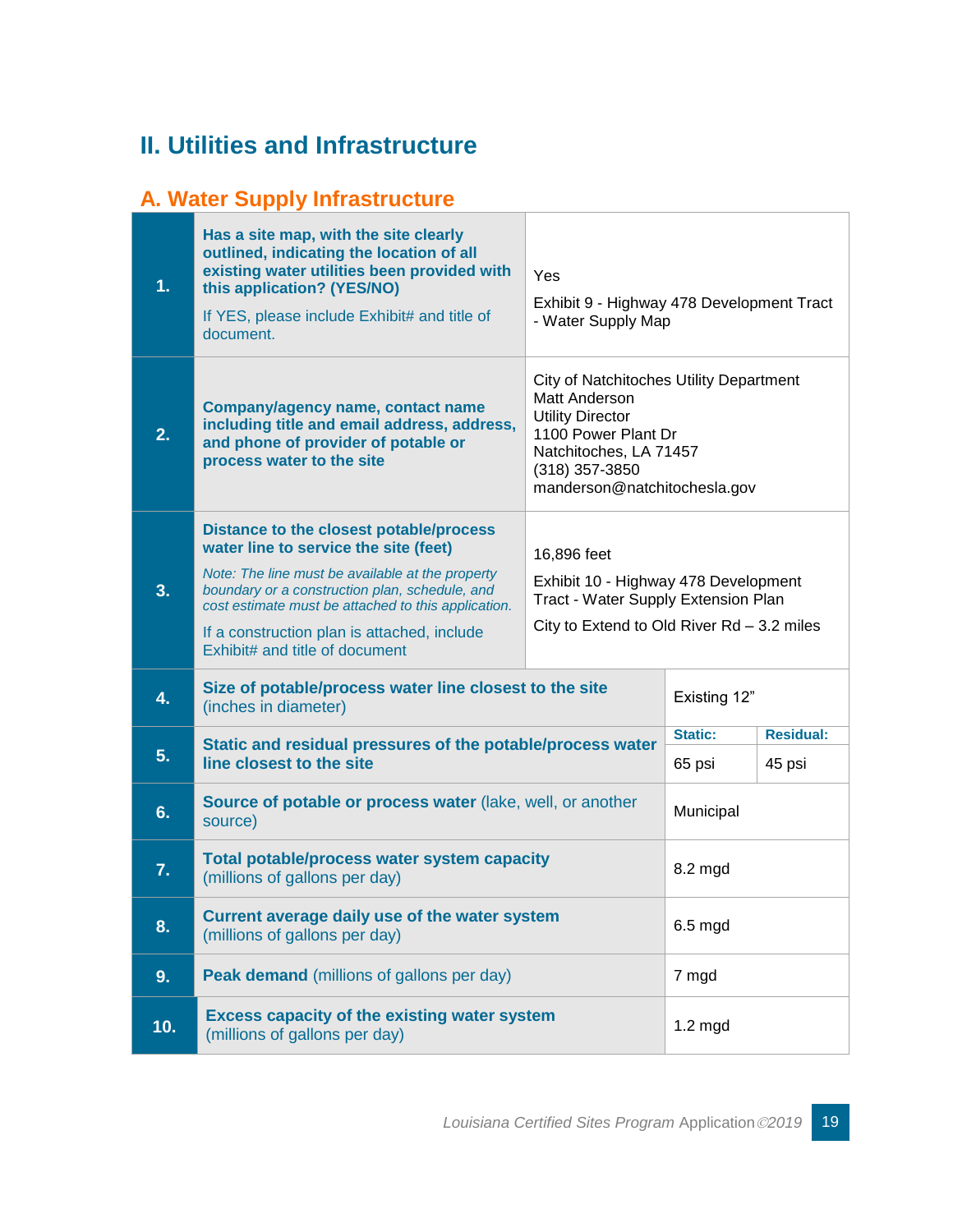| 11. | Has a letter from the<br>provider, confirming the<br>excess capacity, been<br>provided with this<br>application? (YES/NO)<br>If YES, include Exhibit# and<br>title of document.                                                                                                                                                                                                                                                                                         | Yes<br>Exhibit 11 - Highway 478 Development Tract - Water<br>and Wastewater System Capacity Letter |                                                      |  |
|-----|-------------------------------------------------------------------------------------------------------------------------------------------------------------------------------------------------------------------------------------------------------------------------------------------------------------------------------------------------------------------------------------------------------------------------------------------------------------------------|----------------------------------------------------------------------------------------------------|------------------------------------------------------|--|
| 12. | <b>Distance to closest elevated</b><br>potable water storage tank<br>(miles)                                                                                                                                                                                                                                                                                                                                                                                            | 7.65 miles                                                                                         |                                                      |  |
| 13. | <b>Capacity of closest elevated</b><br>potable water storage tank<br>(gallons)                                                                                                                                                                                                                                                                                                                                                                                          | 500,000 gal                                                                                        |                                                      |  |
| 14. | <b>Distance to the appropriate</b><br><b>booster station (miles)</b>                                                                                                                                                                                                                                                                                                                                                                                                    | 7.65 miles                                                                                         |                                                      |  |
| 15. | Is or will there be adequate pressure and flow at site to<br>combat fires? (YES/NO)<br>Yes<br>Note: A wide-spread fire at a 100k f2 light manufacturing building will<br>require 1.2 million gallons for a 1-hr fire.<br>If NO, please include an attachment from an engineering firm<br><b>Protection Plan</b><br>or other appropriate entity explaining how sufficient water will<br>be made available to fight fires. Include the Exhibit# and title<br>of document. |                                                                                                    | Exhibit 12 - Highway 478<br>Development Tract - Fire |  |
| 16. | Has a plan to improve or<br>upgrade the existing water<br>system (including<br>construction budget and<br>schedule) been provided<br>with this application?<br>(YES/NO)<br>If YES, include Exhibit# and<br>title of document.                                                                                                                                                                                                                                           | Yes<br>Exhibit 10 - Highway 478 Development Tract - Water<br><b>Supply Extension Plan</b>          |                                                      |  |
|     | If YES, can this plan be executed within a reasonable<br>timetable such as 180 days or less? (YES/NO)                                                                                                                                                                                                                                                                                                                                                                   |                                                                                                    | Yes                                                  |  |
|     | If the plan can be implemented within a reasonable time frame, what is the basis for<br>this assertion? Discussions with water company? Engineering schedule? Contractor<br>discussions?                                                                                                                                                                                                                                                                                |                                                                                                    |                                                      |  |
|     | Engineer's estimate                                                                                                                                                                                                                                                                                                                                                                                                                                                     |                                                                                                    |                                                      |  |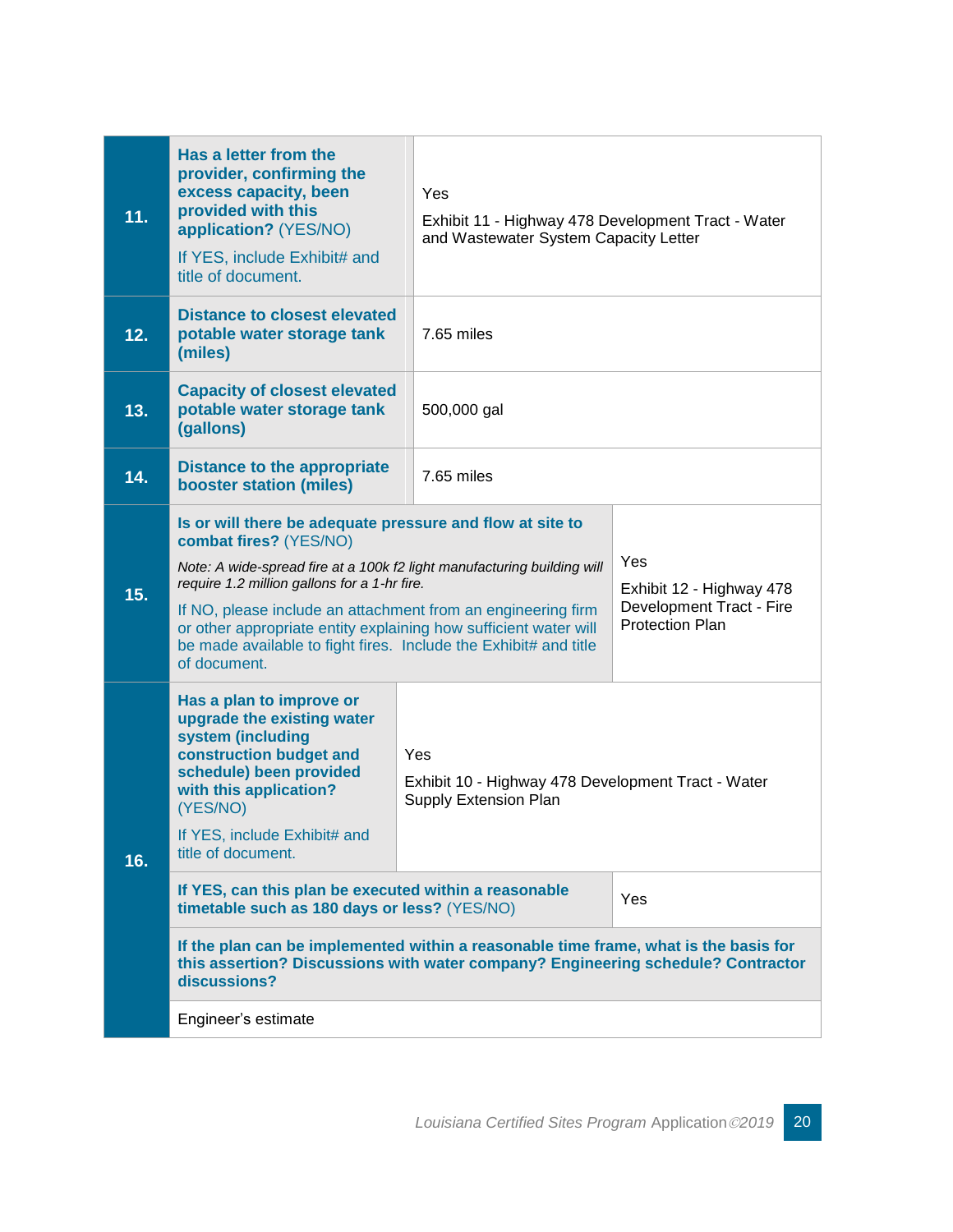#### <span id="page-21-0"></span>**B. Wastewater Infrastructure**

| 1.  | Has a site map, with the site clearly<br>outlined, indicating the location of all<br>existing wastewater utilities been<br>provided with this application?<br>(YES/NO)<br>If YES, please include Exhibit# and title of<br>document.      | Yes<br>Exhibit 13 - Highway 478 Development Tract -<br><b>Wastewater Map</b>                                                                                                                |                   |                                                                                                          |
|-----|------------------------------------------------------------------------------------------------------------------------------------------------------------------------------------------------------------------------------------------|---------------------------------------------------------------------------------------------------------------------------------------------------------------------------------------------|-------------------|----------------------------------------------------------------------------------------------------------|
| 2.  | <b>Provider of sanitary sewer service</b><br>(company name, municipal name, etc.).<br>Include agency name, address, phone,<br>contact name including title and email<br>address, as appropriate.                                         | City of Natchitoches Utility Department<br>1100 Power Plant Drive<br>Natchitoches, LA 71457<br>Matt Anderson<br><b>Utility Director</b><br>$(318)$ 357-3850<br>manderson@natchitochesla.gov |                   |                                                                                                          |
| 3.  | Distance to the closest wastewater collection line to<br>service the site (feet)<br>(Note: Line must be available at the site boundary or a construction<br>plan, schedule, and cost estimate must be attached.)                         |                                                                                                                                                                                             | 27,600 ft<br>Plan | See details in Exhibit 14 -<br>Highway 478 Development<br><b>Tract - Wastewater Service</b>              |
| 4.  | Size of wastewater collection line closest to the site<br>(inches diameter)                                                                                                                                                              |                                                                                                                                                                                             | 8"                |                                                                                                          |
| 5.  | Is there a force main at or near the site? (YES/NO)                                                                                                                                                                                      |                                                                                                                                                                                             | <b>No</b>         |                                                                                                          |
| 6.  | <b>Capacity of nearest lift station (gallons/day)</b>                                                                                                                                                                                    |                                                                                                                                                                                             |                   | 216,000 gpd                                                                                              |
| 7.  | <b>NPDES permit number of sewer provider</b>                                                                                                                                                                                             |                                                                                                                                                                                             | LA0095222         |                                                                                                          |
| 8.  | Total capacity of wastewater system (gallons/day)                                                                                                                                                                                        |                                                                                                                                                                                             |                   | City System: 5.4 mgd                                                                                     |
| 9.  | <b>Current average daily use of wastewater system</b><br>(gallons/day)                                                                                                                                                                   |                                                                                                                                                                                             |                   | City System: 2 mgd                                                                                       |
| 10. | Peak load on wastewater system (gallons/day)                                                                                                                                                                                             |                                                                                                                                                                                             |                   | City System: 2.4 mgd                                                                                     |
| 11. | <b>Excess capacity of wastewater system (gallons/day)</b>                                                                                                                                                                                |                                                                                                                                                                                             |                   | City System: 3 mgd                                                                                       |
| 12. | Has a letter from the provider confirming the excess<br>capacity been provided with this application? (YES/NO)<br>If YES, please include Exhibit# and title of document.<br>If not, what is the basis for the excess capacity assertion? |                                                                                                                                                                                             | Yes               | Exhibit 11 - Highway 478<br>Development Tract - Water<br>and Wastewater System<br><b>Capacity Letter</b> |
|     |                                                                                                                                                                                                                                          |                                                                                                                                                                                             |                   |                                                                                                          |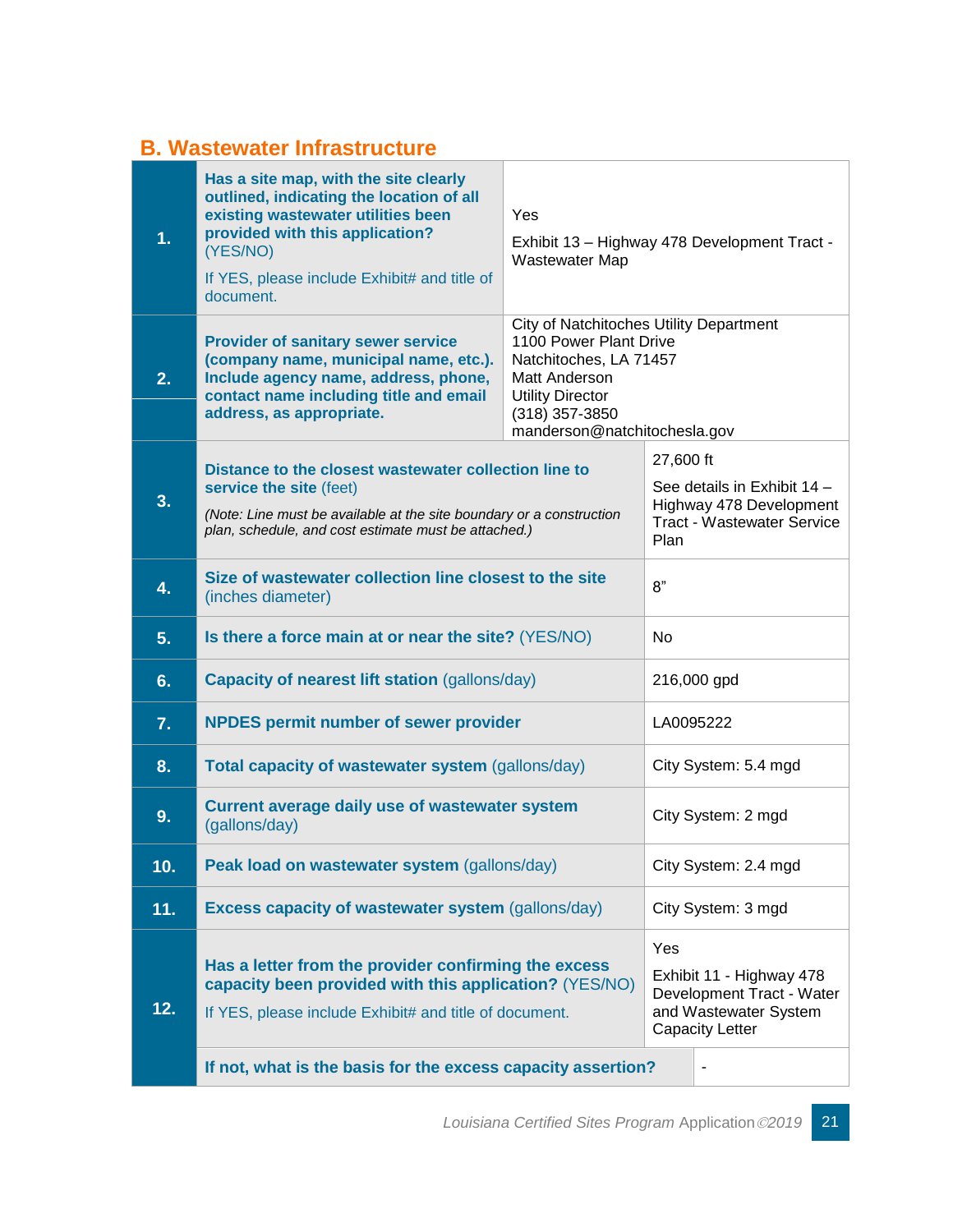| 13. | If the site's industrial wastewater will be discharged to a local municipal sewer<br>system, what are the pre-treatment requirements to discharge industrial wastewater<br>to the municipal wastewater system? If lengthy, please include the pretreatment<br>requirements as a separate attachment.<br>If included as a separate document, please include Exhibit# and title of document here. |                                  |                                            |  |
|-----|-------------------------------------------------------------------------------------------------------------------------------------------------------------------------------------------------------------------------------------------------------------------------------------------------------------------------------------------------------------------------------------------------|----------------------------------|--------------------------------------------|--|
|     | N/A                                                                                                                                                                                                                                                                                                                                                                                             |                                  |                                            |  |
| 14. | Has a plan to improve or upgrade the<br>existing wastewater system (including<br>construction budget and schedule) been<br>provided with this application? (YES/NO)<br>If YES, please include Exhibit# and title of<br>document.<br>If YES, can this plan be executed within a reasonable time                                                                                                  | <b>No</b>                        |                                            |  |
|     | N/A<br>frame such as 180 days or less? (YES/NO)                                                                                                                                                                                                                                                                                                                                                 |                                  |                                            |  |
| 15. | Has a plan to establish an on-site<br>wastewater treatment facility been<br>provided with this application? (YES/NO)<br>If YES, please include the Exhibit# and title<br>of document.                                                                                                                                                                                                           | Yes<br>- Wastewater Service Plan | Exhibit 14 - Highway 478 Development Tract |  |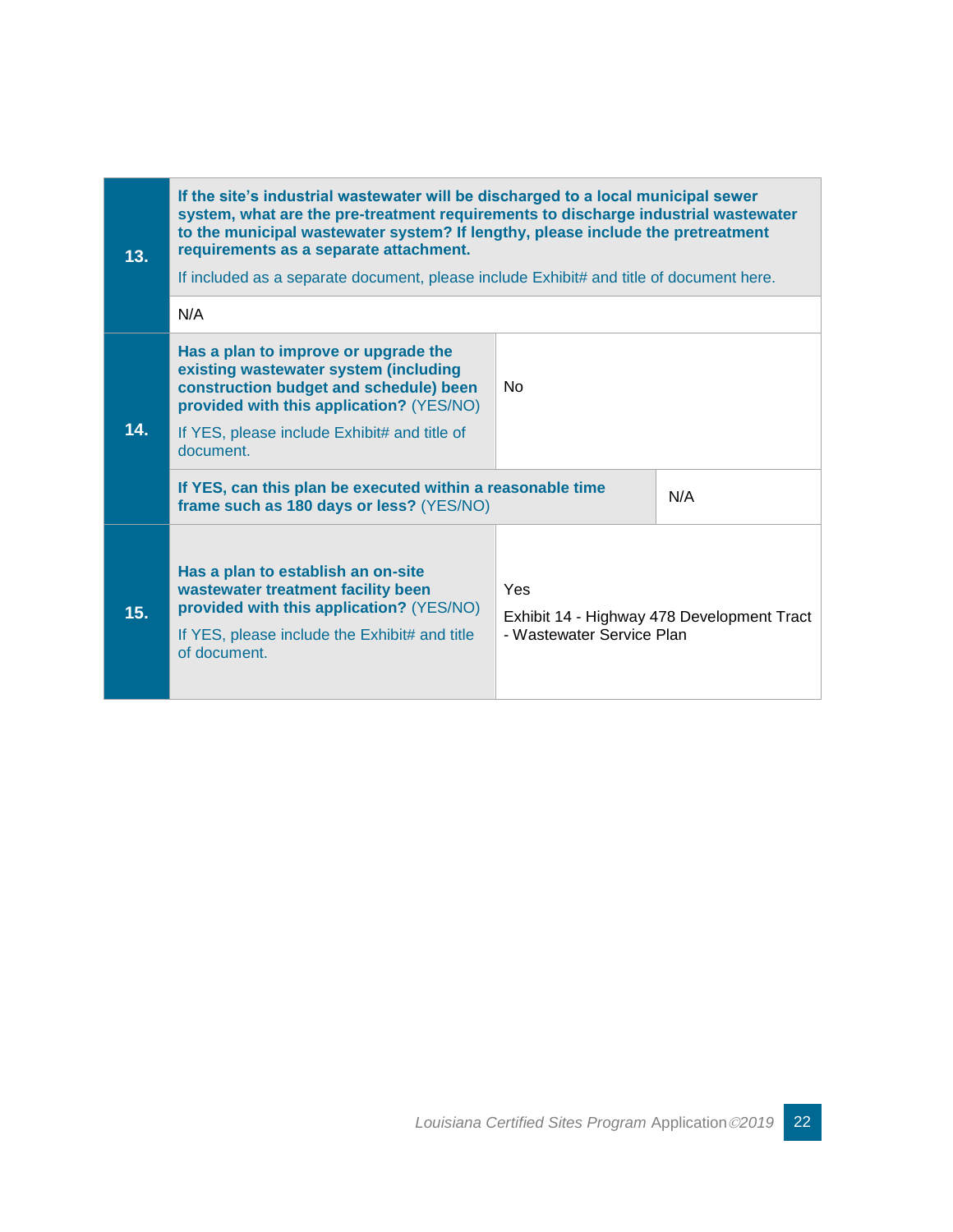### <span id="page-23-0"></span>**C. Electricity Infrastructure**

| 1.  | Has a site map, with the site clearly<br>outlined, indicating the location of all<br>existing electrical lines been provided<br>with this application?(YES/NO)<br>If YES, please include Exhibit# and title of<br>document.                                                                                                             | Yes<br>Exhibit 15 - Highway 478 Development Tract<br>- Electrical Supply Map |                   |
|-----|-----------------------------------------------------------------------------------------------------------------------------------------------------------------------------------------------------------------------------------------------------------------------------------------------------------------------------------------|------------------------------------------------------------------------------|-------------------|
| 2.  | City of Natchitoches Utility Department<br>1100 Power Plant Drive<br>Local provider(s) of electrical power<br>Natchitoches, LA 71547<br>(company name, address, phone and<br>contact name including title and email<br>Matt Anderson, Utility Director<br>address, as appropriate)<br>$(318)$ 357-3850<br>manderson @natchitochesla.gov |                                                                              |                   |
| 3.  | Distance to provider's nearest distribution line (feet)                                                                                                                                                                                                                                                                                 |                                                                              | 4500 ft           |
| 4.  | Size of provider's nearest distribution line(kV)                                                                                                                                                                                                                                                                                        |                                                                              | 13.8 kV           |
| 5.  | Distance to nearest transmission line equal to or greater than 69<br>kV (miles)                                                                                                                                                                                                                                                         | 5.8 miles                                                                    |                   |
|     | Is reliable 3-phase service available at the site today? (YES/NO)<br>(Note: If existing 3-phase service is not available at the site, certification<br>will require submission of a formal cost estimate, schedule, construction<br>plan and funding source to meet the minimum level of service within a<br>reasonable timetable.)     |                                                                              | No                |
| 6.  | If 3-Phase is NOT available at the site,<br>Exhibit 16 - Highway 478 Development Tract<br>include Exhibit# and title of document<br>- Electrical Extension Plan<br>containing the plan to install 3-phase.                                                                                                                              |                                                                              |                   |
|     | What additional services are to be<br>None<br>included with this upgrade?                                                                                                                                                                                                                                                               |                                                                              |                   |
|     | Can these upgrade plans be executed<br>within a reasonable timetable such as<br>180 days or less? (YES/NO)                                                                                                                                                                                                                              | Yes                                                                          |                   |
| 7.  | Is dual feed available? That is, can the site be supplied power<br>from two substations such that if one substation has an outage,<br>the site still has power? (YES/NO)                                                                                                                                                                |                                                                              | No                |
| 8.  | Peak load capacity available at site?(MW)                                                                                                                                                                                                                                                                                               |                                                                              | 40 MW             |
| 9.  | Distance to nearest substation to serve the site (miles)                                                                                                                                                                                                                                                                                |                                                                              | 1 mile (5,400 ft) |
| 10. | Distance to the next closest substation to serve the site (miles)                                                                                                                                                                                                                                                                       |                                                                              | 4.96 miles        |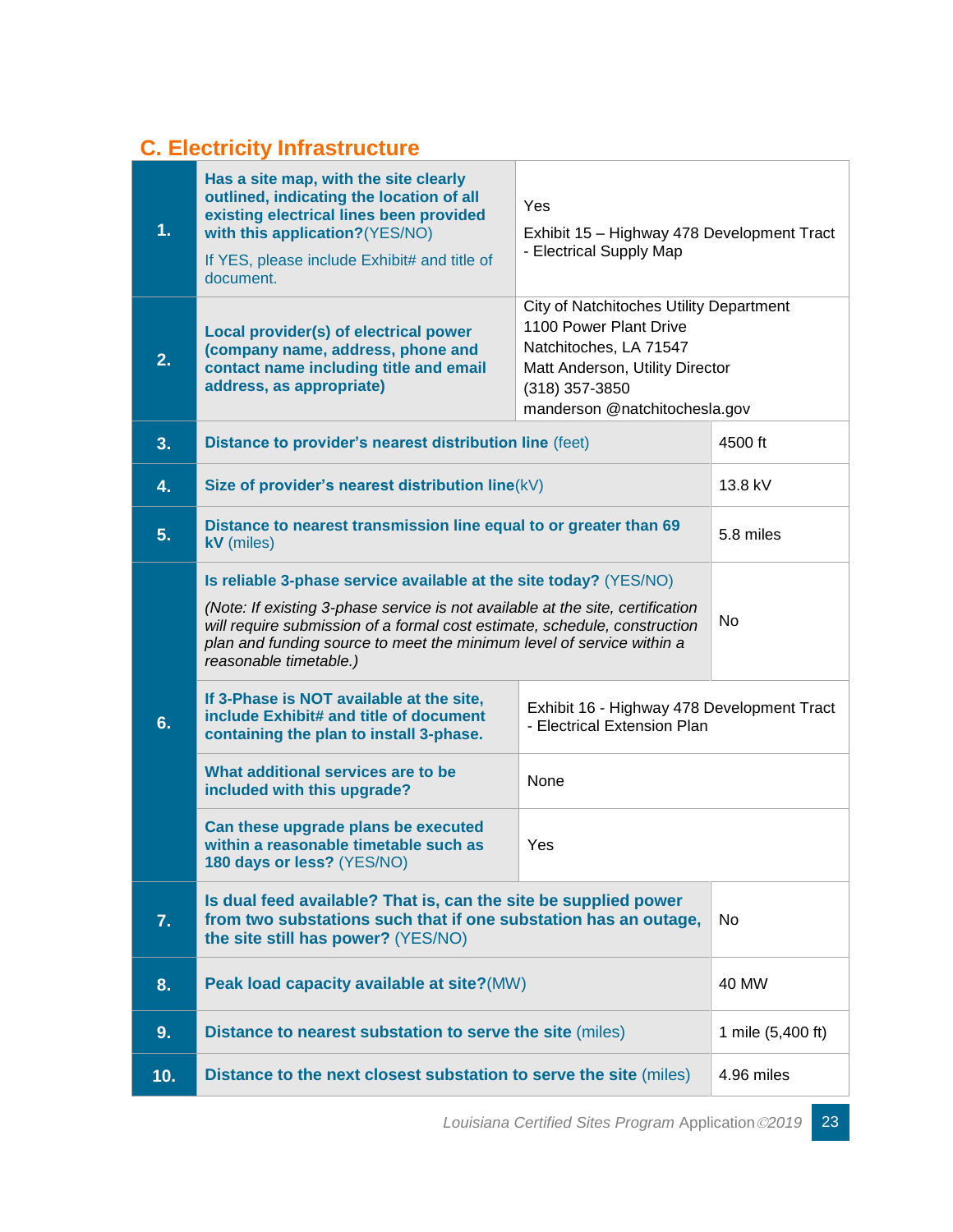#### <span id="page-24-0"></span>**D. Natural Gas Infrastructure**

| 1. | Has a map, with the site clearly<br>outlined, indicating the location of all<br>existing natural gas distribution and<br>transmission lines near/adjacent to the<br>site been provided with this<br>application? (YES/NO)<br>If YES, please include Exhibit# and title of<br>document.                                                                                                                                                                                                                                                                                                                                             | Yes<br>Exhibit 17 - Highway 478 Development Tract -<br>Gas Pipeline Map                                                                                                                                                                                                                                                                                                                                             |               |
|----|------------------------------------------------------------------------------------------------------------------------------------------------------------------------------------------------------------------------------------------------------------------------------------------------------------------------------------------------------------------------------------------------------------------------------------------------------------------------------------------------------------------------------------------------------------------------------------------------------------------------------------|---------------------------------------------------------------------------------------------------------------------------------------------------------------------------------------------------------------------------------------------------------------------------------------------------------------------------------------------------------------------------------------------------------------------|---------------|
| 2. | <b>Local distribution/supplier of natural</b><br>gas (Company/agency name, address,<br>phone and contact name, including<br>title and email address, as appropriate)                                                                                                                                                                                                                                                                                                                                                                                                                                                               | Atmos Energy<br>300 Industrial Drive<br>Natchitoches, LA 71457<br>Michael Rodgers, Operations Supervisor<br>318-352-5824<br>michael.rodgers@atmosenergy.com                                                                                                                                                                                                                                                         |               |
| 3. | Distance to nearest distribution service line (NOT transmission line)<br>(feet)                                                                                                                                                                                                                                                                                                                                                                                                                                                                                                                                                    |                                                                                                                                                                                                                                                                                                                                                                                                                     | 25,040 ft     |
| 4. | Size of distribution service line (inches)                                                                                                                                                                                                                                                                                                                                                                                                                                                                                                                                                                                         |                                                                                                                                                                                                                                                                                                                                                                                                                     | $2"$ and $4"$ |
| 5. | <b>Pressure of distribution service line (psi)</b>                                                                                                                                                                                                                                                                                                                                                                                                                                                                                                                                                                                 | 40 psi                                                                                                                                                                                                                                                                                                                                                                                                              |               |
| 6. | If the distribution line is not on or<br>immediately adjacent to the site, has a<br>plan to extend the line (including<br>construction budget and schedule)<br>been provided with this application?<br>(YES/NO)<br>If YES, please include Exhibit# and title of<br>document.<br>If the line needs to be extended to the site, can this plan be<br>executed within a reasonable timetable such as 180 days or less?<br>(YES/NO)<br>What is your basis for asserting that the plan can be completed in a reasonable<br>timetable? Engineering/construction estimate? Letter from natural gas supplier? etc.<br>Engineer's assessment | There are no distribution lines adjacent or<br>nearby the site.<br>No plans exist at this time.<br>Should the development choose to connect to<br>local service, the new line path is indicated in<br>Exhibit 17 - Highway 478 Development Tract -<br>Gas Pipeline Map.<br>Gas extension may cost between \$350,000<br>and \$900,000. Both cost and construction<br>timeline are subject to size and route of line. | Yes           |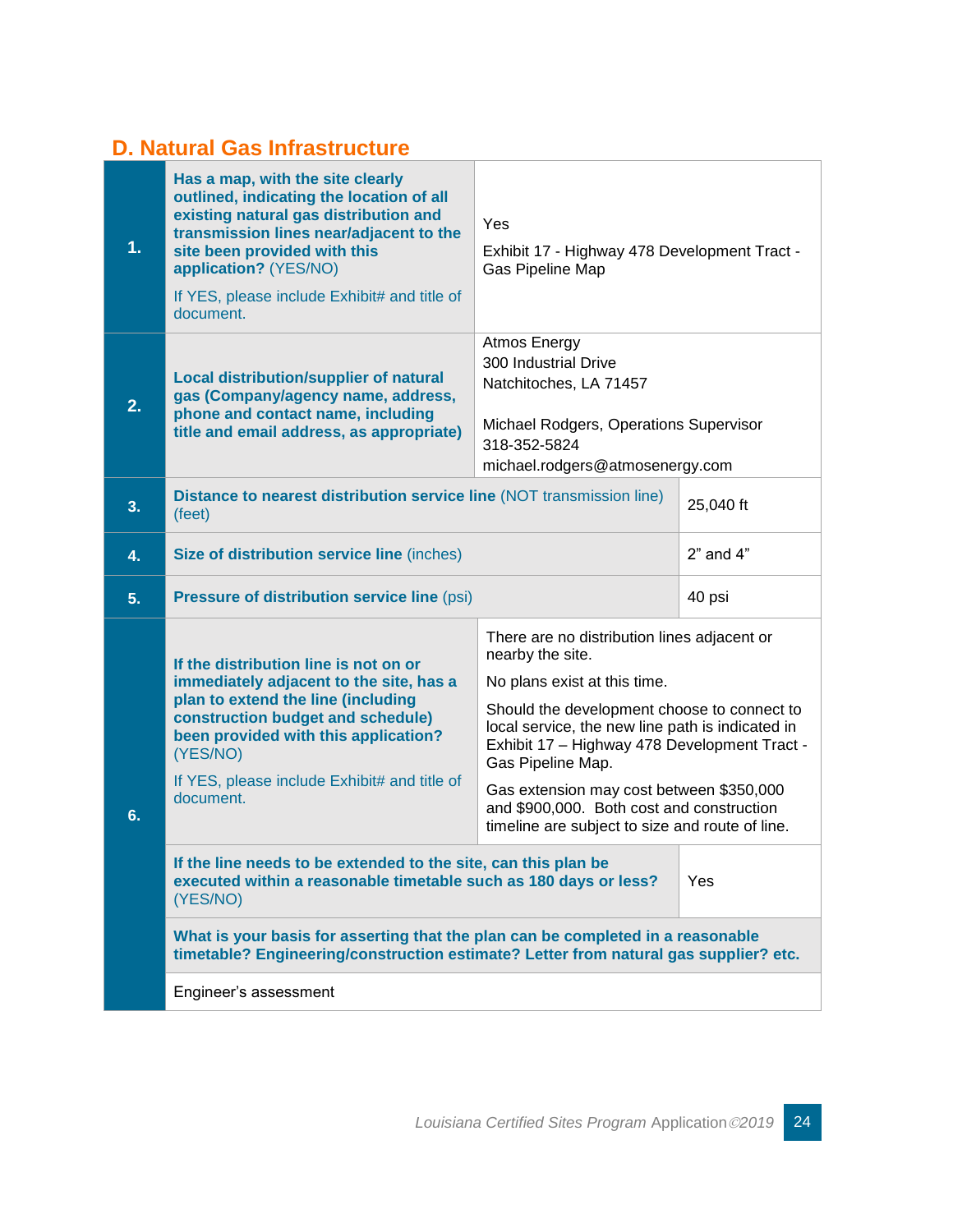| 7 <sub>1</sub> | <b>Transmission provider</b><br>(Company/ agency name,<br>address, phone and contact<br>name, as appropriate) of natural<br>gas                 | EnLink<br><b>Brian Cervantes</b><br>1772 Routh St.<br>Ste 1300<br>Dallas, TX 75201<br>214-953-9544 |                                             |
|----------------|-------------------------------------------------------------------------------------------------------------------------------------------------|----------------------------------------------------------------------------------------------------|---------------------------------------------|
| 8.             | Distance to nearest transmission line (NOT distribution line) (miles)                                                                           |                                                                                                    | 11.5 miles, on<br>street<br>8 miles, direct |
| 9.             | Size and pressure of transmission line (inches and PSI)                                                                                         |                                                                                                    | 8"<br>400 psi                               |
| 10.            | Are any known transmission or distribution upgrades or<br>infrastructure improvements planned that will impact service to<br>the site? (YES/NO) |                                                                                                    | N <sub>0</sub>                              |
|                | List and describe services to be upgraded or improved.                                                                                          |                                                                                                    |                                             |
|                | $\blacksquare$                                                                                                                                  |                                                                                                    |                                             |
| 11.            | Can these plans be executed within a reasonable timetable such as 180 days or less?<br>(YES/NO) If so, what is the basis for this assertion?    |                                                                                                    |                                             |
|                |                                                                                                                                                 |                                                                                                    |                                             |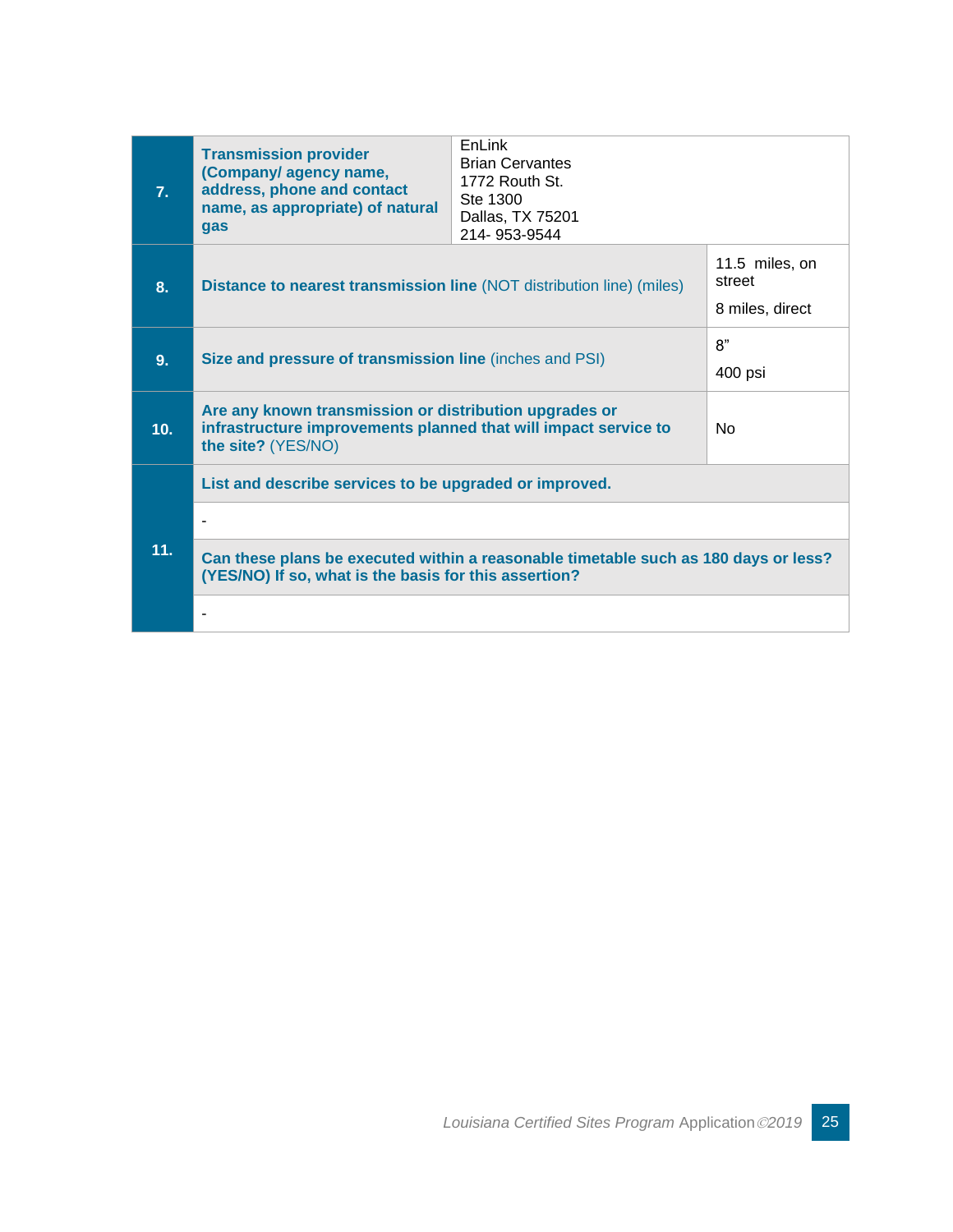### <span id="page-26-0"></span>**E. Local Pipeline Crossings**

| 1. | Do any pipelines of any type (natural<br>gas, water, crude oil, sewer, brine, etc.)<br>cross the site? (YES/NO)<br>If YES, has a map, with the site clearly<br>outlined, depicting the location of any<br>existing or proposed underground (or<br>above-ground) product pipelines been<br>provided with this application? (YES/NO)<br>If YES, please include Exhibit# and title of<br>document. | No pipelines cross the site. |
|----|-------------------------------------------------------------------------------------------------------------------------------------------------------------------------------------------------------------------------------------------------------------------------------------------------------------------------------------------------------------------------------------------------|------------------------------|
| 2. | <b>Pipeline Owner</b>                                                                                                                                                                                                                                                                                                                                                                           |                              |
|    | <b>Primary contents of pipeline</b>                                                                                                                                                                                                                                                                                                                                                             | $\blacksquare$               |
| 3. | <b>Pipeline Owner</b>                                                                                                                                                                                                                                                                                                                                                                           | $\blacksquare$               |
|    | <b>Primary contents of pipeline</b>                                                                                                                                                                                                                                                                                                                                                             | $\overline{\phantom{a}}$     |
| 4. | <b>Pipeline Owner</b>                                                                                                                                                                                                                                                                                                                                                                           | $\blacksquare$               |
|    | <b>Primary contents of pipeline</b>                                                                                                                                                                                                                                                                                                                                                             | ÷                            |
| 5. | <b>Pipeline Owner</b>                                                                                                                                                                                                                                                                                                                                                                           | $\overline{\phantom{a}}$     |
|    | <b>Primary contents of pipeline</b>                                                                                                                                                                                                                                                                                                                                                             | $\overline{\phantom{a}}$     |
| 6. | <b>Pipeline Owner</b>                                                                                                                                                                                                                                                                                                                                                                           |                              |
|    | <b>Primary contents of pipeline</b>                                                                                                                                                                                                                                                                                                                                                             | ٠                            |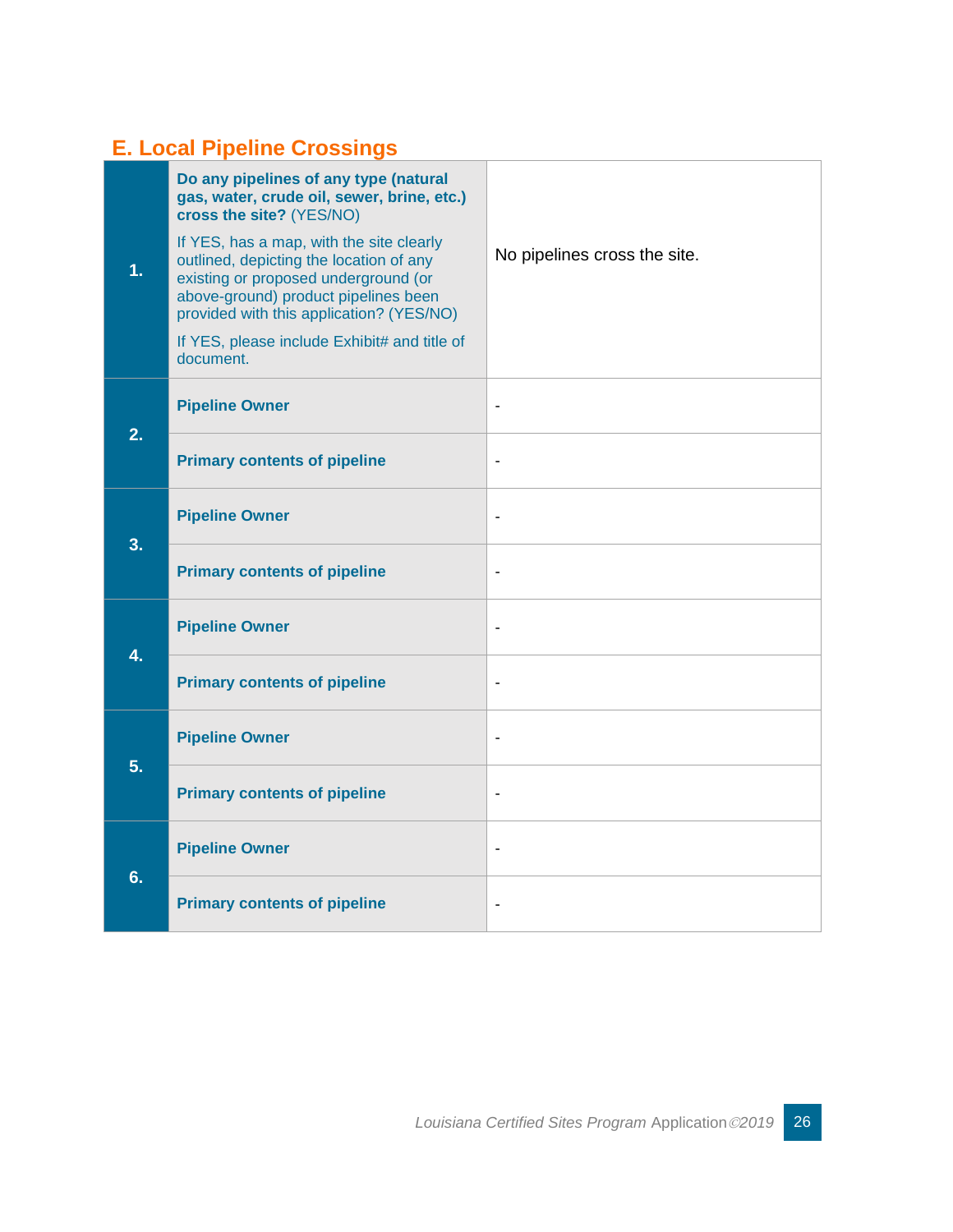### <span id="page-27-0"></span>**F. Telecommunications Infrastructure**

| 1.  | Has a map, with the site clearly outlined,<br>indicating the location of all existing<br>telecommunications lines been provided with<br>this application? (YES/NO)<br>If YES, please include Exhibit# and title of<br>document.                                                                                | Yes<br>Tract - Telecom Map                                                                                                              | Exhibit 18 - Highway 478 Development |
|-----|----------------------------------------------------------------------------------------------------------------------------------------------------------------------------------------------------------------------------------------------------------------------------------------------------------------|-----------------------------------------------------------------------------------------------------------------------------------------|--------------------------------------|
| 2.  | <b>Local provider of telecommunications</b><br>services (Company, name, address, phone<br>and contact name including title and email<br>address, as appropriate)                                                                                                                                               | CP-Tel (EpicTouch)<br>Natchitoches, LA 71457<br><b>Brian Mills</b><br><b>Utility Director</b><br>318-352-0006<br>brian_mills@cp-tel.net | 5909 Highway One Bypass              |
| 3.  | Distance to provider's nearest telecommunications line (ft)                                                                                                                                                                                                                                                    |                                                                                                                                         | $< 100$ ft                           |
| 4.  | Distance to nearest central office (CO) serving the site (mi)                                                                                                                                                                                                                                                  |                                                                                                                                         | 10 <sub>m</sub>                      |
| 5.  | Is digital switching available at the site? (YES/NO)                                                                                                                                                                                                                                                           |                                                                                                                                         | No                                   |
| 6.  | Is fiber optic cable currently available at the site? (YES/NO)                                                                                                                                                                                                                                                 |                                                                                                                                         | No                                   |
| 7.  | Are T-1 lines available at the site? (YES/NO)                                                                                                                                                                                                                                                                  |                                                                                                                                         | No                                   |
| 8.  | Are T-3 lines available at the site? (YES/NO)                                                                                                                                                                                                                                                                  |                                                                                                                                         | No                                   |
| 9.  | Is cellular or PCS wireless service available at the site?<br>(YES/NO)                                                                                                                                                                                                                                         |                                                                                                                                         | Yes                                  |
| 10. | Is satellite of commercial grade with an unobstructed view<br>of the sky available at the site? (YES/NO)                                                                                                                                                                                                       |                                                                                                                                         | Yes                                  |
| 11. | If a plan is underway to improve telecommunications<br>at/near the site, has a copy of the plan to improve the<br>existing telecom lines or systems (including construction<br>budget and schedule) been provided with this application?<br>(YES/NO)<br>If YES, please include Exhibit# and title of document. |                                                                                                                                         | No                                   |
|     | If a plan has been developed, which services are to be<br>included:                                                                                                                                                                                                                                            |                                                                                                                                         |                                      |
|     | Can these plans be executed within a reasonable timetable<br>such as 180 days or less? (YES/NO) If YES, what is the basis<br>for this assertion?                                                                                                                                                               |                                                                                                                                         |                                      |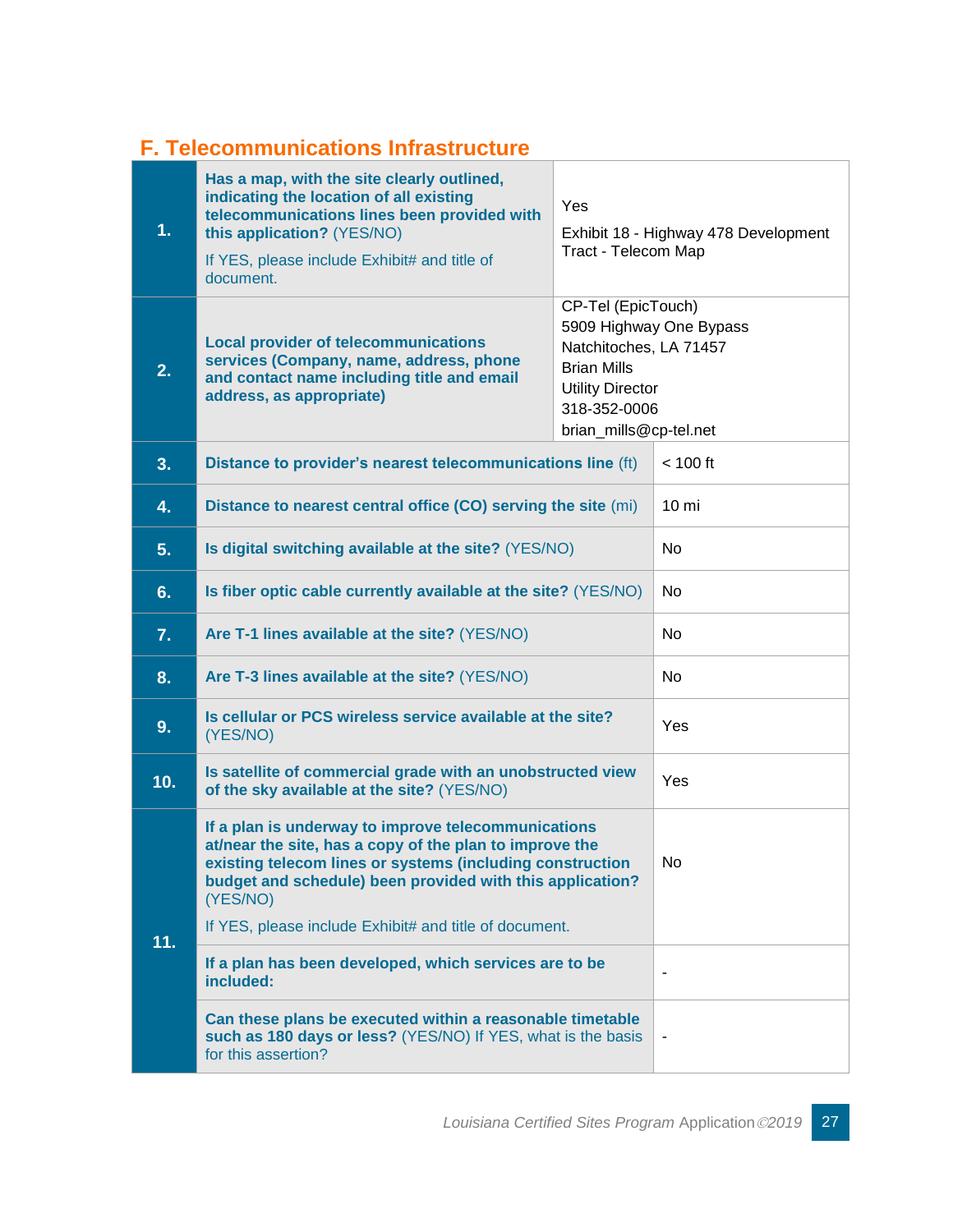## <span id="page-28-0"></span>**G. Roadway Transportation Infrastructure**

| 1. | Has the required map, with the site clearly<br>outlined, indicating the location of all existing<br>roadways in the vicinity of the site been<br>provided with this application? (YES/NO)<br>Note: See guidance on transportation map<br>requirements in the Instructions.<br>Note: There is no need to list a parish, state, or<br>US highway if it is not used to access the site.<br>If YES, please include Exhibit# and title of<br>document. |                                                                  |                                              |  | Exhibit 19 - Highway 478 Development<br>Tract - Area Roadways Map |                                          |
|----|---------------------------------------------------------------------------------------------------------------------------------------------------------------------------------------------------------------------------------------------------------------------------------------------------------------------------------------------------------------------------------------------------------------------------------------------------|------------------------------------------------------------------|----------------------------------------------|--|-------------------------------------------------------------------|------------------------------------------|
|    | <b>Nearest Roadway</b>                                                                                                                                                                                                                                                                                                                                                                                                                            | <b>Roadway</b><br><b>Number</b><br>(and<br>local/common<br>name) | <b>Distance</b><br>from site<br>(road miles) |  | <b>Number of</b><br>lanes                                         | <b>Width of lanes</b>                    |
|    | <b>Parish Road</b>                                                                                                                                                                                                                                                                                                                                                                                                                                | Par 618 (Blue<br>Bayou Rd)                                       | adjacent                                     |  | 2                                                                 | 10'                                      |
|    | <b>State highway</b>                                                                                                                                                                                                                                                                                                                                                                                                                              | <b>Hwy 478</b>                                                   | adjacent                                     |  | $\overline{2}$                                                    | 12'                                      |
| 2. | <b>U.S. highway</b><br>(givelocal/common<br>name, too)                                                                                                                                                                                                                                                                                                                                                                                            | <b>US-71</b>                                                     | 18.3 miles                                   |  | 2                                                                 | 12'                                      |
|    | <b>North-south Interstate</b><br>highway                                                                                                                                                                                                                                                                                                                                                                                                          | $I-49$                                                           | <.25 miles                                   |  |                                                                   |                                          |
|    | <b>East-west Interstate</b><br>highway                                                                                                                                                                                                                                                                                                                                                                                                            | $I-20$                                                           | 76.5 miles                                   |  |                                                                   |                                          |
| 3. | Can parish road sustain HS20 capacities (3-4 axle vehicles, such as<br>semi-trucks and trailers)? (YES/NO)                                                                                                                                                                                                                                                                                                                                        |                                                                  |                                              |  |                                                                   | <b>No</b>                                |
| 4. | What is the weight limit of the parish road in pounds (lbs)?                                                                                                                                                                                                                                                                                                                                                                                      |                                                                  |                                              |  | 83,000 lbs                                                        |                                          |
| 5. | Can state highway sustain HS20 capacities (3-4 axle vehicles, such as<br>semi-trucks and trailers)? (YES/NO)                                                                                                                                                                                                                                                                                                                                      |                                                                  |                                              |  | Yes                                                               |                                          |
| 6. | What is the weight limit of the state highway in pounds (lbs)?                                                                                                                                                                                                                                                                                                                                                                                    |                                                                  |                                              |  |                                                                   | 80,000 lbs<br>100,000 lbs<br>with permit |
| 7. | Is access to site controlled by a traffic light? (YES/NO)                                                                                                                                                                                                                                                                                                                                                                                         |                                                                  |                                              |  |                                                                   | No                                       |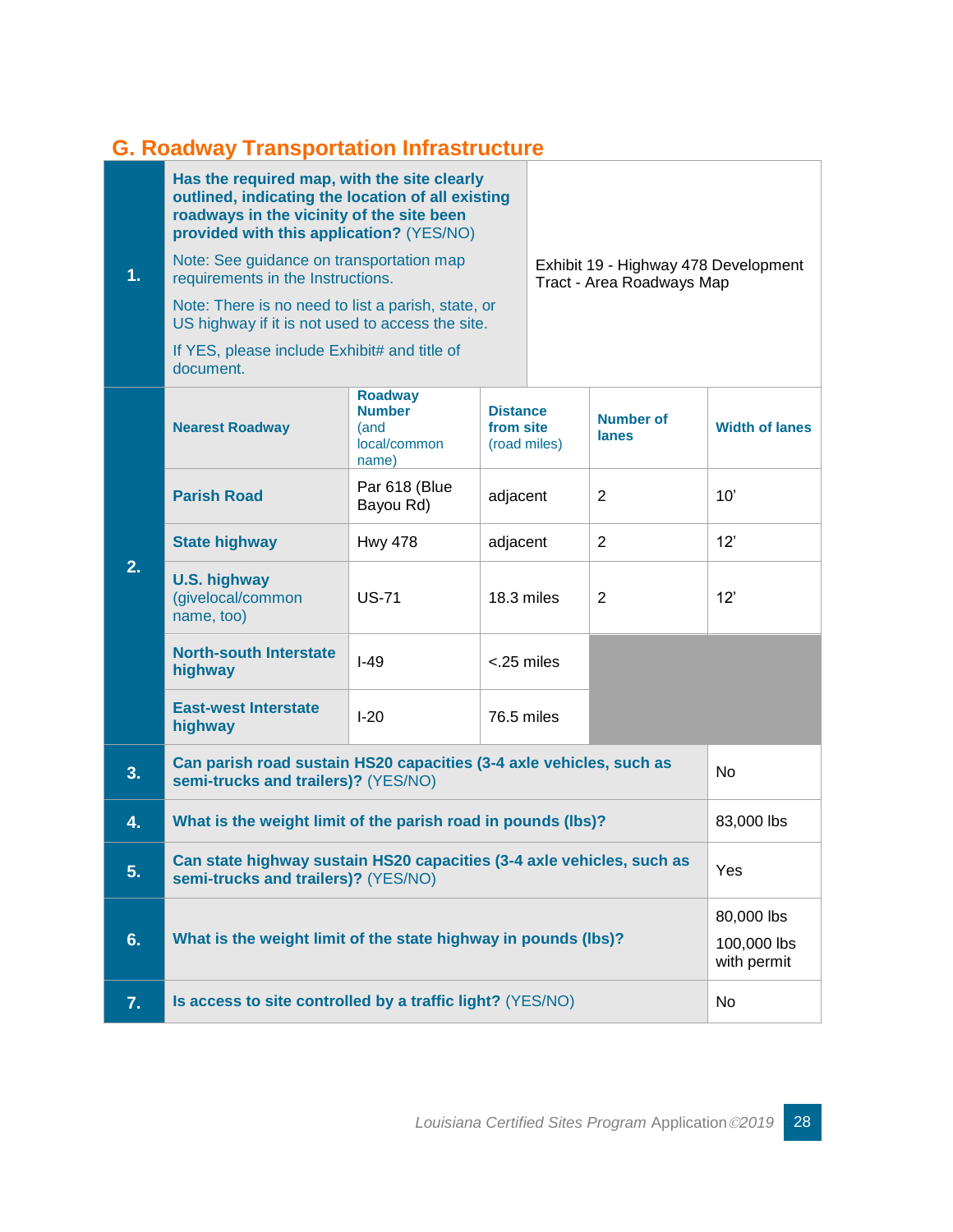|     | Are there any known improvements planned for the typical roadways that might be<br>used to access the site? (YES/NO). If YES, please complete the blocks below. |                                                                                  |                                                                      |                 |  |
|-----|-----------------------------------------------------------------------------------------------------------------------------------------------------------------|----------------------------------------------------------------------------------|----------------------------------------------------------------------|-----------------|--|
|     | <b>Roadway to be</b><br>improved                                                                                                                                | <b>Description of improvement, including</b><br>controlling or funding authority |                                                                      | <b>Schedule</b> |  |
| 8.  |                                                                                                                                                                 | ٠                                                                                |                                                                      | ٠               |  |
|     |                                                                                                                                                                 |                                                                                  |                                                                      |                 |  |
|     | Are there any known road improvements planned that will impact<br>access to the Interstate highway? (YES/NO)                                                    |                                                                                  |                                                                      | <b>No</b>       |  |
| 9.  | If YES, how long will access to the<br>interstate be impacted?                                                                                                  |                                                                                  |                                                                      |                 |  |
|     | Are any roadway improvements required to access the site?<br>(YES/NO)                                                                                           |                                                                                  | <b>No</b>                                                            |                 |  |
| 10. | If YES, please describe required<br>improvements.                                                                                                               |                                                                                  |                                                                      |                 |  |
|     | If YES, is there a state or local commitment to making these<br>improvements? (YES/NO)                                                                          |                                                                                  |                                                                      |                 |  |
|     | Do any rights-of-way need to be obtained to provide roadway<br>access the site? (YES/NO)<br><b>No</b>                                                           |                                                                                  |                                                                      |                 |  |
| 11. | Note: Permanent legal ownership/title to a R-O-W, granted in perpetuity, is<br>required for certification for those sites not adjacent to a roadway.            |                                                                                  |                                                                      |                 |  |
|     | If YES, please describe Right-of-<br>Way needs.                                                                                                                 |                                                                                  | $\overline{\phantom{a}}$                                             |                 |  |
|     |                                                                                                                                                                 |                                                                                  | If YES, what is the time schedule for obtaining these rights-of-way? | ÷               |  |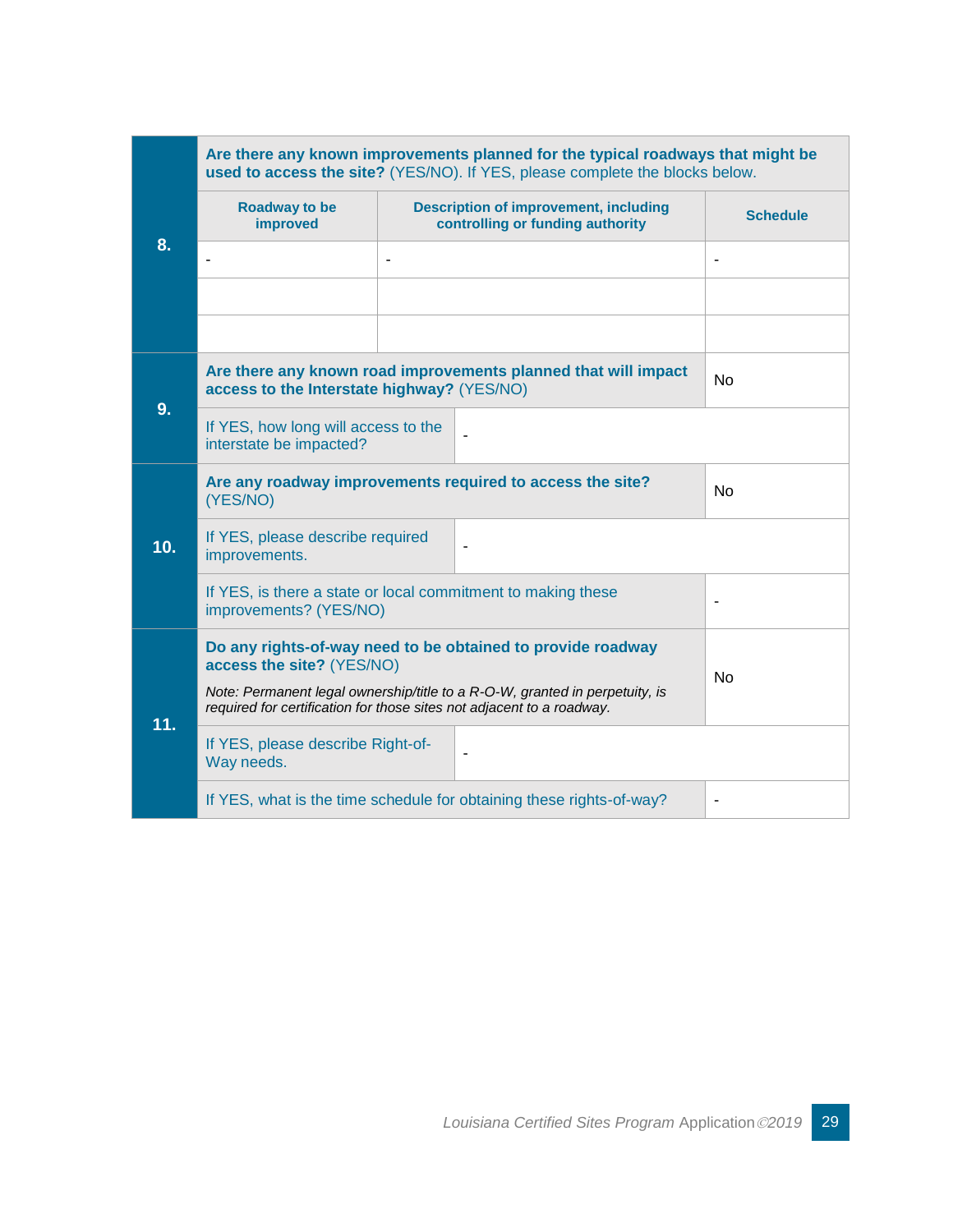#### <span id="page-30-0"></span>**H. Air Transportation Infrastructure**

| 1. | Name, including the airport's IATA<br>Code, and address of nearest<br>commercial airport with scheduled<br>passenger service<br>Please include link to airport website. | AEX - Alexandria International Airport<br>1100 Frank Andrews Blvd<br>Alexandria, LA 71303<br>https://flyaex.org |            |
|----|-------------------------------------------------------------------------------------------------------------------------------------------------------------------------|-----------------------------------------------------------------------------------------------------------------|------------|
| 2. | Distance in road miles to the nearest commercial airport (road miles)                                                                                                   |                                                                                                                 | 46 miles   |
| 3. | <b>Average travel time to nearest commercial airport (minutes)</b>                                                                                                      |                                                                                                                 | 45 minutes |
| 4. | Number of air carriers serving nearest commercial airport                                                                                                               |                                                                                                                 | 3          |
| 5. | Is direct international passenger service available at this airport?<br>(YES/NO)                                                                                        |                                                                                                                 | No.        |
| 6. | Is international passenger service available within a two-hour<br>flight? (YES/NO)                                                                                      |                                                                                                                 | <b>Yes</b> |
| 7. | Is international cargo service available? (YES/NO)                                                                                                                      |                                                                                                                 | No.        |

**Optional –** Enter a second commercial airport that might be near the site if the site can be accessed fairly easily from two airports.

| 8.  | Name, including the airport's IATA<br>Code, and address of second closest<br>commercial airport with scheduled<br>passenger service.<br>Please include link to airport website. | SHV - Shreveport Regional Airport<br>5103 Hollywood Ave<br>Shreveport, LA 71109<br>https://www.flyshreveport.com/ |                |
|-----|---------------------------------------------------------------------------------------------------------------------------------------------------------------------------------|-------------------------------------------------------------------------------------------------------------------|----------------|
| 9.  | Distance in road miles to the second closest commercial airport<br>(road miles)                                                                                                 |                                                                                                                   | 78 miles       |
| 10. | Average travel time to second closest commercial airport (min)                                                                                                                  |                                                                                                                   | 70 minutes     |
| 11. | Number of air carriers serving second closest commercial airport                                                                                                                |                                                                                                                   | 4              |
| 12. | Is direct international passenger service available at this airport?<br>(YES/NO)                                                                                                |                                                                                                                   | N <sub>o</sub> |
| 13. | Is international passenger service available within a two-hour flight<br>at this airport? (YES/NO)                                                                              |                                                                                                                   | Yes            |
| 14. | Is international cargo service available at this airport? (YES/NO)                                                                                                              |                                                                                                                   | Yes            |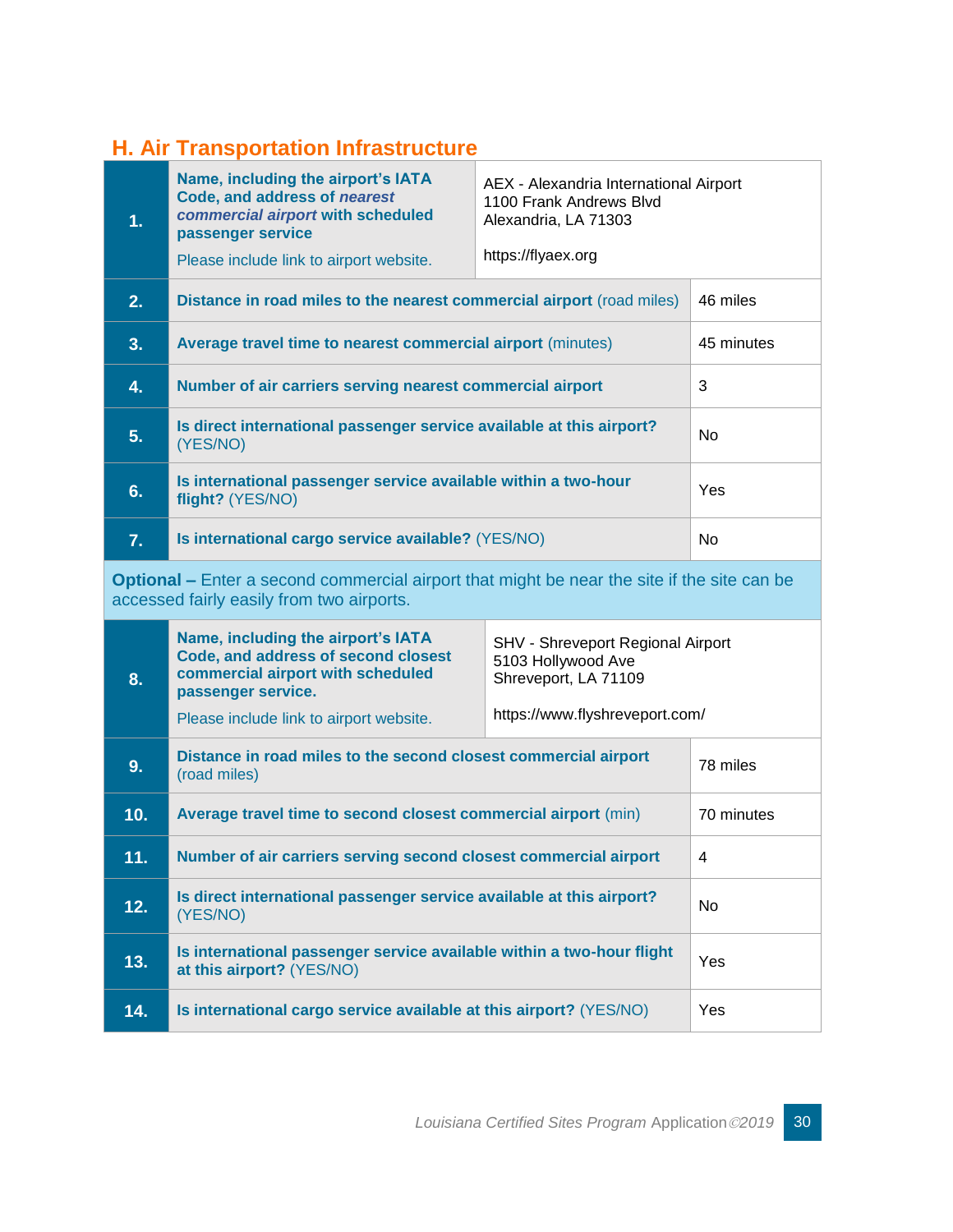#### **I. Rail Infrastructure**

| 1. | Is there a rail spur already on-site or is a<br>rail line adjacent to the site? (YES/NO)                                                                                                                                                                                                        | No                                     |                                                                              |            |
|----|-------------------------------------------------------------------------------------------------------------------------------------------------------------------------------------------------------------------------------------------------------------------------------------------------|----------------------------------------|------------------------------------------------------------------------------|------------|
| 2. | Name of carrier of nearest Class 1 freight<br>railroad line?<br>If a short-line (Class III) rail serves the site<br>or the immediate area, please include their<br>name, as well.                                                                                                               | <b>Union Pacific</b>                   |                                                                              |            |
| 3. | Distance to the nearest carrier's freight railroad line (miles)                                                                                                                                                                                                                                 |                                        |                                                                              | 4.25 miles |
| 4. | If the site is accessible by rail, please<br>provide a brief narrative describing the<br>route the rail will take to access the site.<br>If the route will cross any<br>roads/highways or waterbodies (bayous,<br>canals, rivers, etc.) be sure to mention<br>these crossings in the narrative. | Site is not accessible by rail.        |                                                                              |            |
|    | Include a map of the proposed route if any<br>right-of-way must be acquired in order to<br>bring rail to the site.                                                                                                                                                                              |                                        |                                                                              |            |
|    | If a map is included, please include Exhibit#<br>and title of document.                                                                                                                                                                                                                         |                                        |                                                                              |            |
| 5. | Second carrier's closest freight railroad<br>line, if a second carrier can reasonably<br>provide service to the site. Otherwise,<br>answer "N/A."                                                                                                                                               | <b>NA</b>                              |                                                                              |            |
| 6. | Distance to the second closest carrier's freight railroad line (miles or<br>N/A)                                                                                                                                                                                                                |                                        |                                                                              |            |
| 7. | <b>Ownership/Operator and approximate</b><br>location of nearest intermodal rail yard                                                                                                                                                                                                           | <b>Union Pacific</b><br>Shreveport, LA |                                                                              |            |
| 8. | Distance to nearest intermodal rail yard (rail miles)                                                                                                                                                                                                                                           |                                        |                                                                              | 73 miles   |
| 9. | If rail is not already on or adjacent to the site, has a<br>plan to provide service (including construction<br>budget, construction plan, schedule, and source of<br>funding) been attached? (YES/NO)<br>If YES, please include Exhibit# and title of document.                                 |                                        | No.<br>It is not feasible or practical to<br>bring rail service to the site. |            |
|    | In what time frame can rail service be provided to<br>the site? (months)                                                                                                                                                                                                                        |                                        |                                                                              |            |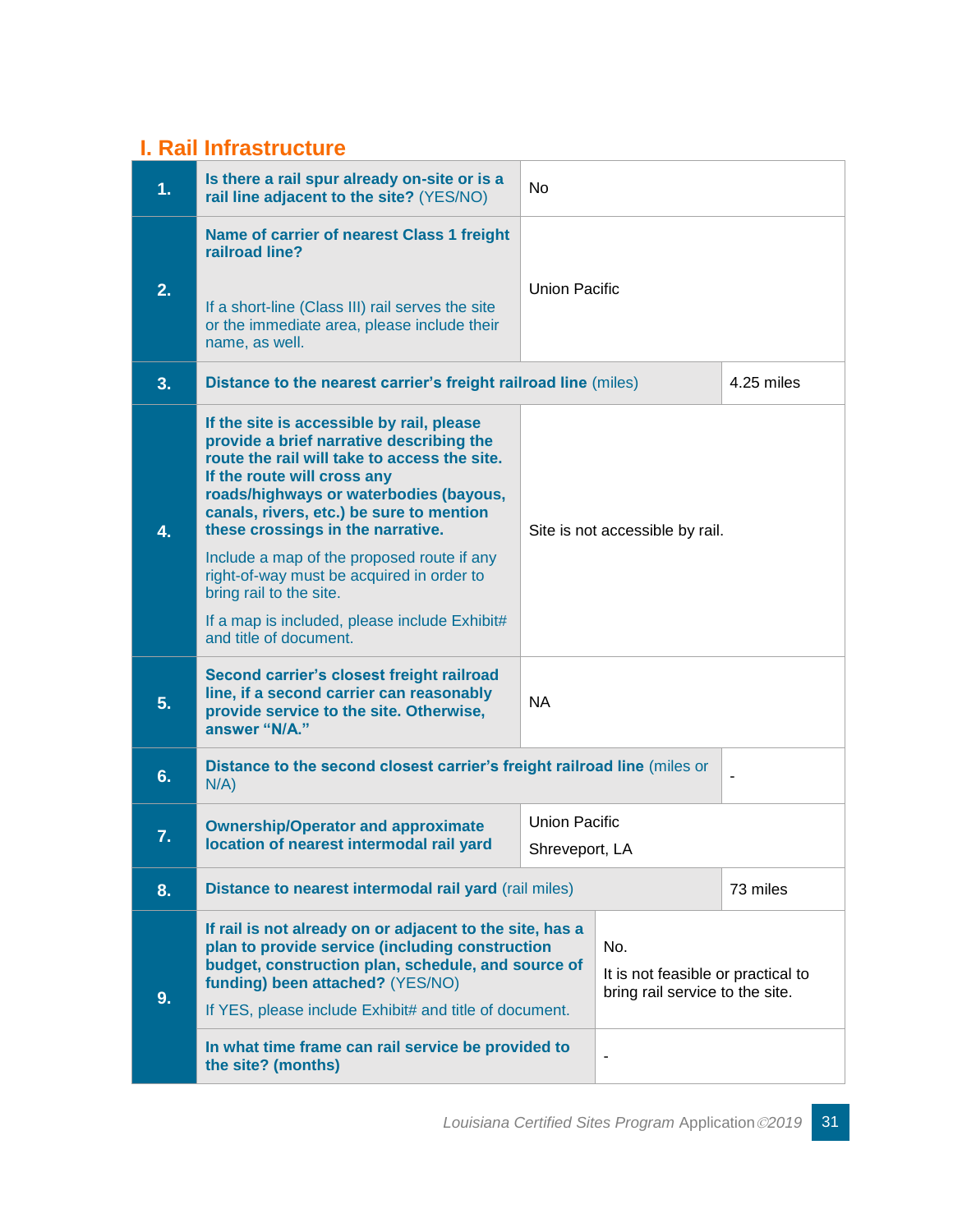|     | What is the basis for this assertion? Engineering estimate? Letter from rail<br>company? etc.                                      |  |                          |
|-----|------------------------------------------------------------------------------------------------------------------------------------|--|--------------------------|
|     | Engineer's assessment                                                                                                              |  |                          |
|     | If rail is not currently on or adjacent to the site, do rights-of-<br>way (ROW) exist for extension of rail line to site? (YES/NO) |  | <b>No</b>                |
| 10. | Do these rights-of-way cross federal, state, or parish<br>roadways? (YES/NO)                                                       |  | $\overline{\phantom{a}}$ |
| 11. | What party is responsible for ongoing<br>maintenance of line extended to the site?                                                 |  |                          |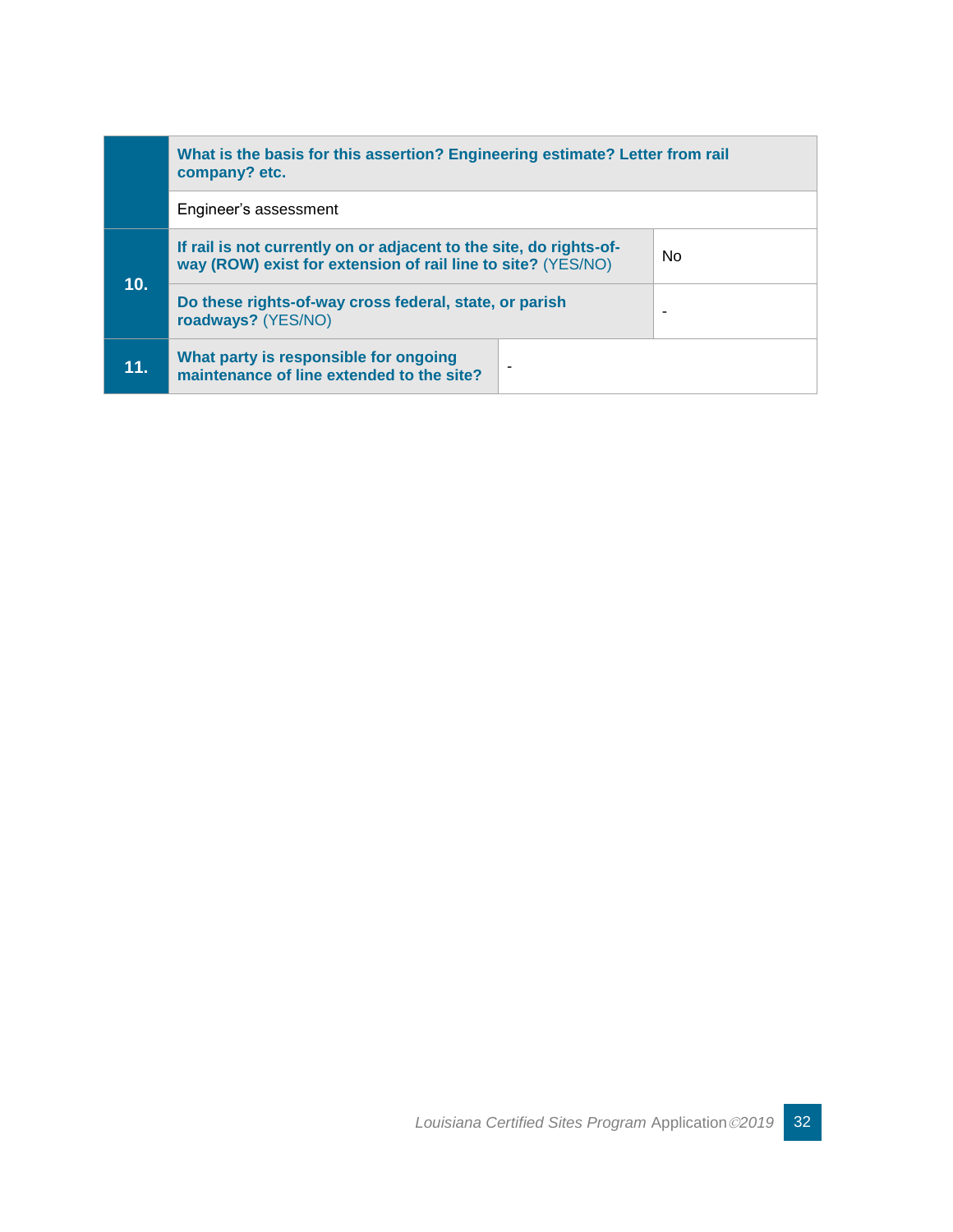### **J. Water Transportation Infrastructure**

|     | Name, address, phone, contact name<br>including title and email address (as<br>appropriate) of nearest shallow draft                                                                                                                         | Natchitoches Parish Port Commission<br>Post Office Box 2215<br>Natchitoches, LA 71457                              |           |
|-----|----------------------------------------------------------------------------------------------------------------------------------------------------------------------------------------------------------------------------------------------|--------------------------------------------------------------------------------------------------------------------|-----------|
| 1.  | port.<br>Please include link to port website.<br>Note: If a deep-water port is the closest port to<br>the site and can handle shallow water/barge<br>traffic, enter it here and in the spaces designated<br>for a deep-water port.           | <b>Travis Tyler</b><br>Director<br>318-356-9686<br>nat-port@cp-tel.net<br>https://www.natchitochesparishport.com/  |           |
| 2.  | Name of waterway at shallow draft port                                                                                                                                                                                                       | <b>Red River</b>                                                                                                   |           |
| 3.  | What types of cargo ships/barges can be<br>loaded and unloaded at this port (dry<br>bulk (coal, grain, ores, etc.)), Reefer (fruits,<br>vegetables, meats, etc.), Ro-Ro, bulk<br>liquid, containers, chemicals, crude,<br>automobiles, etc.? | <b>Flat Barges</b><br><b>Bulk &amp; Breakbulk</b><br>Containers<br>Ro-Ro<br>Reefer                                 |           |
| 4.  | What water depth is maintained at the shallow water port? (feet)                                                                                                                                                                             |                                                                                                                    | 9 ft      |
| 5.  | Distance in road miles to nearest shallow draft port (road miles)                                                                                                                                                                            |                                                                                                                    | 20 miles  |
| 6.  | Does the shallow water port site currently have barge docking<br>facilities? (YES/NO)                                                                                                                                                        |                                                                                                                    | Yes       |
|     | Name, address, phone and contact name<br>including title and email address (as<br>appropriate) of nearest deepwater port.                                                                                                                    | Port of Greater Baton Rouge<br>2425 Ernest Wilson Drive<br>Port Allen, LA 70767                                    |           |
| 7.  | Please include link to port website.<br>(Note the name of the shallow water port and<br>deepwater port may be the same. Most deep-<br>water ports can also service shallow water<br>vessels, like barges.)                                   | Jay Hardman, P.E.<br><b>Executive Director</b><br>225-342-1660<br>hardmanj@portgbr.com<br>https://www.portgbr.com/ |           |
| 8.  | Name of body of water at deepwater port                                                                                                                                                                                                      | Mississippi                                                                                                        |           |
| 9.  | What types of cargo ships/barges can be<br>loaded and unloaded at this port (dry<br>bulk (coal, grain, ores, etc.)), Reefer (fruits,<br>vegetables, meats, etc.), Ro-Ro, bulk<br>liquid, containers, chemicals, crude,<br>automobiles, etc.? | Dry & Liquid Bulk<br><b>Breakbulk</b><br>Ro-Ro (currently under construction)                                      |           |
| 10. | Distance to the nearest deepwater port? (road miles)                                                                                                                                                                                         |                                                                                                                    | 171 miles |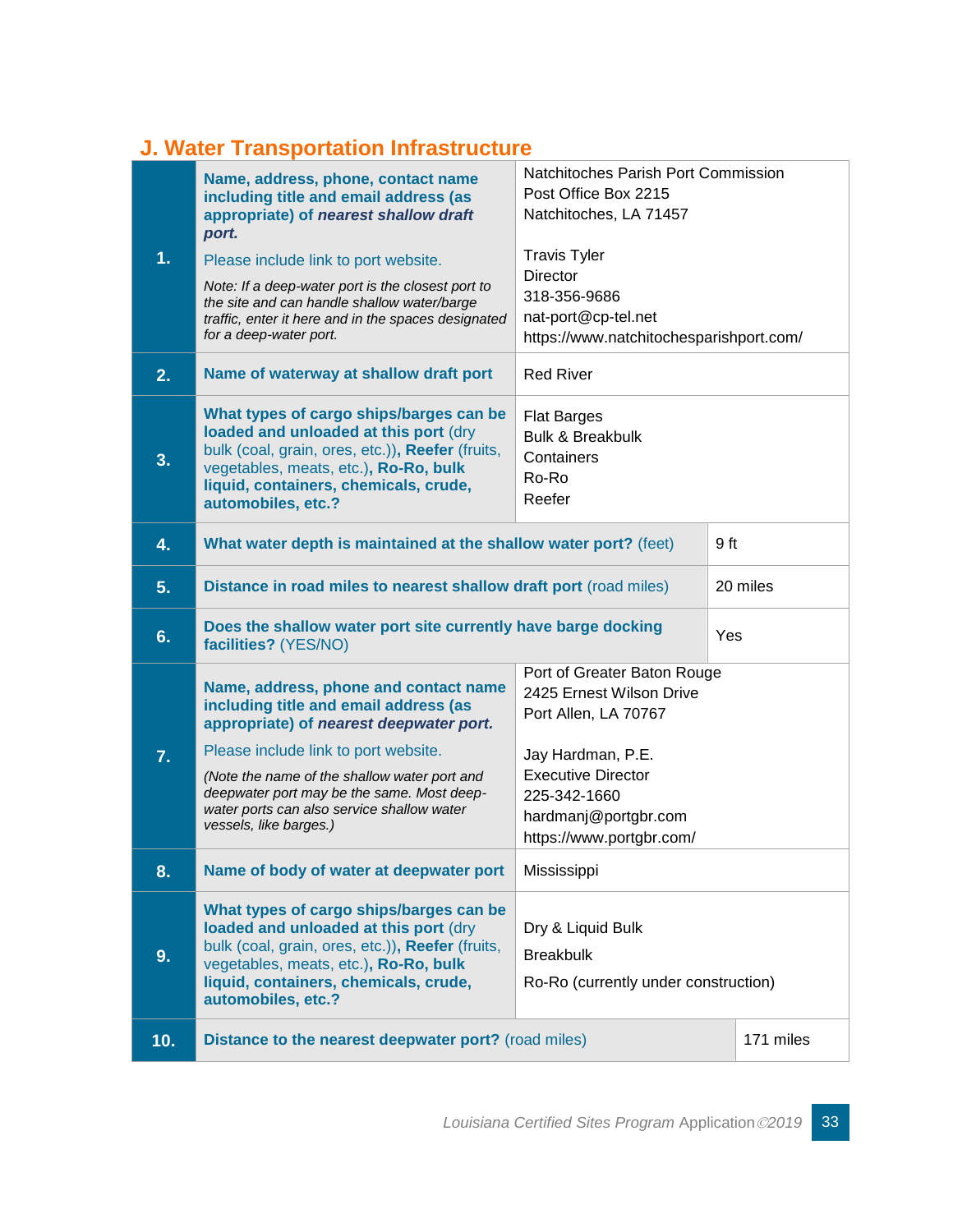| <b>M1.</b> | Does the deepwater port currently have deepwater vessel docking<br>facilities? (YES/NO) | Yes   |
|------------|-----------------------------------------------------------------------------------------|-------|
| 12.        | How much draft can this deepwater port accommodate? (feet)                              | 45 ft |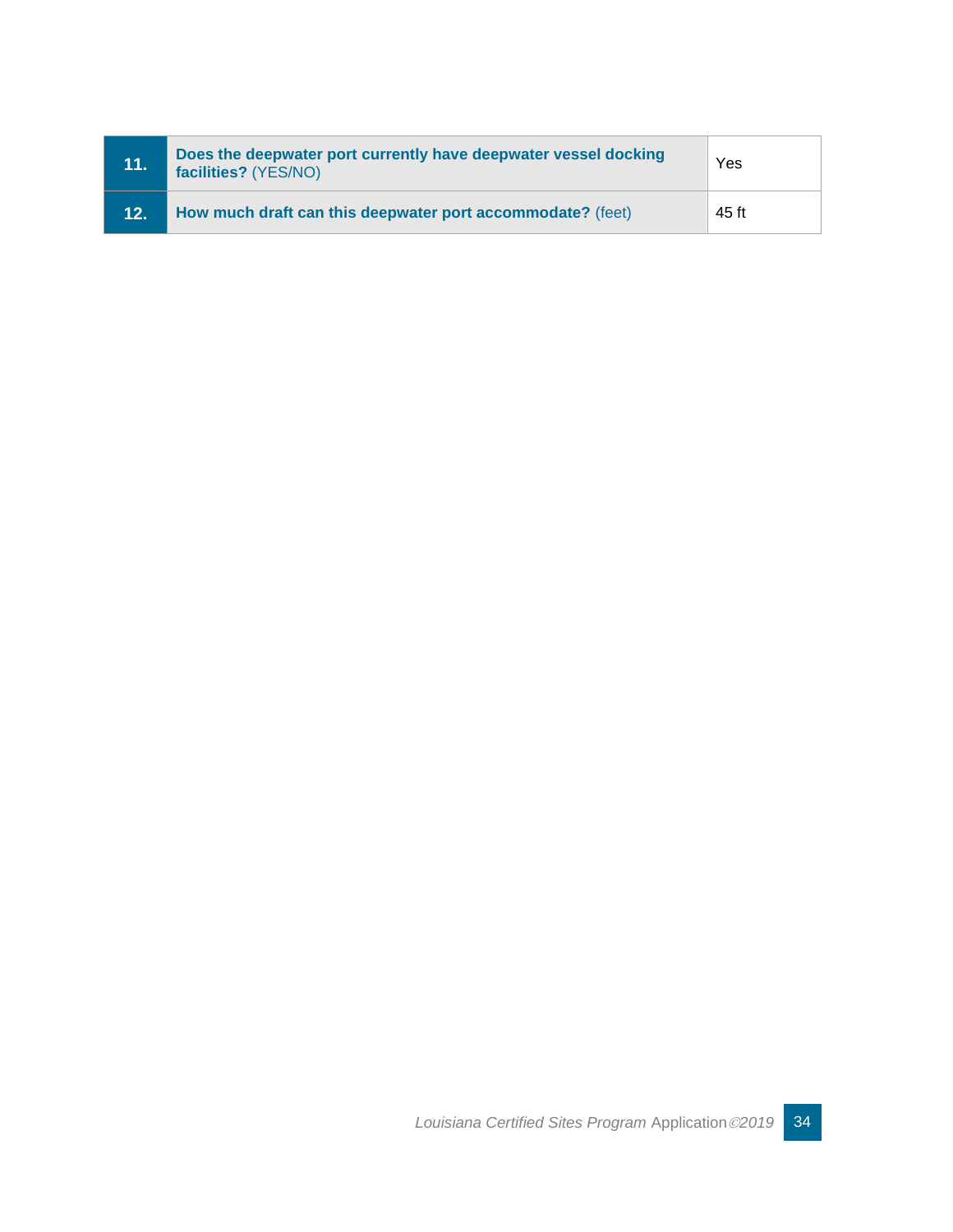#### **K. Geography and Geological Assessment**

| 1.  | Has the required U.S. Geological Survey<br>quad map, with the site clearly outlined,<br>been provided with this application?<br>(YES/NO)<br>Note: The map must be zoomed in to the site close<br>enough to where the topographical data<br>(elevations) is clearly legible. LED does not need<br>the whole USGS quad map but would appreciate it<br>if both exhibits are attached.<br>Note: See cautionary statement about using<br>hardcopy quad maps in the Instructions.<br>Please include Exhibit# and title of document. | Exhibit 20 - Highway 478 Development<br>Tract - USGS Topo Map                   |                |
|-----|-------------------------------------------------------------------------------------------------------------------------------------------------------------------------------------------------------------------------------------------------------------------------------------------------------------------------------------------------------------------------------------------------------------------------------------------------------------------------------------------------------------------------------|---------------------------------------------------------------------------------|----------------|
| 2.  | <b>Has the required Soils Conservation</b><br>Service (SCS) map, with the site clearly<br>outlined, been provided with this<br>application? (YES/NO)<br>Please include Exhibit# and title of document.                                                                                                                                                                                                                                                                                                                        | Exhibit 21 - Highway 478 Development<br>Tract - Soils Data Map                  |                |
| 3.  | <b>Has the required National Wetlands</b><br>Inventory (NWI) map, with the site clearly<br>outlined, been provided with this<br>application? (YES/NO)<br>Please include Exhibit# and title of document.                                                                                                                                                                                                                                                                                                                       | Exhibit 22 - Highway 478 Development<br>Tract - National Wetlands Inventory Map |                |
| 4.  | Has the required FEMA 100-year floodplain<br>map, with the site clearly outlined, been<br>provided with this application? (YES/NO)<br>Note: Applicants must use the latest FEMA DFIRM<br>map, even if the map is preliminary and the map is<br>being contested by local authorities.<br>Please include Exhibit# and title of document.                                                                                                                                                                                        | Exhibit 23 - Highway 478 Development<br>Tract - FEMA 100-Year Flood Plain Map   |                |
| 5.  | Minimum topographical elevation (ft, MSL)                                                                                                                                                                                                                                                                                                                                                                                                                                                                                     |                                                                                 | 140 ft         |
| 6.  | <b>Maximum topographical elevation (ft, MSL)</b>                                                                                                                                                                                                                                                                                                                                                                                                                                                                              |                                                                                 | 210 ft         |
| 7.  | Topographical variation (maximum elevation minus minimum<br>elevation) (ft)                                                                                                                                                                                                                                                                                                                                                                                                                                                   |                                                                                 | 75 ft          |
| 8.  | Indicate the general grade or percentage slope of the site.                                                                                                                                                                                                                                                                                                                                                                                                                                                                   |                                                                                 | appx. 5% slope |
| 9.  | Describe the general terrain of the site (e.g.,<br>flat, gently rolling, greatly sloping, etc.).                                                                                                                                                                                                                                                                                                                                                                                                                              | sloping towards the center                                                      |                |
| 10. | Describe the general type of vegetation on<br>the site (forest, grass, crops, etc.)                                                                                                                                                                                                                                                                                                                                                                                                                                           | pine forest, undergrowth                                                        |                |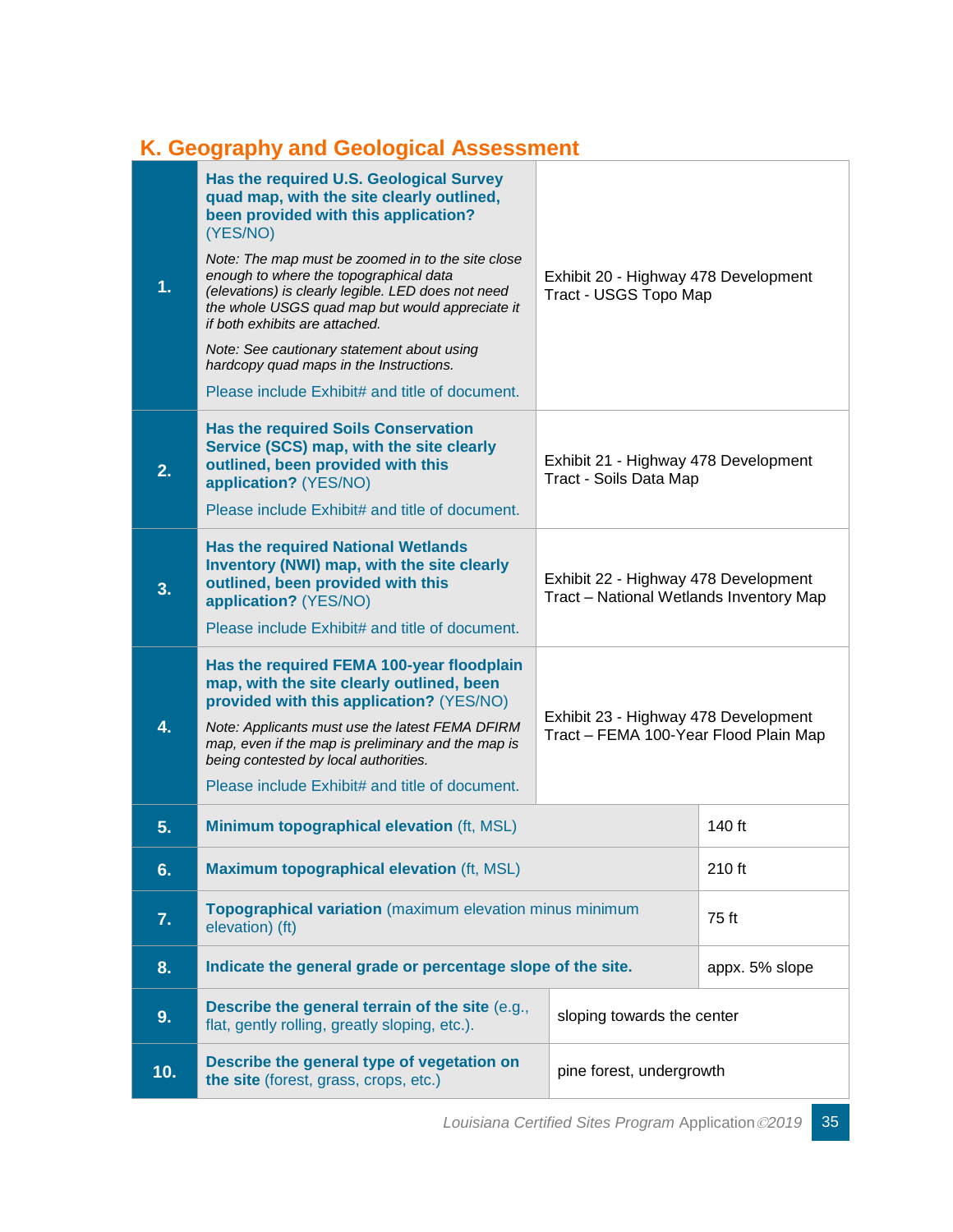| 11. | Identify any bodies of water or<br>wetlands on or abutting the site.                                                                                                                                                                                                       | <b>Identify authority with jurisdiction</b><br>over these water bodies.           |     |
|-----|----------------------------------------------------------------------------------------------------------------------------------------------------------------------------------------------------------------------------------------------------------------------------|-----------------------------------------------------------------------------------|-----|
|     | 4.579 acres - Located in the southeast<br>quadrant, encompassing the stream<br>identified as Stream 1 in Exhibit 8 -<br>Highway 478 Development Tract -<br>Wetlands Delineation Study.                                                                                     | <b>USACE</b>                                                                      |     |
|     | Three additional small areas are identified<br>as Wetland 2 (0.454 acres) and Wetlands<br>3 (0.120 acres) located on Stream 2.<br>Stream 2 runs south on the east side of<br>the property. Wetland 4 (0.123 acres) is<br>located on Stream 9 in the northeast<br>quadrant. | <b>USACE</b>                                                                      |     |
|     | 9,917 total linear feet of streams were<br>identified as considered Waters of the US.                                                                                                                                                                                      | <b>USACE</b>                                                                      |     |
|     | Has a copy of the required<br>geotechnical study been provided with<br>this application? (YES/NO)<br>Note: See Instruction for geotechnical<br>requirements.<br>Please include Exhibit# and title of<br>document.                                                          | Yes<br>Exhibit 24 - Highway 478 Development Tract -<br><b>Geotechnical Report</b> |     |
| 12. | If YES, does the geotechnical study indicate that the site is<br>compatible with industrial development? (YES/NO)                                                                                                                                                          |                                                                                   | Yes |
|     | If YES, does the study indicate the soils are suitable for<br>building foundations and/or construction of on-site<br>roadways?                                                                                                                                             |                                                                                   | Yes |
|     | If YES, is soil augmentation required for construction of a<br>"typical" 100,000 sq ft industrial manufacturing building?<br>(YES/NO)                                                                                                                                      |                                                                                   | Yes |
| 13. | Depth to groundwater (ft)                                                                                                                                                                                                                                                  | 1 ft-9 ft after heavy rain, 10 ft typical                                         |     |
| 14. | Has the required color aerial photo<br>(from the past 24 months, with the site<br>clearly outlined, been provided with<br>this application? (YES/NO)<br>Please include Exhibit# and title of<br>document.                                                                  | Yes<br>Exhibit 1 - Highway 478 Development Tract -<br><b>Aerial Photos</b>        |     |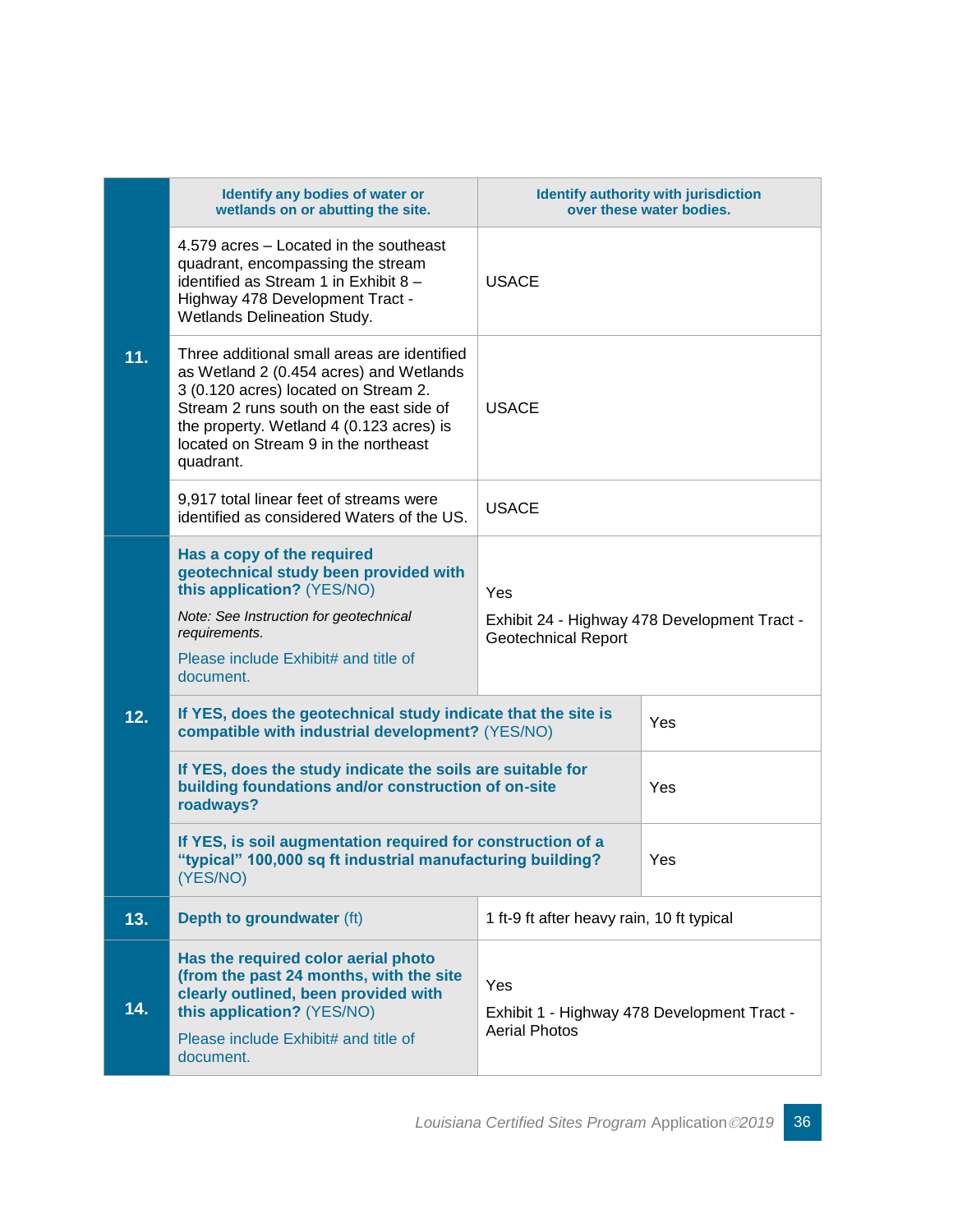### **L. Environmental Site Assessment**

| $\overline{1}$ . | Has the required copy of the Phase I<br><b>Environmental Site Assessment that is less</b><br>than 5-years old been included with this<br>application? (YES/NO)<br>Note: Only the basic report should be included in<br>the binder with the complete report included on the<br>flashdrive.<br>Please include Exhibit# and title of document.                           | Exhibit 25 - Highway 478 Development<br>Tract - Phase I Environmental<br>Assessment |           |
|------------------|-----------------------------------------------------------------------------------------------------------------------------------------------------------------------------------------------------------------------------------------------------------------------------------------------------------------------------------------------------------------------|-------------------------------------------------------------------------------------|-----------|
| 2.               | Was the recommendation from the Phase I<br>"No Further Action"? (YES/NO)<br>If NO, list the "Recognized Environmental<br>Conditions (RECs)" that were identified (line-<br>by- line) and what additional recommendations<br>were made in the report.                                                                                                                  | Yes                                                                                 |           |
|                  | Do the findings of Phase I suggest/require a Phase II?<br>(YES/NO)                                                                                                                                                                                                                                                                                                    |                                                                                     | <b>No</b> |
| 3.               | If YES, has a Phase II environmental assessment been<br>completed? (YES/NO)                                                                                                                                                                                                                                                                                           |                                                                                     | No        |
|                  | If a Phase II has been completed, a copy<br>must be included as an exhibit. Has a copy<br>of the Phase II assessment executive<br>summary been provided with this<br>application? (YES/NO)<br>If YES, please include Exhibit# and title of<br>document.                                                                                                               | N/A                                                                                 |           |
|                  | Was the recommendation from Phase II "No Further<br>Action"? (YES/NO)                                                                                                                                                                                                                                                                                                 |                                                                                     | N/A       |
| 4.               | Has the required letter from the LA Dept. of<br><b>Wildlife and Fisheries (LDWF) indicating</b><br>that development will not impact any<br>endangered species and that the site is<br>cleared for development been included<br>with the application? (YES/NO)<br>Note: No field study is required. Just the letter.<br>Please include Exhibit# and title of document. | Yes<br>Exhibit 26 - Highway 478 Development<br><b>Tract - LDFW Impact Letter</b>    |           |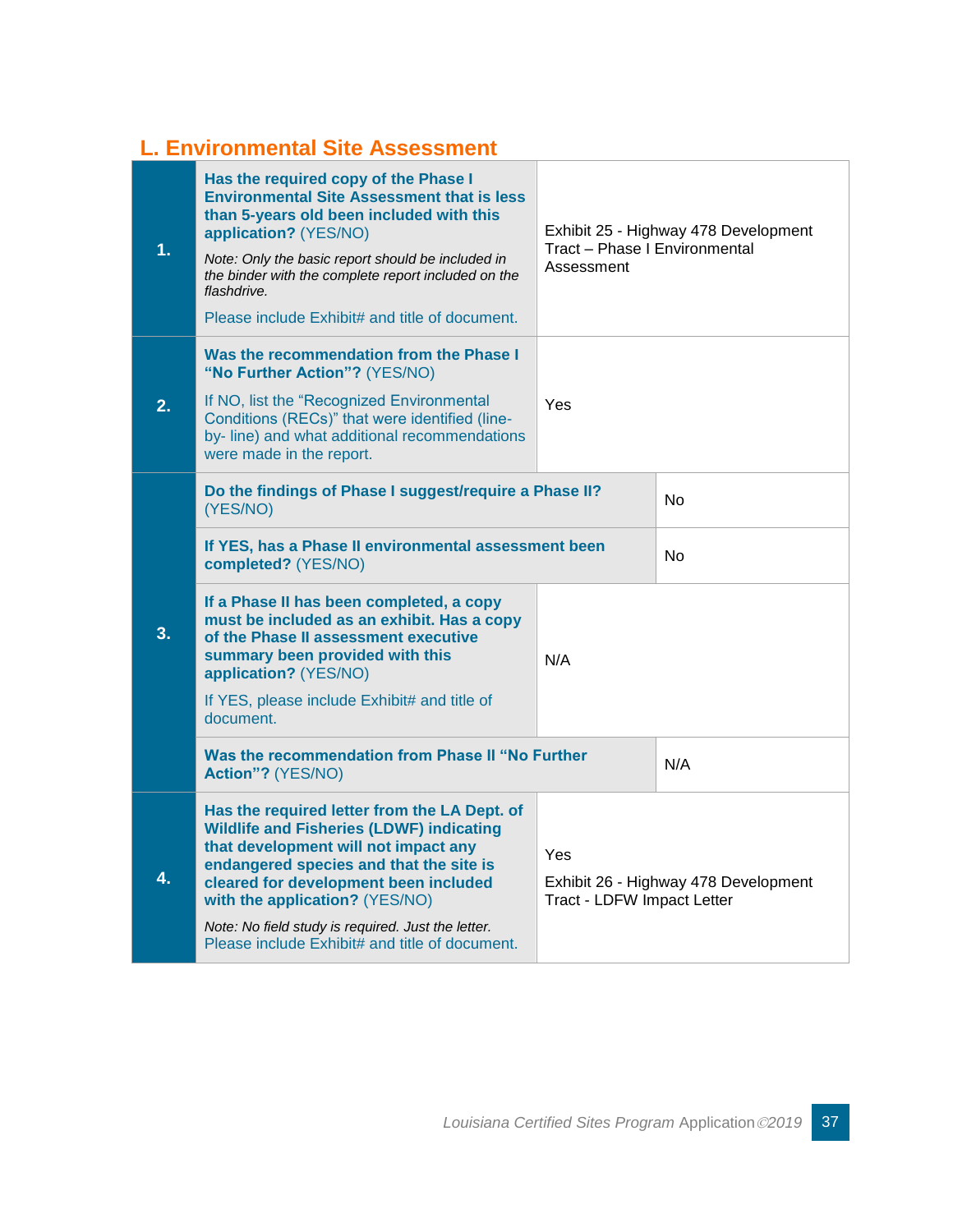|    | Has the required wetlands delineation (less than 5 years<br>old) been conducted for this site? (YES/NO)                                                   | Yes                                                                           |
|----|-----------------------------------------------------------------------------------------------------------------------------------------------------------|-------------------------------------------------------------------------------|
|    | A color copy of the entire wetland delineation report must<br>be provided with this application.                                                          | Exhibit 8 - Highway 478<br>Development Tract -<br><b>Wetlands Delineation</b> |
|    | Please include Exhibit# and title of document.                                                                                                            | Study                                                                         |
|    | If a wetlands delineation has been conducted, did it<br>indicate the presence of wetlands and/or other "waters of<br>the U.S." on site? (YES/NO)          | Yes                                                                           |
|    | If wetlands were identified on site, has the optional<br>Jurisdictional Determination (JD) been requested from the<br><b>Corps of Engineers? (YES/NO)</b> | <b>No</b>                                                                     |
|    | Note: Sites submitted for certification are NOT required to have a JD.<br>Only a wetlands delineation is required.                                        |                                                                               |
|    | If the optional JD was requested, the JD application must<br>be attached here.                                                                            | N/A                                                                           |
|    | Please include Exhibit# and title of document.                                                                                                            |                                                                               |
| 5. | If wetlands were present, was a Corps of Engineers Sec 404<br>Permit Application submitted to mitigate the wetlands?<br>(YES/NO)                          |                                                                               |
|    | Note: This is optionable. LED does not require any sites to seek a Sec<br>404 permit and/or mitigate the wetlands on site.                                | <b>No</b>                                                                     |
|    | If YES, please include Exhibit# and title of document.                                                                                                    |                                                                               |
|    | If a Sec 404 wetlands permit application was submitted, has<br>a Corps of Engineers Sec 404 Permit been received?<br>(YES/NO)                             | N/A                                                                           |
|    | If YES, please include Exhibit# and title of document.                                                                                                    |                                                                               |
|    | If a wetlands permit (404 permit) was received from the<br>Corps, have all wetlands on the site been mitigated?<br>(YES/NO)                               |                                                                               |
|    | Note: LED does not require that wetlands be mitigated for a site to be<br>certified.                                                                      | N/A                                                                           |
|    | If YES, please include Exhibit# and title of document showing<br>signed agreement with wetlands bank or other substantiation.                             |                                                                               |
|    | Any other comments related to the possible presence of<br>wetlands on site?                                                                               | Minor presentation of<br>groundwater.                                         |